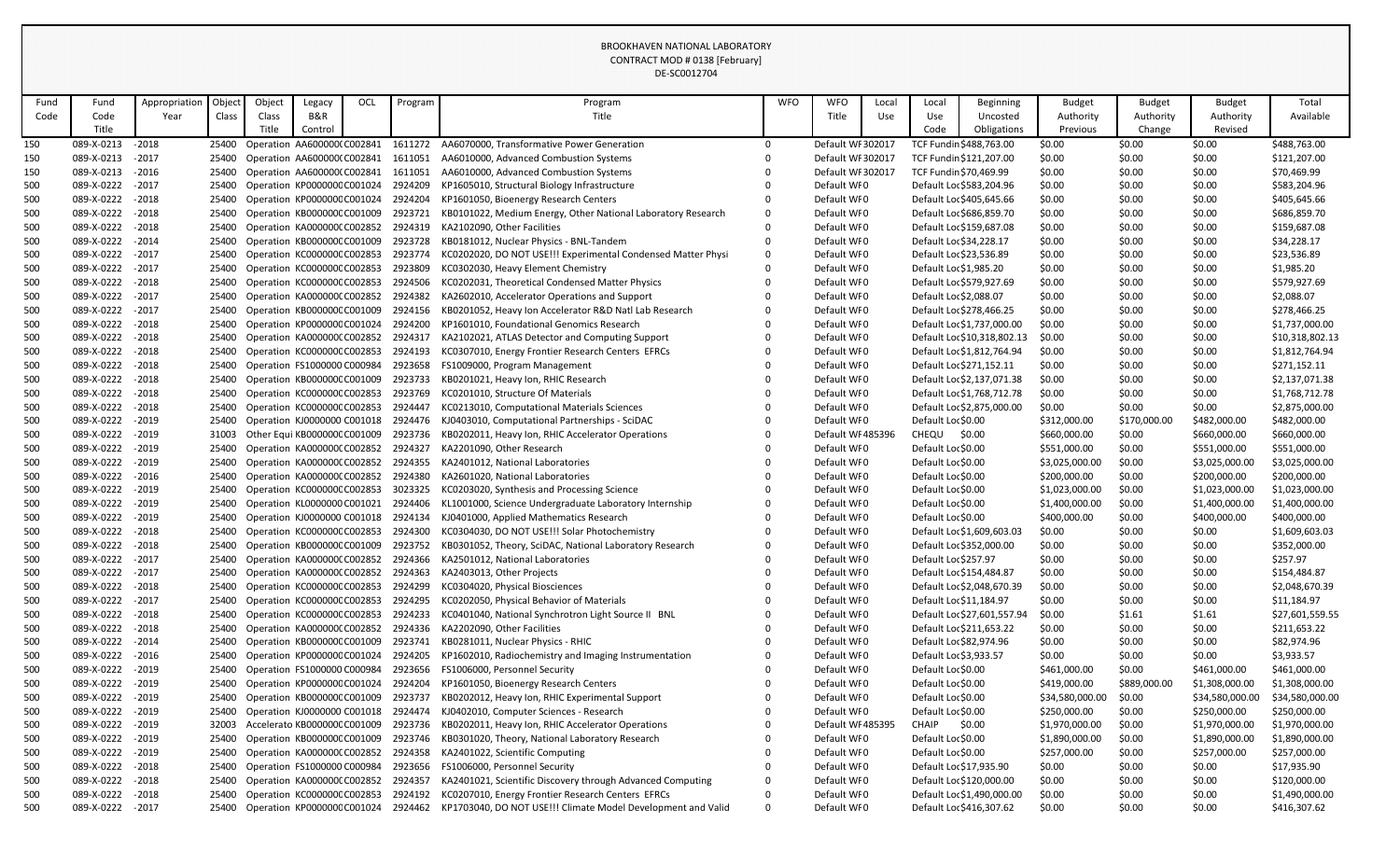|            |                          |                    |                |        |                                                            |     |                    | DE-SC0012704                                                                                          |            |                                  |       |                                  |                             |                  |                  |                  |                               |
|------------|--------------------------|--------------------|----------------|--------|------------------------------------------------------------|-----|--------------------|-------------------------------------------------------------------------------------------------------|------------|----------------------------------|-------|----------------------------------|-----------------------------|------------------|------------------|------------------|-------------------------------|
| Fund       | Fund                     | Appropriation      | Object         | Object | Legacy                                                     | OCL | Program            | Program                                                                                               | <b>WFO</b> | <b>WFO</b>                       | Local | Local                            | <b>Beginning</b>            | <b>Budget</b>    | <b>Budget</b>    | <b>Budget</b>    | Total                         |
| Code       | Code                     | Year               | Class          | Class  | B&R                                                        |     |                    | Title                                                                                                 |            | Title                            | Use   | Use                              | Uncosted                    | Authority        | Authority        | Authority        | Available                     |
|            | Title                    |                    |                | Title  | Control                                                    |     |                    |                                                                                                       |            |                                  |       | Code                             | Obligations                 | Previous         | Change           | Revised          |                               |
| 500        | 089-X-0222               | $-2018$            |                |        | 25400 Operation KB000000CC001009                           |     | 2923746            | KB0301020, Theory, National Laboratory Research                                                       | $\Omega$   | Default WF0                      |       |                                  | Default Loc \$2,066,632.70  | \$0.00           | \$0.00           | \$0.00           | \$2,066,632.70                |
| 500        | 089-X-0222               | $-2018$            |                |        | 25400 Operation KA0000000 C002852                          |     | 2924496            | KA2602020, Accelerator Test Facility ATF Operations                                                   |            | Default WI0                      |       |                                  | Default Loc \$386,964.47    | \$0.00           | \$0.00           | \$0.00           | \$386,964.47                  |
| 500        | 089-X-0222               | $-2018$            | 32003          |        | Accelerato KC000000C C002853                               |     | 2924233            | KC0401040, National Synchrotron Light Source II BNL                                                   |            | Default WI 485395                |       | <b>CHAIP</b>                     | \$3,300,000.00              | \$0.00           | \$0.00           | \$0.00           | \$3,300,000.00                |
| 500        | 089-X-0222               | $-2014$            | 25400          |        | Operation KA0000000 C002852                                |     | 2923681            | KA1102812, Proton Facilities - Chng in Inventories, Common U                                          |            | Default WI0                      |       |                                  | Default Loc \$433,221.38    | \$0.00           | \$0.00           | \$0.00           | \$433,221.38                  |
| 500        | 089-X-0222               | $-2017$            | 25400          |        | Operation KA000000CC002852                                 |     | 2924357            | KA2401021, Scientific Discovery through Advanced Computing                                            |            | Default WI0                      |       |                                  | Default Loc \$110,074.05    | \$0.00           | \$0.00           | \$0.00           | \$110,074.05                  |
| 500        | 089-X-0222               | $-2017$            | 25400          |        | Operation KJ0000000 C001018                                |     | 2924476            | KJ0403010, Computational Partnerships - SciDAC                                                        |            | Default WI0                      |       |                                  | Default Loc \$364,107.69    | \$0.00           | \$0.00           | \$0.00           | \$364,107.69                  |
| 500        | 089-X-0222               | $-2018$            |                |        | 25400 Operation KL0000000 C001021                          |     | 2924408            | KL1003000, Visiting Faculty Program                                                                   |            | Default WI0                      |       |                                  | Default Loc \$367,175.51    | \$0.00           | \$0.00           | \$0.00           | \$367,175.51                  |
| 500        | 089-X-0222               | $-2018$            |                |        | 25400 Operation KA0000000 C002852                          |     | 2924489            | KA2401032, QIS Research - National Laboratories                                                       |            | Default WI0                      |       | Default Loc \$85,000.00          |                             | \$0.00           | \$0.00           | \$0.00           | \$85,000.00                   |
| 500        | 089-X-0222               | $-2019$            | 25400          |        | Operation KC000000CC002853                                 |     | 2923807            | KC0302010, Chemical Energy                                                                            |            | Default WI0                      |       | Default Loc \$0.00               |                             | \$2,651,000.00   | \$0.00           | \$2,651,000.00   | \$2,651,000.00                |
| 500        | 089-X-0222               | $-2019$            | 25400          |        | Operation KB000000CC001009                                 |     | 2923721            | KB0101022, Medium Energy, Other National Laboratory Research                                          |            | Default WI0                      |       | Default Loc \$0.00               |                             | \$1,680,000.00   | \$0.00           | \$1,680,000.00   | \$1,680,000.00                |
| 500        | 089-X-0222               | $-2019$            | 32001          |        | Constructic 39KG01000 C003227                              |     | 2924984            | 39KG01000PRN19SC71000, Science User Support Center, BNL                                               |            | Default WI0                      |       | Default Loc \$0.00               |                             | \$7,000,000.00   | \$0.00           | \$7,000,000.00   | \$7,000,000.00                |
| 500        | 089-X-0222               | $-2019$            | 25400          |        | Operation KC000000CC002853                                 |     | 2924294            | KC0202040, Mechanical Behavior and Radiation Effects                                                  |            | Default WI0                      |       | Default Loc \$0.00               |                             | \$147,000.00     | \$0.00           | \$147,000.00     | \$147,000.00                  |
| 500        | 089-X-0222               | $-2019$            |                |        | 25400 Operation FS1000000 C000984                          |     | 2923658            | FS1009000, Program Management                                                                         |            | Default WI0                      |       | Default Loc \$0.00               |                             | \$584,000.00     | \$0.00           | \$584,000.00     | \$584,000.00                  |
| 500        | 089-X-0222               | $-2018$            |                |        | 25400 Operation KA0000000 C002852                          |     | 2924320            | KA2103011, MIE                                                                                        |            | Default WI 485492                |       |                                  | CHOPEMIE \$133,086.10       | \$0.00           | \$0.00           | \$0.00           | \$133,086.10                  |
| 500        | 089-X-0222               | $-2017$            |                |        | 25400 Operation KC000000CC002853                           |     | 2924305            | KC0406020, Accelerator and Detector Research                                                          |            | Default WI0                      |       |                                  | Default Loc \$117,489.73    | \$0.00           | \$0.00           | \$0.00           | \$117,489.73                  |
| 500        | 089-X-0222               | $-2018$            | 25400          |        | Operation KB000000CC001009                                 |     | 2923749            | KB0301042, Theory, Nuclear Data, National Laboratory Researc                                          |            | Default WI0                      |       |                                  | Default Loc \$1,456,174.09  | \$0.00           | \$0.00           | \$0.00           | \$1,456,174.09                |
| 500        | 089-X-0222               | $-2017$            |                |        | 25400 Operation KC000000CC002853                           |     | 2924447            | KC0213010, Computational Materials Sciences                                                           |            | Default WI0                      |       |                                  | Default Loc \$1,955,071.95  | \$0.00           | \$0.00           | \$0.00           | \$1,955,071.95                |
| 500        | 089-X-0222               | $-2015$            |                |        | 25400 Operation KC000000CC002853                           |     | 2924232            | KC0401030, National Synchrotron Light Source BNL                                                      |            | Default WI0                      |       | Default Loc \$0.65               |                             | $-50.65$         | \$0.00           | $-50.65$         | \$0.00                        |
| 500        | 089-X-0222               | $-2018$            |                |        | 25400 Operation FS1000000 C000984                          |     | 2923655            | FS1005000, Cyber Security                                                                             |            | Default WI0                      |       |                                  | Default Loc \$2,856,948.29  | \$0.00           | \$0.00           | \$0.00           | \$2,856,948.29                |
| 500        | 089-X-0222               | $-2018$            | 25400          |        | Operation KC000000CC002853                                 |     | 2924242            | KC0403020, Center for Functional Nanomaterials BNL                                                    |            | Default WI0                      |       |                                  | Default Loc \$13,073,045.43 | \$0.00           | \$0.00           | \$0.00           | \$13,073,045.43               |
| 500        | 089-X-0222               | $-2014$            | 25400          |        | Operation KC000000CC002853                                 |     | 2923794            | KC0281013, BNL-NSLS                                                                                   |            | Default WI0                      |       |                                  | Default Loc \$165,193.55    | \$0.00           | \$0.00           | \$0.00           | \$165,193.55                  |
| 500        | 089-X-0222               | $-2018$            | 25400          |        | Operation KJ0000000 C001018                                |     | 2924474            | KJ0402010, Computer Sciences - Research                                                               |            | Default WI0                      |       |                                  | Default Loc \$1,039,403.14  | \$0.00           | \$0.00           | \$0.00           | \$1,039,403.14                |
| 500        | 089-X-0222               | $-2018$            |                |        | 25400 Operation KA0000000 C002852                          |     | 2924313            | KA2101020, National Laboratories                                                                      |            | Default WI0                      |       |                                  | Default Loc \$2,784,398.80  | \$0.00           | \$0.00           | \$0.00           | \$2,784,398.80                |
| 500        | 089-X-0222               | $-2018$            | 25400          |        | Operation KA0000000 C002852                                |     | 2924320            | KA2103011, MIE                                                                                        |            | Default WI 485493                |       |                                  | CHOPEMIE \$5,160,147.84     | \$0.00           | \$0.00           | \$0.00           | \$5,160,147.84                |
| 500<br>500 | 089-X-0222<br>089-X-0222 | $-2018$<br>$-2017$ | 31003<br>25400 |        | Other Equi KB000000C C001009<br>Operation KP000000CC001024 |     | 2923737<br>2924203 | KB0202012, Heavy Ion, RHIC Experimental Support<br>KP1601040, Computational Biosciences               |            | Default WI 485396<br>Default WI0 |       | CHEQU<br>Default Loc \$23,025.11 | \$1,200,000.00              | \$0.00<br>\$0.00 | \$0.00<br>\$0.00 | \$0.00<br>\$0.00 | \$1,200,000.00<br>\$23,025.11 |
| 500        | 089-X-0222 - 2018        |                    |                |        |                                                            |     |                    | 32001 Constructic39KA0000CC002786 2924263 39KA00000PRN11SC40000, Long Baseline Neutrino Experiment PE |            | Default WFO                      |       |                                  | Default Loc \$629,609.74    | \$0.00           | \$0.00           | \$0.00           | \$629,609.74                  |
| 500        | 089-X-0222               | $-2018$            | 25400          |        | Operation KP000000CC001024                                 |     | 2924462            | KP1703040, DO NOT USE!!! Climate Model Development and Valid                                          |            | Default WFO                      |       |                                  | Default Loc \$1,392,000.00  | \$0.00           | \$0.00           | \$0.00           | \$1,392,000.00                |
| 500        | 089-X-0222               | $-2015$            |                |        | 25400 Operation KP000000CC001024                           |     | 2924417            | KP1606000, Mesoscale to Molecules                                                                     |            | Default WI0                      |       |                                  | Default Loc \$209,151.43    | \$0.00           | \$0.00           | \$0.00           | \$209,151.43                  |
| 500        | 089-X-0222               | $-2017$            | 32003          |        | Accelerato KA0000000 C002852                               |     | 2924382            | KA2602010, Accelerator Operations and Support                                                         |            | Default WI 485395                |       | CHAIP                            | \$304,031.06                | \$0.00           | \$0.00           | \$0.00           | \$304,031.06                  |
| 500        | 089-X-0222               | $-2019$            | 25400          |        | Operation KA0000000 C002852                                |     | 2924489            | KA2401032, QIS Research - National Laboratories                                                       |            | Default WI0                      |       | Default Loc \$0.00               |                             | \$85,000.00      | \$82,350.00      | \$167,350.00     | \$167,350.00                  |
| 500        | 089-X-0222               | $-2019$            |                |        | 25400 Operation KA0000000 C002852                          |     | 2924371            | KA2501032, National Laboratories                                                                      |            | Default WF0                      |       | Default Loc \$0.00               |                             | \$1,198,000.00   | \$0.00           | \$1,198,000.00   | \$1,198,000.00                |
| 500        | 089-X-0222               | $-2017$            | 25400          |        | Operation KA000000CC002852                                 |     | 2924380            | KA2601020, National Laboratories                                                                      |            | Default WF0                      |       | Default Loc \$0.00               |                             | \$250,000.00     | \$0.00           | \$250,000.00     | \$250,000.00                  |
| 500        | 089-X-0222               | $-2019$            | 31001          |        | Major Item KA0000000 C002852                               |     | 2924320            | KA2103011, MIE                                                                                        |            | Default WF485496                 |       | CHEQUMIE \$0.00                  |                             | \$6,404,000.00   | \$0.00           | \$6,404,000.00   | \$6,404,000.00                |
| 500        | 089-X-0222               | $-2019$            | 25400          |        | Operation KA000000CC002852                                 |     | 2924348            | KA2302010, Experimental Operations and Support                                                        |            | Default WI0                      |       | Default Loc \$0.00               |                             | \$188,000.00     | \$0.00           | \$188,000.00     | \$188,000.00                  |
| 500        | 089-X-0222               | $-2019$            |                |        | 25400 Operation KB000000CC001009                           |     | 2923755            | KB0401022, Low Energy, Other National Laboratory Research                                             |            | Default WF0                      |       | Default Loc \$0.00               |                             | \$180,000.00     | \$0.00           | \$180,000.00     | \$180,000.00                  |
| 500        | 089-X-0222               | $-2019$            |                |        | 25400 Operation KA0000000 C002852                          |     | 2924356            | KA2401019, Other Research                                                                             |            | Default WI0                      |       | Default Loc \$0.00               |                             | \$1,288,000.00   | \$0.00           | \$1,288,000.00   | \$1,288,000.00                |
| 500        | 089-X-0222               | $-2019$            |                |        | 25400 Operation KC000000CC002853                           |     | 2924242            | KC0403020, Center for Functional Nanomaterials BNL                                                    |            | Default WF0                      |       | Default Loc \$0.00               |                             | \$17,652,000.00  | \$0.00           | \$17,652,000.00  | \$17,652,000.00               |
| 500        | 089-X-0222               | $-2018$            |                |        | 25400 Operation FS1000000 C000984                          |     | 2923652            | FS1001000, Protective Forces                                                                          |            | Default WI0                      |       |                                  | Default Loc \$883,599.74    | \$0.00           | \$0.00           | \$0.00           | \$883,599.74                  |
| 500        | 089-X-0222               | $-2018$            | 25400          |        | Operation KA000000CC002852                                 |     | 2924314            | KA2101030, University Service Accounts                                                                |            | Default WI0                      |       |                                  | Default Loc \$369,578.86    | \$0.00           | \$0.00           | \$0.00           | \$369,578.86                  |
| 500        | 089-X-0222               | $-2018$            | 31001          |        | Major Item KA000000( C002852                               |     | 2924320            | KA2103011, MIE                                                                                        |            | Default WI 485496                |       |                                  | CHEQUMIE \$733,031.10       | \$0.00           | \$0.00           | \$0.00           | \$733,031.10                  |
| 500        | 089-X-0222               | $-2018$            |                |        | 25400 Operation KC000000CC002853                           |     | 3023325            | KC0203020, Synthesis and Processing Science                                                           |            | Default WI0                      |       |                                  | Default Loc \$1,132,536.99  | \$0.00           | \$0.00           | \$0.00           | \$1,132,536.99                |
| 500        | 089-X-0222               | $-2018$            |                |        | 25400 Operation KC000000CC002853                           |     | 2924305            | KC0406020, Accelerator and Detector Research                                                          |            | Default WF0                      |       |                                  | Default Loc \$800,000.00    | \$0.00           | \$0.00           | \$0.00           | \$800,000.00                  |
| 500        | 089-X-0222               | $-2016$            | 25400          |        | Operation KA000000CC002852                                 |     | 2924369            | KA2501022, Muon Accelerators                                                                          |            | Default WI0                      |       |                                  | Default Loc \$274,718.92    | $-5200,000.00$   | \$0.00           | $-5200,000.00$   | \$74,718.92                   |
| 500        | 089-X-0222               | $-2018$            |                |        | 25400 Operation KB000000CC001009                           |     | 2923755            | KB0401022, Low Energy, Other National Laboratory Research                                             |            | Default WI0                      |       |                                  | Default Loc \$257,253.17    | \$0.00           | \$0.00           | \$0.00           | \$257,253.17                  |
| 500        | 089-X-0222               | $-2018$            |                |        | 25400 Operation KP000000CC001024                           |     | 2924514            | KP1606010, DO NOT USE!!! - Mesoscale to Molecules                                                     |            | Default WI0                      |       |                                  | Default Loc \$2,300,000.00  | \$0.00           | \$0.00           | \$0.00           | \$2,300,000.00                |
| 500        | 089-X-0222               | $-2018$            |                |        | 25400 Operation FS1000000 C000984                          |     | 2923653            | FS1002000, Security Systems                                                                           |            | Default WI0                      |       |                                  | Default Loc \$349,650.54    | \$0.00           | \$0.00           | \$0.00           | \$349,650.54                  |
| 500        | 089-X-0222               | $-2018$            |                |        | 25400 Operation KA0000000 C002852                          |     | 2924328            | KA2202010, Experimental Operations and Support                                                        |            | Default WI0                      |       |                                  | Default Loc \$629,218.57    | \$0.00           | \$0.00           | \$0.00           | \$629,218.57                  |
| 500        | 089-X-0222               | $-2018$            |                |        | 25400 Operation KP000000CC001024                           |     | 2924216            | KP1703020, DO NOT USE!!! Earth System Modeling                                                        |            | Default WF0                      |       |                                  | Default Loc \$326,000.00    | \$0.00           | \$0.00           | \$0.00           | \$326,000.00                  |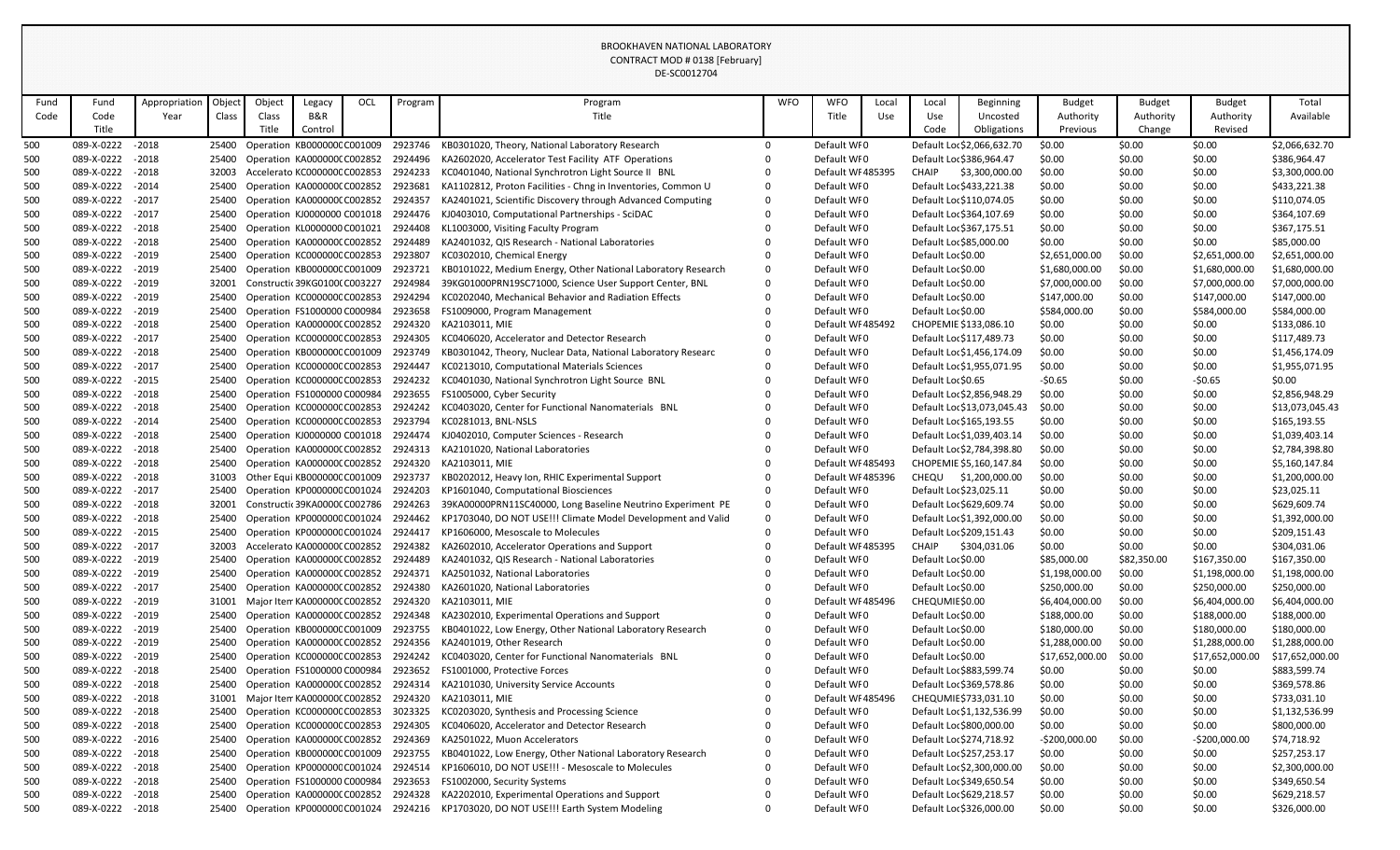|            |                          |                    |                |        |                                                            |     |                    | DE-SC0012704                                                                                                                  |            |                                 |       |                                    |                            |                                  |                  |                                  |                                   |
|------------|--------------------------|--------------------|----------------|--------|------------------------------------------------------------|-----|--------------------|-------------------------------------------------------------------------------------------------------------------------------|------------|---------------------------------|-------|------------------------------------|----------------------------|----------------------------------|------------------|----------------------------------|-----------------------------------|
| Fund       | Fund                     | Appropriation      | Object         | Object | Legacy                                                     | OCL | Program            | Program                                                                                                                       | <b>WFO</b> | <b>WFO</b>                      | Local | Local                              | <b>Beginning</b>           | <b>Budget</b>                    | <b>Budget</b>    | <b>Budget</b>                    | Total                             |
| Code       | Code                     | Year               | Class          | Class  | B&R                                                        |     |                    | Title                                                                                                                         |            | Title                           | Use   | Use                                | Uncosted                   | Authority                        | Authority        | Authority                        | Available                         |
|            | Title                    |                    |                | Title  | Control                                                    |     |                    |                                                                                                                               |            |                                 |       | Code                               | Obligations                | Previous                         | Change           | Revised                          |                                   |
| 500        | 089-X-0222               | $-2016$            |                |        | 25400 Operation FS1000000 C000984                          |     | 2923655            | FS1005000, Cyber Security                                                                                                     |            | Default WI0                     |       | Default Loc \$0.00                 |                            | \$508,268.60                     | \$0.00           | \$508,268.60                     | \$508,268.60                      |
| 500        | 089-X-0222               | $-2019$            | 25400          |        | Operation KP000000CC001024                                 |     | 2924203            | KP1601040, Computational Biosciences                                                                                          |            | Default WI0                     |       | Default Loc \$0.00                 |                            | \$106,000.00                     | \$224,000.00     | \$330,000.00                     | \$330,000.00                      |
| 500        | 089-X-0222               | $-2019$            | 25400          |        | Operation FS1000000 C000984                                |     | 2923653            | FS1002000, Security Systems                                                                                                   |            | Default WI0                     |       | Default Loc \$0.00                 |                            | \$703,000.00                     | \$0.00           | \$703,000.00                     | \$703,000.00                      |
| 500        | 089-X-0222               | $-2019$            | 25400          |        | Operation KP000000C C001024                                |     | 2924200            | KP1601010, Foundational Genomics Research                                                                                     |            | Default WI0                     |       | Default Loc \$0.00                 |                            | \$406,000.00                     | \$865,000.00     | \$1,271,000.00                   | \$1,271,000.00                    |
| 500        | 089-X-0222               | $-2019$            | 25400          |        | Operation KA0000000 C002852                                |     | 2924317            | KA2102021, ATLAS Detector and Computing Support                                                                               |            | Default WF0                     |       | Default Loc \$0.00                 |                            | \$20,045,000.00                  | \$0.00           | \$20,045,000.00                  | \$20,045,000.00                   |
| 500        | 089-X-0222               | $-2019$            | 25400          |        | Operation KB000000C C001009                                |     | 2923733            | KB0201021, Heavy Ion, RHIC Research                                                                                           |            | Default WI0                     |       | Default Loc \$0.00                 |                            | \$5,130,000.00                   | \$0.00           | \$5,130,000.00                   | \$5,130,000.00                    |
| 500        | 089-X-0222               | $-2019$            |                |        | 25400 Operation KC000000CC002853                           |     | 2924405            | KC0201060, Neutron and X-Ray Scatering                                                                                        |            | Default WI0                     |       | Default Loc \$0.00                 |                            | \$2,279,000.00                   | \$0.00           | \$2,279,000.00                   | \$2,279,000.00                    |
| 500        | 089-X-0222               | $-2019$            | 31003          |        | Other Equi KB000000C C001009                               |     | 2923737            | KB0202012, Heavy Ion, RHIC Experimental Support                                                                               |            | Default WI 485396               |       | <b>CHEQU</b>                       | \$0.00                     | \$1,456,000.00                   | \$0.00           | \$1,456,000.00                   | \$1,456,000.00                    |
| 500        | 089-X-0222               | $-2019$            | 25400          |        | Operation KA0000000 C002852                                |     | 2924346            | KA2301020, National Laboratories                                                                                              |            | Default WI0                     |       | Default Loc \$0.00                 |                            | \$1,070,000.00                   | \$0.00           | \$1,070,000.00                   | \$1,070,000.00                    |
| 500        | 089-X-0222               | $-2018$            | 25400          |        | Operation KC000000C C002853                                |     | 2923803            | KC0301020, DO NOT USE!!! Chemical Physics                                                                                     |            | Default WI0                     |       |                                    | Default Loc \$35,761.30    | \$0.00                           | \$0.00           | \$0.00                           | \$35,761.30                       |
| 500        | 089-X-0222               | $-2018$            | 25400          |        | Operation KC000000CC002853                                 |     | 2924460            | KC0301050, DO NOT USE!!! Condensed Phase & Interfacial Molec                                                                  |            | Default WI0                     |       |                                    | Default Loc \$43,125.76    | \$0.00                           | \$0.00           | \$0.00                           | \$43,125.76                       |
| 500        | 089-X-0222               | $-2018$            | 31003          |        | Other Equi KC000000C C002853                               |     | 2924242            | KC0403020, Center for Functional Nanomaterials BNL                                                                            |            | Default WI 485396               |       |                                    | CHEQU \$1,844,459.15       | \$0.00                           | \$0.00           | \$0.00                           | \$1,844,459.15                    |
| 500        | 089-X-0222               | $-2018$            | 25400          |        | Operation KA0000000 C002852                                |     | 2924371            | KA2501032, National Laboratories                                                                                              |            | Default WI0                     |       |                                    | Default Loc \$1,007,519.74 | \$0.00                           | \$0.00           | \$0.00                           | \$1,007,519.74                    |
| 500        | 089-X-0222               | $-2011$            | 25400          |        | Operation KP000000C C001024                                |     | 2924206            | KP1602020, Radiobiology                                                                                                       |            | Default WI0                     |       |                                    | Default Loc \$5,187.28     | \$0.00                           | \$0.00           | \$0.00                           | \$5,187.28                        |
| 500        | 089-X-0222               | $-2005$            | 25400          |        | Operation KA0000000 C002852                                |     | 2923681            | KA1102812, Proton Facilities - Chng in Inventories, Common U                                                                  |            | Default WI0                     |       |                                    | Default Loc \$108,955.69   | \$0.00                           | \$0.00           | \$0.00                           | \$108,955.69                      |
| 500        | 089-X-0222               | $-2018$            | 25400          |        | Operation KA0000000 C002852                                |     | 2924380            | KA2601020, National Laboratories                                                                                              |            | Default WI0                     |       |                                    | Default Loc \$412,656.07   | \$0.00                           | \$0.00           | \$0.00                           | \$412,656.07                      |
| 500        | 089-X-0222               | $-2018$            | 25400          |        | Operation KL0000000 C001021                                |     | 2924407            | KL1002000, Community College Internship Program                                                                               |            | Default WI0                     |       |                                    | Default Loc \$105,987.27   | \$0.00                           | \$0.00           | \$0.00                           | \$105,987.27                      |
| 500        | 089-X-0222               | $-2017$            | 25400          |        | Operation KB000000CC001009                                 |     | 2923752            | KB0301052, Theory, SciDAC, National Laboratory Research                                                                       |            | Default WI0                     |       |                                    | Default Loc \$203,265.87   | \$0.00                           | \$0.00           | \$0.00                           | \$203,265.87                      |
| 500        | 089-X-0222               | $-2018$            | 31003          |        | Other Equi KC000000C C002853                               |     | 2924233            | KC0401040, National Synchrotron Light Source II BNL                                                                           |            | Default WF485396                |       |                                    | CHEQU \$32,163.46          | \$0.00                           | $-51.61$         | $-51.61$                         | \$32,161.85                       |
| 500        | 089-X-0222               | $-2018$            | 25400          |        | Operation KC000000C C002853                                |     | 2924294            | KC0202040, Mechanical Behavior and Radiation Effects                                                                          |            | Default WI0                     |       |                                    | Default Loc \$22,642.43    | \$0.00                           | \$0.00           | \$0.00                           | \$22,642.43                       |
| 500        | 089-X-0222               | $-2018$            | 31001          |        | Major Item KA0000000 C002852                               |     | 2924350            | KA2303011, MIE                                                                                                                |            | Default WI 4809008              |       |                                    | CHEQUMII\$1,396,835.40     | \$0.00                           | \$0.00           | \$0.00                           | \$1,396,835.40                    |
| 500        | 089-X-0222               | $-2017$            | 25400          |        | Operation KP000000C C001024                                |     | 2924216            | KP1703020, DO NOT USE!!! Earth System Modeling                                                                                |            | Default WI0                     |       |                                    | Default Loc \$134,019.79   | \$0.00                           | \$0.00           | \$0.00                           | \$134,019.79                      |
| 500        | 089-X-0222               | $-2017$            | 25400          |        | Operation KP000000C C001024                                |     | 2924200            | KP1601010, Foundational Genomics Research                                                                                     |            | Default WF0                     |       |                                    | Default Loc \$2,061,441.13 | \$0.00                           | \$0.00           | \$0.00                           | \$2,061,441.13                    |
| 500        | 089-X-0222               | $-2018$            | 25400          |        | Operation KP000000C C001024                                |     | 2924209            | KP1605010, Structural Biology Infrastructure                                                                                  |            | Default WI0                     |       |                                    | Default Loc \$2,500,000.00 | \$0.00                           | \$0.00           | \$0.00                           | \$2,500,000.00                    |
| 500        | 089-X-0222               | $-2015$            | 25400          |        | Operation KA0000000 C002852                                |     | 2924313            | KA2101020, National Laboratories                                                                                              |            | Default WI 485474               |       |                                    | CHOPEMIE \$28,201.08       | \$0.00                           | \$0.00           | \$0.00                           | \$28,201.08                       |
| 500        | 089-X-0222               | $-2018$            | 25400          |        | Operation FS1000000 C000984                                |     | 2923657            | FS1007000, Material Control and Accountability<br>25400 Operation KC000000C C002853 2923769 KC0201010, Structure Of Materials |            | Default WI0                     |       |                                    | Default Loc \$602,807.81   | \$0.00                           | \$0.00           | \$0.00                           | \$602,807.81                      |
| 500        | 089-X-0222 - 2019        |                    |                |        |                                                            |     |                    |                                                                                                                               |            | Default WI0                     |       | Default Loc \$0.00                 |                            | \$2,373,000.00                   | \$0.00           | \$2,373,000.00                   | \$2,373,000.00                    |
| 500        | 089-X-0222<br>089-X-0222 | $-2019$<br>$-2019$ | 25400<br>32003 |        | Operation KA0000000 C002852<br>Accelerato KC000000CC002853 |     | 2924328<br>2924233 | KA2202010, Experimental Operations and Support<br>KC0401040, National Synchrotron Light Source II BNL                         |            | Default WI0<br>Default WF485395 |       | Default Loc \$0.00<br><b>CHAIP</b> | \$0.00                     | \$2,353,000.00<br>\$3,500,000.00 | \$0.00           | \$2,353,000.00<br>\$3,500,000.00 | \$2,353,000.00<br>\$3,500,000.00  |
| 500<br>500 | 089-X-0222               | $-2019$            | 25400          |        | Operation KC000000CC002853                                 |     | 2924506            | KC0202031, Theoretical Condensed Matter Physics                                                                               |            | Default WI0                     |       | Default Loc \$0.00                 |                            | \$1,440,000.00                   | \$0.00<br>\$0.00 | \$1,440,000.00                   | \$1,440,000.00                    |
| 500        | 089-X-0222               | $-2019$            | 25400          |        | Operation KB000000CC001009                                 |     | 2923749            | KB0301042, Theory, Nuclear Data, National Laboratory Researc                                                                  |            | Default WI0                     |       | Default Loc \$0.00                 |                            | \$3,130,000.00                   | \$0.00           | \$3,130,000.00                   | \$3,130,000.00                    |
| 500        | 089-X-0222               | $-2019$            | 25400          |        | Operation FS1000000 C000984                                |     | 2923654            | FS1004000, Information Security                                                                                               |            | Default WF0                     |       | Default Loc \$0.00                 |                            | \$399,000.00                     | \$0.00           | \$399,000.00                     | \$399,000.00                      |
| 500        | 089-X-0222               | $-2019$            | 25400          |        | Operation KA0000000 C002852                                |     | 2924313            | KA2101020, National Laboratories                                                                                              |            | Default WI0                     |       | Default Loc \$0.00                 |                            | \$4,608,000.00                   | \$0.00           | \$4,608,000.00                   | \$4,608,000.00                    |
| 500        | 089-X-0222               | $-2019$            | 31001          |        | Major Item KB000000C C001009                               |     | 2923737            | KB0202012, Heavy Ion, RHIC Experimental Support                                                                               |            | Default WI 485499               |       | CHEQUMIE \$0.00                    |                            | \$5,310,000.00                   | \$0.00           | \$5,310,000.00                   | \$5,310,000.00                    |
| 500        | 089-X-0222               | $-2019$            | 25400          |        | Operation FS1000000 C000984                                |     | 2923652            | FS1001000, Protective Forces                                                                                                  |            | Default WI0                     |       | Default Loc \$0.00                 |                            | \$5,634,000.00                   | \$0.00           | \$5,634,000.00                   | \$5,634,000.00                    |
| 500        | 089-X-0222               | $-2019$            | 25400          |        | Operation KC000000CC002853                                 |     | 2924472            | KC0201070, X-Ray Scattering                                                                                                   |            | Default WI0                     |       | Default Loc \$0.00                 |                            | \$1,250,000.00                   | \$0.00           | \$1,250,000.00                   | \$1,250,000.00                    |
| 500        | 089-X-0222               | $-2019$            | 25400          |        | Operation KB000000CC001009                                 |     | 2923736            | KB0202011, Heavy Ion, RHIC Accelerator Operations                                                                             |            | Default WI0                     |       | Default Loc \$0.00                 |                            | \$108,720,000.00 \$0.00          |                  |                                  | \$108,720,000.00 \$108,720,000.00 |
| 500        | 089-X-0222               | $-2017$            | 25400          |        | Operation KA0000000 C002852                                |     | 2924317            | KA2102021, ATLAS Detector and Computing Support                                                                               |            | Default WF0                     |       | Default Loc \$0.00                 |                            | \$3,590,000.00                   | \$0.00           | \$3,590,000.00                   | \$3,590,000.00                    |
| 500        | 089-X-0222               | $-2019$            | 25400          |        | Operation KC000000C C002853                                |     | 2925000            | KC0304031, Solar Photochemistry                                                                                               |            | Default WI0                     |       | Default Loc \$0.00                 |                            | \$4,168,000.00                   | \$0.00           | \$4,168,000.00                   | \$4,168,000.00                    |
| 500        | 089-X-0222               | $-2019$            | 25400          |        | Operation KC000000CC002853                                 |     | 2924504            | KC0202021, Experimental Condensed Matter Physics                                                                              |            | Default WF0                     |       | Default Loc \$0.00                 |                            | \$1,388,000.00                   | \$0.00           | \$1,388,000.00                   | \$1,388,000.00                    |
| 500        | 089-X-0222               | $-2019$            | 25400          |        | Operation KL0000000 C001021                                |     | 2924407            | KL1002000, Community College Internship Program                                                                               |            | Default WI0                     |       | Default Loc \$0.00                 |                            | \$100,000.00                     | \$0.00           | \$100,000.00                     | \$100,000.00                      |
| 500        | 089-X-0222               | $-2017$            | 25400          |        | Operation KC000000CC002853                                 |     | 2924192            | KC0207010, Energy Frontier Research Centers EFRCs                                                                             |            | Default WI0                     |       |                                    | Default Loc \$791,878.52   | \$0.00                           | \$0.00           | \$0.00                           | \$791,878.52                      |
| 500        | 089-X-0222               | $-2018$            | 25400          |        | Operation KA0000000 C002852                                |     | 2924358            | KA2401022, Scientific Computing                                                                                               |            | Default WI0                     |       |                                    | Default Loc \$268,446.75   | \$0.00                           | \$0.00           | \$0.00                           | \$268,446.75                      |
| 500        | 089-X-0222               | $-2018$            | 25400          |        | Operation KC000000C C002853                                |     | 2924405            | KC0201060, Neutron and X-Ray Scatering                                                                                        |            | Default WF0                     |       |                                    | Default Loc \$1,237,103.30 | \$0.00                           | \$0.00           | \$0.00                           | \$1,237,103.30                    |
| 500        | 089-X-0222               | $-2018$            | 25400          |        | Operation KJ0000000 C001018                                |     | 2924134            | KJ0401000, Applied Mathematics Research                                                                                       |            | Default WI0                     |       |                                    | Default Loc \$400,000.00   | \$0.00                           | \$0.00           | \$0.00                           | \$400,000.00                      |
| 500        | 089-X-0222               | $-2016$            | 31003          |        | Other Equi FS1000000 C000984                               |     | 2923655            | FS1005000, Cyber Security                                                                                                     |            | Default WF485396                |       | <b>CHEQU</b>                       | \$508,268.60               | $-5508,268.60$                   | \$0.00           | -\$508,268.60                    | \$0.00                            |
| 500        | 089-X-0222               | $-2017$            | 25400          |        | Operation KC000000CC002853                                 |     | 2923775            | KC0202030, DO NOT USE!!! Condensed Matter Theory, Particle-                                                                   |            | Default WI0                     |       |                                    | Default Loc \$20,429.34    | \$0.00                           | \$0.00           | \$0.00                           | \$20,429.34                       |
| 500        | 089-X-0222               | $-2017$            | 25400          |        | Operation KA0000000 C002852                                |     | 2924369            | KA2501022, Muon Accelerators                                                                                                  |            | Default WI0                     |       |                                    | Default Loc \$250,000.00   | -\$250,000.00                    | \$0.00           | $-$250,000.00$                   | \$0.00                            |
| 500        | 089-X-0222               | $-2017$            | 32003          |        | Accelerato KC000000C C002853                               |     | 2924233            | KC0401040, National Synchrotron Light Source II BNL                                                                           |            | Default WF485395                |       | CHAIP                              | \$331,483.16               | \$0.00                           | \$0.00           | \$0.00                           | \$331,483.16                      |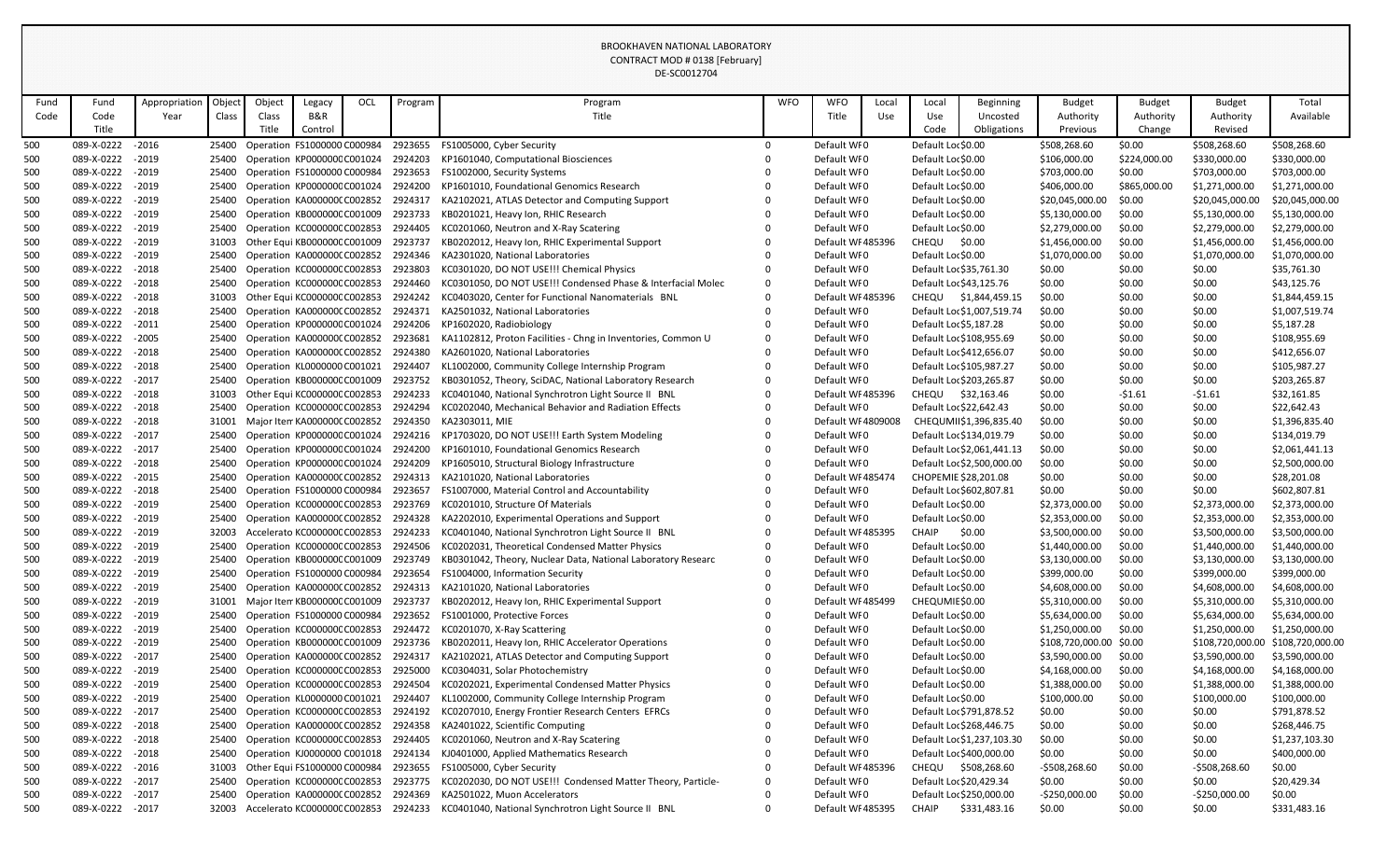|            |                          |                    |                |        |                                                                    |     |         | DE-SC0012704                                                            |            |                                  |       |                    |                                                     |                  |                  |                  |                             |
|------------|--------------------------|--------------------|----------------|--------|--------------------------------------------------------------------|-----|---------|-------------------------------------------------------------------------|------------|----------------------------------|-------|--------------------|-----------------------------------------------------|------------------|------------------|------------------|-----------------------------|
| Fund       | Fund                     | Appropriation      | Object         | Object | Legacy                                                             | OCL | Program | Program                                                                 | <b>WFO</b> | <b>WFO</b>                       | Local | Local              | <b>Beginning</b>                                    | <b>Budget</b>    | <b>Budget</b>    | <b>Budget</b>    | Total                       |
| Code       | Code                     | Year               | Class          | Class  | B&R                                                                |     |         | Title                                                                   |            | Title                            | Use   | Use                | Uncosted                                            | Authority        | Authority        | Authority        | Available                   |
|            | Title                    |                    |                | Title  | Control                                                            |     |         |                                                                         |            |                                  |       | Code               | Obligations                                         | Previous         | Change           | Revised          |                             |
| 500        | 089-X-0222               | $-2018$            | 25400          |        | Operation KP000000C C001024                                        |     | 2924203 | KP1601040, Computational Biosciences                                    |            | Default WI0                      |       |                    | Default Loc \$470,000.00                            | \$0.00           | \$0.00           | \$0.00           | \$470,000.00                |
| 500        | 089-X-0222               | $-2018$            | 25400          |        | Operation KB000000CC001009                                         |     | 2923737 | KB0202012, Heavy Ion, RHIC Experimental Support                         |            | Default WF0                      |       |                    | Default Loc \$16,390,683.63                         | \$0.00           | \$0.00           | \$0.00           | \$16,390,683.63             |
| 500        | 089-X-0222               | $-2017$            | 25400          |        | Operation KL0000000 C001021                                        |     | 2924414 | KL1500000, Outreach                                                     |            | Default WI0                      |       |                    | Default Loc \$11,842.58                             | \$0.00           | \$0.00           | \$0.00           | \$11,842.58                 |
| 500        | 089-X-0222               | $-2018$            | 25400          |        | Operation KJ0000000 C001018                                        |     | 2924516 | KJ0403040, Computational Partnerships - Collaboratories                 |            | Default WI0                      |       |                    | Default Loc \$129,655.71                            | \$0.00           | \$0.00           | \$0.00           | \$129,655.71                |
| 500        | 089-X-0222               | $-2017$            | 32003          |        | Accelerato KB000000C C001009                                       |     | 2923736 | KB0202011, Heavy Ion, RHIC Accelerator Operations                       |            | Default WF485395                 |       | <b>CHAIP</b>       | \$1,170,117.68                                      | \$0.00           | \$0.00           | \$0.00           | \$1,170,117.68              |
| 500        | 089-X-0222               | $-2018$            | 25400          |        | Operation KP000000C C001024                                        |     | 2924211 | KP1701000, Atmospheric System Research                                  |            | Default WF0                      |       |                    | Default Loc \$1,384,481.22                          | \$0.00           | \$0.00           | \$0.00           | \$1,384,481.22              |
| 500        | 089-X-0222               | $-2018$            | 25400          |        | Operation KB000000CC001009                                         |     | 2924156 | KB0201052, Heavy Ion Accelerator R&D Natl Lab Research                  |            | Default WI0                      |       |                    | Default Loc \$101,000.00                            | \$0.00           | \$0.00           | \$0.00           | \$101,000.00                |
| 500        | 089-X-0222               | $-2017$            | 25400          |        | Operation KJ0000000 C001018                                        |     | 2924137 | KJ0404000, Next Generation Networking for Science                       |            | Default WI0                      |       |                    | Default Loc \$249,396.49                            | \$0.00           | \$0.00           | \$0.00           | \$249,396.49                |
| 500        | 089-X-0222               | $-2018$            | 32003          |        | Accelerato KA0000000 C002852                                       |     | 2924496 | KA2602020, Accelerator Test Facility ATF Operations                     |            | Default WF485395                 |       | <b>CHAIP</b>       | \$81,894.40                                         | \$0.00           | \$0.00           | \$0.00           | \$81,894.40                 |
| 500        | 089-X-0222               | $-2018$            | 25400          |        | Operation KC000000C C002853                                        |     | 2924421 | KC0406030, Long Term Surveillance and Maintenance                       |            | Default WI0                      |       |                    | Default Loc \$1,261,148.79                          | \$0.00           | \$0.00           | \$0.00           | \$1,261,148.79              |
| 500        | 089-X-0222               | $-2018$            | 32002          |        | General Pla KG0700000 C002925                                      |     | 2924416 | KG0701000, Facilities and Infrastructure                                |            | Default WI0                      |       |                    | Default Loc \$13,362,668.03                         | \$0.00           | \$0.00           | \$0.00           | \$13,362,668.03             |
| 500        | 089-X-0222               | $-2009$            | 25400          |        | Operation KB000000C C001009                                        |     | 2923741 | KB0281011, Nuclear Physics - RHIC                                       |            | Default WI0                      |       |                    | Default Loc \$4,262.47                              | \$0.00           | \$0.00           | \$0.00           | \$4,262.47                  |
| 500        | 089-X-0222               | $-2018$            | 25400          |        | Operation KA000000CC002852                                         |     | 2924355 | KA2401012, National Laboratories                                        |            | Default WI0                      |       |                    | Default Loc \$1,019,423.20                          | \$0.00           | \$0.00           | \$0.00           | \$1,019,423.20              |
| 500        | 089-X-0222               | $-2018$            | 32003          |        | Accelerato KB000000C C001009                                       |     | 2923736 | KB0202011, Heavy Ion, RHIC Accelerator Operations                       |            | Default WI 485395                |       | CHAIP              | \$2,440,000.00                                      | \$0.00           | \$0.00           | \$0.00           | \$2,440,000.00              |
| 500        | 089-X-0222               | $-2019$            | 25400          |        | Operation KP000000C C001024                                        |     | 2924993 | KP1607010, Biomolecular Characterization and Imaging Science            |            | Default WF0                      |       | Default Loc \$0.00 |                                                     | \$1,425,000.00   | \$2,325,000.00   | \$3,750,000.00   | \$3,750,000.00              |
| 500        | 089-X-0222               | $-2019$            | 25400          |        | Operation KA0000000 C002852                                        |     | 2924496 | KA2602020, Accelerator Test Facility ATF Operations                     |            | Default WI0                      |       | Default Loc \$0.00 |                                                     | \$3,816,000.00   | \$0.00           | \$3,816,000.00   | \$3,816,000.00              |
| 500        | 089-X-0222               | $-2019$            | 32001          |        | Constructic 39KA0000CC002786                                       |     | 2924263 | 39KA00000PRN11SC40000, Long Baseline Neutrino Experiment PE             |            | Default WI0                      |       | Default Loc \$0.00 |                                                     | \$1,500,000.00   | \$0.00           | \$1,500,000.00   | \$1,500,000.00              |
| 500        | 089-X-0222               | $-2019$            | 31001          |        | Major Item KA0000000 C002852                                       |     | 2924320 | KA2103011, MIE                                                          |            | Default WI 485498                |       | CHEQUMIE \$0.00    |                                                     | \$21,286,000.00  | \$0.00           | \$21,286,000.00  | \$21,286,000.00             |
| 500        | 089-X-0222               | $-2019$            | 25400          |        | Operation KP000000C C001024                                        |     | 2924211 | KP1701000, Atmospheric System Research                                  |            | Default WI0                      |       | Default Loc \$0.00 |                                                     | \$1,675,000.00   | \$3,332,000.00   | \$5,007,000.00   | \$5,007,000.00              |
| 500        | 089-X-0222               | $-2019$            | 32001          |        | Constructic 39KG01000 C003087                                      |     | 2924481 | 39KG01000PRN17SC73000 Core Facility Revitalization, BNL                 |            | Default WI0                      |       | Default Loc \$0.00 |                                                     | \$25,490,348.00  | \$0.00           | \$25,490,348.00  | \$25,490,348.00             |
| 500        | 089-X-0222               | $-2019$            | 25400          |        | Operation KP000000C C001024                                        |     | 2924995 | KP1703000, Earth and Environmental Systems Modeling                     |            | Default WI0                      |       | Default Loc \$0.00 |                                                     | \$206,000.00     | \$235,000.00     | \$441,000.00     | \$441,000.00                |
| 500        | 089-X-0222               | $-2019$            | 25400          |        | Operation FS1000000 C000984                                        |     | 2923657 | FS1007000, Material Control and Accountability                          |            | Default WI0                      |       | Default Loc \$0.00 |                                                     | \$555,000.00     | \$0.00           | \$555,000.00     | \$555,000.00                |
| 500        | 089-X-0222               | $-2018$            | 25400          |        | Operation KL0000000 C001021                                        |     | 2924406 | KL1001000, Science Undergraduate Laboratory Internship                  |            | Default WI0                      |       |                    | Default Loc \$513,683.24                            | \$0.00           | \$0.00           | \$0.00           | \$513,683.24                |
| 500        | 089-X-0222               | $-2018$            | 25400          |        | Operation KJ0000000 C001018                                        |     | 2924476 | KJ0403010, Computational Partnerships - SciDAC                          |            | Default WI0                      |       |                    | Default Loc \$246,000.00                            | \$0.00           | \$0.00           | \$0.00           | \$246,000.00                |
| 500        | 089-X-0222               | $-2018$            | 25400          |        | Operation KC000000CC002853                                         |     | 2924504 | KC0202021, Experimental Condensed Matter Physics                        |            | Default WF0                      |       |                    | Default Loc \$2,441,794.24                          | \$0.00           | \$0.00           | \$0.00           | \$2,441,794.24              |
| 500        | 089-X-0222               | $-2018$            | 25400          |        | Operation KA0000000 C002852                                        |     | 2924366 | KA2501012, National Laboratories                                        |            | Default WI0                      |       |                    | Default Loc \$20,000.00                             | \$0.00           | \$0.00           | \$0.00           | \$20,000.00                 |
| 500        | 089-X-0222<br>089-X-0222 | $-2017$            | 31003          |        | Other Equi KB000000C C001009                                       |     |         | 2923736 KB0202011, Heavy Ion, RHIC Accelerator Operations               |            | Default WI 485396<br>Default WI0 |       | <b>CHEQU</b>       | \$847,197.70                                        | \$0.00           | \$0.00           | \$0.00           | \$847,197.70                |
| 500        | 089-X-0222               | $-2018$<br>$-2018$ | 25400<br>25400 |        | Operation KA0000000 C002852 2924346<br>Operation KA0000000 C002852 |     | 2924368 | KA2301020, National Laboratories<br>KA2501021, LHC Accelerator Research |            | Default WF0                      |       |                    | Default Loc \$642,490.45<br>Default Loc \$38,519.35 | \$0.00<br>\$0.00 | \$0.00<br>\$0.00 | \$0.00<br>\$0.00 | \$642,490.45<br>\$38,519.35 |
| 500<br>500 | 089-X-0222               | $-2018$            | 25400          |        | Operation KL0000000 C001021                                        |     | 2924414 | KL1500000, Outreach                                                     |            | Default WI0                      |       |                    | Default Loc \$80,000.00                             | \$0.00           | \$0.00           | \$0.00           | \$80,000.00                 |
| 500        | 089-X-0222               | $-2017$            | 31001          |        | Major Item KA0000000 C002852                                       |     | 2924320 | KA2103011, MIE                                                          |            | Default WF485486                 |       |                    | CHEQUMIE \$8,396,292.02                             | -\$3,590,000.00  | \$0.00           | $-53,590,000.00$ | \$4,806,292.02              |
| 500        | 089-X-0222               | $-2017$            | 31003          |        | Other Equi KB000000C C001009                                       |     | 2923737 | KB0202012, Heavy Ion, RHIC Experimental Support                         |            | Default WF485396                 |       | <b>CHEQU</b>       | \$152,638.30                                        | \$0.00           | \$0.00           | \$0.00           | \$152,638.30                |
| 500        | 089-X-0222               | $-2018$            | 25400          |        | Operation KB000000CC001009                                         |     | 2923736 | KB0202011, Heavy Ion, RHIC Accelerator Operations                       |            | Default WF0                      |       |                    | Default Loc \$15,617,704.64                         | \$0.00           | \$0.00           | \$0.00           | \$15,617,704.64             |
| 500        | 089-X-0222               | $-2011$            | 31003          |        | Other Equi KC000000C C002853                                       |     | 3023325 | KC0203020, Synthesis and Processing Science                             |            | Default WF485396                 |       | CHEQU              | \$2,515.98                                          | $-52,515.98$     | \$0.00           | $-52,515.98$     | \$0.00                      |
| 500        | 089-X-0222               | $-2018$            | 31003          |        | Other Equi KB000000C C001009                                       |     | 2923736 | KB0202011, Heavy Ion, RHIC Accelerator Operations                       |            | Default WF485396                 |       | CHEQU              | \$824,000.00                                        | \$0.00           | \$0.00           | \$0.00           | \$824,000.00                |
| 500        | 089-X-0222               | $-2018$            | 25400          |        | Operation KC000000CC002853                                         |     | 2923807 | KC0302010, Chemical Energy                                              |            | Default WI0                      |       |                    | Default Loc \$2,035,609.08                          | \$0.00           | \$0.00           | \$0.00           | \$2,035,609.08              |
| 500        | 089-X-0222               | $-2018$            | 25400          |        | Operation KA0000000 C002852                                        |     | 2924325 | KA2201020, National Laboratories                                        |            | Default WF0                      |       |                    | Default Loc \$2,481,532.00                          | \$0.00           | \$0.00           | \$0.00           | \$2,481,532.00              |
| 500        | 089-X-0222               | $-2016$            | 25400          |        | Operation KJ0000000 C001018                                        |     | 2924135 | KJ0402000, Computer Sciences Research                                   |            | Default WF0                      |       |                    | Default Loc \$1,922.92                              | $-51,922.92$     | \$0.00           | $-51,922.92$     | \$0.00                      |
| 500        | 089-X-0222               | $-2018$            | 32001          |        | Constructic 39KG01000 C003087                                      |     | 2924481 | 39KG01000PRN17SC73000 Core Facility Revitalization, BNL                 |            | Default WF0                      |       |                    | Default Loc \$29,414,962.47                         | \$0.00           | \$0.00           | \$0.00           | \$29,414,962.47             |
| 500        | 089-X-0222               | $-2018$            | 25400          |        | Operation FS1000000 C000984                                        |     | 2923654 | FS1004000, Information Security                                         |            | Default WI0                      |       |                    | Default Loc \$215,192.50                            | \$0.00           | \$0.00           | \$0.00           | \$215,192.50                |
| 500        | 089-X-0222               | $-2018$            | 25400          |        | Operation KC000000CC002853                                         |     | 2924472 | KC0201070, X-Ray Scattering                                             |            | Default WF0                      |       |                    | Default Loc \$1,768,978.04                          | \$0.00           | \$0.00           | \$0.00           | \$1,768,978.04              |
| 500        | 089-X-0222               | $-2019$            | 25400          |        | Operation KC000000CC002853                                         |     | 2924299 | KC0304020, Physical Biosciences                                         |            | Default WI0                      |       | Default Loc \$0.00 |                                                     | \$1,881,000.00   | \$0.00           | \$1,881,000.00   | \$1,881,000.00              |
| 500        | 089-X-0222               | $-2019$            | 25400          |        | Operation KA0000000 C002852                                        |     | 2924336 | KA2202090, Other Facilities                                             |            | Default WI0                      |       | Default Loc \$0.00 |                                                     | \$330,000.00     | \$0.00           | \$330,000.00     | \$330,000.00                |
| 500        | 089-X-0222               | $-2019$            | 25400          |        | Operation FS1000000 C000984                                        |     | 2923655 | FS1005000, Cyber Security                                               |            | Default WI0                      |       | Default Loc \$0.00 |                                                     | \$2,641,000.00   | \$0.00           | \$2,641,000.00   | \$2,641,000.00              |
| 500        | 089-X-0222               | $-2019$            | 25400          |        | Operation KC000000CC002853                                         |     | 2924305 | KC0406020, Accelerator and Detector Research                            |            | Default WI0                      |       | Default Loc \$0.00 |                                                     | \$588,000.00     | \$0.00           | \$588,000.00     | \$588,000.00                |
| 500        | 089-X-0222               | $-2019$            | 25400          |        | Operation KC000000CC002853                                         |     | 2924233 | KC0401040, National Synchrotron Light Source II BNL                     |            | Default WF0                      |       | Default Loc \$0.00 |                                                     | \$80,848,000.00  | \$0.00           | \$80,848,000.00  | \$80,848,000.00             |
| 500        | 089-X-0222               | $-2019$            | 25400          |        | Operation KA0000000 C002852                                        |     | 2924325 | KA2201020, National Laboratories                                        |            | Default WF0                      |       | Default Loc \$0.00 |                                                     | \$4,626,000.00   | \$0.00           | \$4,626,000.00   | \$4,626,000.00              |
| 500        | 089-X-0222               | $-2019$            |                |        | 25400 Operation KA0000000 C002852                                  |     | 2924357 | KA2401021, Scientific Discovery through Advanced Computing              |            | Default WI0                      |       | Default Loc \$0.00 |                                                     | \$171,000.00     | \$0.00           | \$171,000.00     | \$171,000.00                |
| 510        | 089-X-0222               | $-2019$            |                |        | 25400 Operation 4.56E+08 C003005                                   |     | 6600199 | 456165021, Cooperative Research And Development Agreements              | 4861091    | <b>CHAGRRIKIO</b>                |       | Default Loc \$0.00 |                                                     | \$301,242.27     | \$186,426.80     | \$487,669.07     | \$487,669.07                |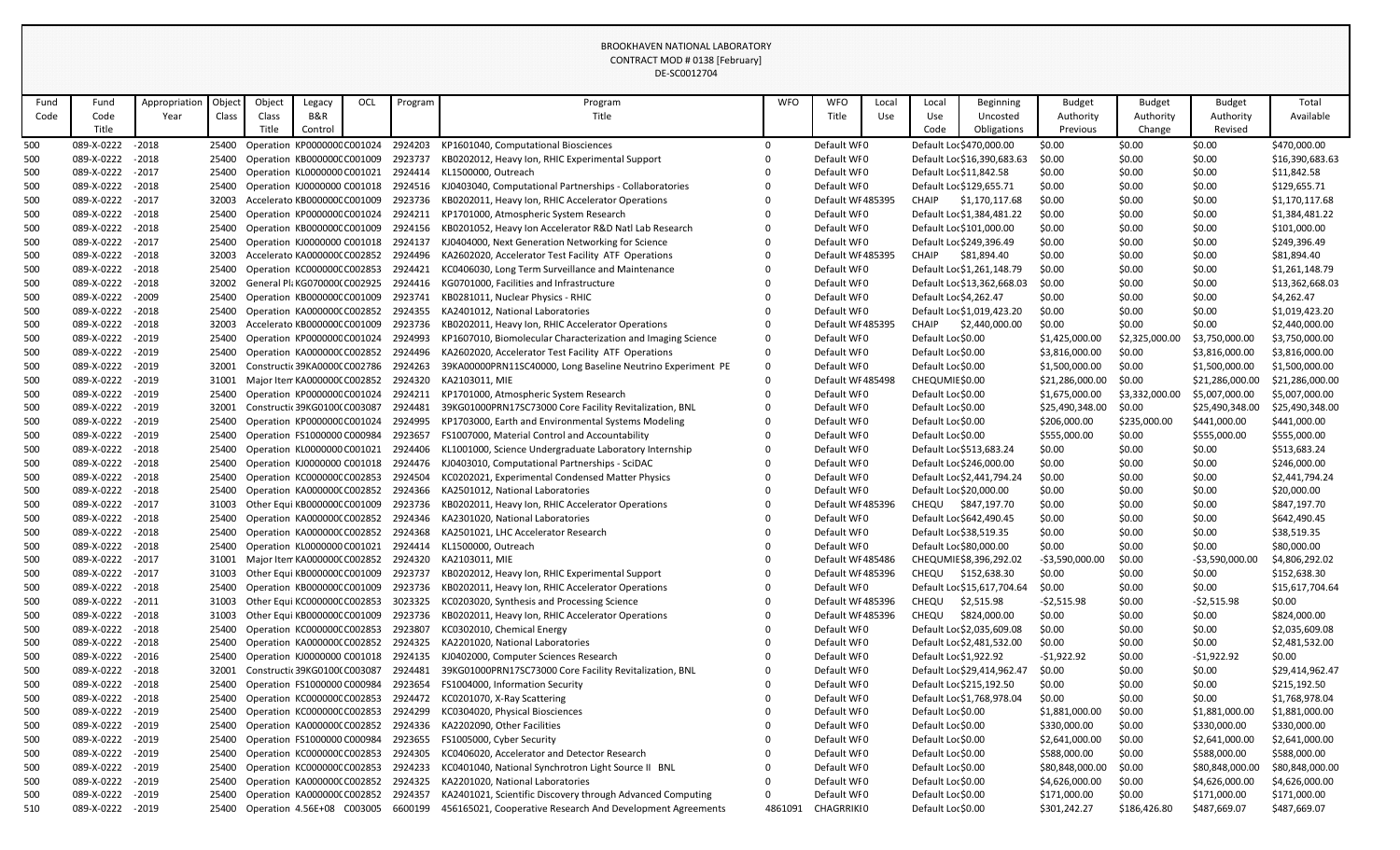|            |                          |                    |                |                                                          |         |     |                    | DE-SCOUTZ704                                                     |                    |                        |       |                                          |                            |                            |                  |                            |                            |
|------------|--------------------------|--------------------|----------------|----------------------------------------------------------|---------|-----|--------------------|------------------------------------------------------------------|--------------------|------------------------|-------|------------------------------------------|----------------------------|----------------------------|------------------|----------------------------|----------------------------|
| Fund       | Fund                     | Appropriation      | Object         | Object                                                   | Legacy  | OCL | Program            | Program                                                          | <b>WFO</b>         | <b>WFO</b>             | Local | Local                                    | <b>Beginning</b>           | <b>Budget</b>              | <b>Budget</b>    | <b>Budget</b>              | Total                      |
| Code       | Code                     | Year               | Class          | Class                                                    | B&R     |     |                    | Title                                                            |                    | Title                  | Use   | Use                                      | Uncosted                   | Authority                  | Authority        | Authority                  | Available                  |
|            | Title                    |                    |                | Title                                                    | Control |     |                    |                                                                  |                    |                        |       | Code                                     | Obligations                | Previous                   | Change           | Revised                    |                            |
| 510        | 089-X-0222               | $-2017$            | 25400          | Operation 4.56E+08 C003005                               |         |     | 6600199            | 456165021, Cooperative Research And Development Agreements       | 4860747            | CHAGR8710              |       | Default Loc \$25,548.78                  |                            | \$0.00                     | $-525,548.78$    | -\$25,548.78               | \$0.00                     |
| 510        | 089-X-0222               | $-2018$            | 25400          | Operation 4.56E+08 C003005                               |         |     | 6600199            | 456165021, Cooperative Research And Development Agreements       | 4861091            | <b>CHAGRRIKIO</b>      |       | Default Loc \$71,022.21                  |                            | \$0.00                     | \$0.00           | \$0.00                     | \$71,022.21                |
| 510        | 089-X-0222               | $-2018$            | 25400          | Operation 4.56E+08 C003005                               |         |     | 6600199            | 456165021, Cooperative Research And Development Agreements       | 4861014            | CHAGR8400              |       | Default Loc \$22,453.69                  |                            | $-522,453.69$              | \$0.00           | $-$22,453.69$              | \$0.00                     |
| 510        | 089-X-0222               | $-2018$            | 25400          | Operation 4.56E+08 C003005                               |         |     | 6600199            | 456165021, Cooperative Research And Development Agreements       | 4861004            | CHAGR8410              |       | Default Loc \$2,123.13                   |                            | $-52,123.13$               | \$0.00           | $-52,123.13$               | \$0.00                     |
| 511        | 089-X-0222               | $-2017$            | 25400          | Operation 4.56E+08 C003005                               |         |     | 6600147            | 456160032, Industry - Foreign                                    | 4860800            | CHAGR8710              |       | Default Loc \$683.29                     |                            | $-5683.29$                 | \$0.00           | $-5683.29$                 | \$0.00                     |
| 511        | 089-X-0222               | $-2018$            | 25400          | Operation 4.56E+08 C003005                               |         |     | 6600146            | 456160031, Industry - Domestic                                   | 4861087            | CHAGR8430              |       | Default Loc \$2,500.00                   |                            | $-52,500.00$               | \$0.00           | $-52,500.00$               | \$0.00                     |
| 511        | 089-X-0222               | $-2018$            | 25400          | Operation 4.56E+08 C003005                               |         |     | 6600147            | 456160032, Industry - Foreign                                    | 4801577            | CH AGR8780             |       | Default Loc \$50,485.44                  |                            | \$0.00                     | \$0.00           | \$0.00                     | \$50,485.44                |
| 511        | 089-X-0222               | $-2018$            | 25400          | Operation 4.56E+08 C003005                               |         |     | 6600146            | 456160031, Industry - Domestic                                   | 4860977            | <b>CHAGR8730</b>       |       | Default Loc \$1,033.48                   |                            | $-$1,033.48$               | \$0.00           | $-$1,033.48$               | \$0.00                     |
| 511        | 089-X-0222               | $-2018$            | 25400          | Operation 4.56E+08 C003005                               |         |     | 6600146            | 456160031, Industry - Domestic                                   | 4861020            | CHAGR8400              |       | Default Loc \$1,704.11                   |                            | $-$1,481.04$               | \$0.00           | $-$1,481.04$               | \$223.07                   |
| 511        | 089-X-0222               | $-2018$            | 25400          | Operation 4.56E+08 C003005                               |         |     | 6600146            | 456160031, Industry - Domestic                                   | 4861079            | CHAGR8430              |       | Default Loc \$41,439.06                  |                            | \$0.00                     | \$0.00           | \$0.00                     | \$41,439.06                |
| 511        | 089-X-0222               | $-2018$            | 25400          | Operation 4.56E+08 C003005                               |         |     | 6600146            | 456160031, Industry - Domestic                                   | 4861022            | CHAGR8410              |       |                                          | Default Loc \$2,548,416.05 | \$0.00                     | \$0.00           | \$0.00                     | \$2,548,416.05             |
| 511        | 089-X-0222               | $-2019$            | 25400          | Operation 4.56E+08 C003005                               |         |     | 6600146            | 456160031, Industry - Domestic                                   | 4861066            | CHAGR8420              |       | Default Loc \$0.00                       |                            | \$31,567.19                | \$0.00           | \$31,567.19                | \$31,567.19                |
| 511        | 089-X-0222               | $-2019$            | 25400          | Operation 4.56E+08 C003005                               |         |     | 6600146            | 456160031, Industry - Domestic                                   | 4861100            | CHAGR8430              |       | Default Loc \$0.00                       |                            | \$50,507.48                | \$0.00           | \$50,507.48                | \$50,507.48                |
| 511        | 089-X-0222               | $-2019$            | 25400          | Operation 4.56E+08 C003005                               |         |     | 6600146            | 456160031, Industry - Domestic                                   | 4861139            | AGR844170              |       | Default Loc \$0.00                       |                            | \$0.00                     | \$61,250.00      | \$61,250.00                | \$61,250.00                |
| 511        | 089-X-0222               | $-2018$            | 25400          | Operation 4.56E+08 C003005                               |         |     | 6600146            | 456160031, Industry - Domestic                                   | 4861088            | CHAGR8430              |       | Default Loc \$58,118.62                  |                            | \$0.00                     | \$0.00           | \$0.00                     | \$58,118.62                |
| 511        | 089-X-0222<br>089-X-0222 | $-2017$<br>$-2017$ | 25400          | Operation 4.56E+08 C003005                               |         |     | 6600146<br>6600146 | 456160031, Industry - Domestic                                   | 4861052            | CHAGR8410<br>CHAGR8400 |       | Default Loc \$2,654.48                   | Default Loc \$2,146,667.98 | \$0.00                     | \$0.00           | \$0.00                     | \$2,146,667.98<br>\$0.00   |
| 511<br>511 | 089-X-0222               | $-2018$            | 25400<br>25400 | Operation 4.56E+08 C003005<br>Operation 4.56E+08 C003005 |         |     | 6600146            | 456160031, Industry - Domestic<br>456160031, Industry - Domestic | 4861021<br>4861114 | CHAGR8430              |       | Default Loc \$40,000.00                  |                            | $-52,654.48$<br>\$0.00     | \$0.00<br>\$0.00 | $-52,654.48$<br>\$0.00     | \$40,000.00                |
| 511        | 089-X-0222               | $-2016$            | 25400          | Operation 4.56E+08 C003005                               |         |     | 6600146            | 456160031, Industry - Domestic                                   | 4860871            | CHAGR8720              |       | Default Loc \$13,578.50                  |                            | \$0.00                     | \$0.00           | \$0.00                     | \$13,578.50                |
| 511        | 089-X-0222               | $-2018$            |                | 25400 Operation 4.56E+08 C003005                         |         |     | 6600146            | 456160031, Industry - Domestic                                   | 4861046            | CHAGR8410              |       | Default Loc \$20,056.87                  |                            | \$0.00                     | \$0.00           | \$0.00                     | \$20,056.87                |
| 511        | 089-X-0222               | $-2019$            | 25400          | Operation 4.56E+08 C003005                               |         |     | 6600147            | 456160032, Industry - Foreign                                    | 4861032            | CHAGR8410              |       | Default Loc \$0.00                       |                            | \$17,013.05                | \$13,432.36      | \$30,445.41                | \$30,445.41                |
| 511        | 089-X-0222               | $-2019$            | 25400          | Operation 4.56E+08 C003005                               |         |     | 6600146            | 456160031, Industry - Domestic                                   | 4861133            | CHAGR8440              |       | Default Loc \$0.00                       |                            | \$51,456.31                | \$0.00           | \$51,456.31                | \$51,456.31                |
| 511        | 089-X-0222               | $-2019$            | 25400          | Operation 4.56E+08 C003005                               |         |     | 6600146            | 456160031, Industry - Domestic                                   | 4861128            | CHAGR8440              |       | Default Loc \$0.00                       |                            | \$75,000.00                | \$0.00           | \$75,000.00                | \$75,000.00                |
| 511        | 089-X-0222               | $-2019$            | 25400          | Operation 4.56E+08 C003005                               |         |     | 6600146            | 456160031, Industry - Domestic                                   | 4861134            | CHAGR8440              |       | Default Loc \$0.00                       |                            | \$37,880.62                | \$0.00           | \$37,880.62                | \$37,880.62                |
| 511        | 089-X-0222               | $-2019$            | 25400          | Operation 4.56E+08 C003005                               |         |     | 6600146            | 456160031, Industry - Domestic                                   | 4861151            | CHAGR8440              |       | Default Loc \$0.00                       |                            | \$0.00                     | \$110,679.61     | \$110,679.61               | \$110,679.61               |
| 511        | 089-X-0222               | $-2017$            | 25400          | Operation 4.56E+08 C003005                               |         |     | 6600147            | 456160032, Industry - Foreign                                    | 4861015            | CHAGR8400              |       |                                          | Default Loc \$903,389.83   | \$0.00                     | \$0.00           | \$0.00                     | \$903,389.83               |
| 511        | 089-X-0222               | $-2018$            | 25400          | Operation 4.56E+08 C003005                               |         |     | 6600146            | 456160031, Industry - Domestic                                   | 4861099            | CHAGR8430              |       | Default Loc \$2.94                       |                            | \$0.00                     | \$0.00           | \$0.00                     | \$2.94                     |
| 511        | 089-X-0222 - 2018        |                    |                | 25400 Operation 4.56E+08 C003005                         |         |     |                    | 6600146 456160031, Industry - Domestic                           | 4861111            | CHAGR8430              |       | Default Loc \$23,648.21                  |                            | \$0.00                     | $-523,648.21$    | $-523,648.21$              | \$0.00                     |
| 511        | 089-X-0222               | $-2018$            | 25400          | Operation 4.56E+08 C003005                               |         |     | 6600146            | 456160031, Industry - Domestic                                   | 4860686            | CHAGR8780              |       | Default Loc \$5,536.61                   |                            | \$0.00                     | \$0.00           | \$0.00                     | \$5,536.61                 |
| 511        | 089-X-0222               | $-2018$            | 25400          | Operation 4.56E+08 C003005                               |         |     | 6600146            | 456160031, Industry - Domestic                                   | 4861096            | CHAGR8430              |       | Default Loc \$9,631.18                   |                            | $-59,631.18$               | \$0.00           | $-59,631.18$               | \$0.00                     |
| 511        | 089-X-0222               | $-2019$            |                | 25400 Operation 4.56E+08 C003005                         |         |     | 6600146            | 456160031, Industry - Domestic                                   | 4861136            | CHAGR8440              |       | Default Loc \$0.00                       |                            | \$20,035.01                | \$0.00           | \$20,035.01                | \$20,035.01                |
| 511        | 089-X-0222               | $-2019$            | 25400          | Operation 4.56E+08 C003005                               |         |     | 6600147            | 456160032, Industry - Foreign                                    | 4801577            | CH AGR8780             |       | Default Loc \$0.00                       |                            | \$25,242.72                | \$0.00           | \$25,242.72                | \$25,242.72                |
| 511        | 089-X-0222               | $-2019$            | 25400          | Operation 4.56E+08 C003005                               |         |     | 6600147            | 456160032, Industry - Foreign                                    | 4861076            | CHAGR8430              |       | Default Loc \$0.00                       |                            | \$126,872.26               | \$0.00           | \$126,872.26               | \$126,872.26               |
| 511        | 089-X-0222               | $-2019$            | 25400          | Operation 4.56E+08 C003005                               |         |     | 6600146            | 456160031, Industry - Domestic                                   | 4861109            | CHAGR8430              |       | Default Loc \$0.00                       |                            | \$21,897.14                | \$0.00           | \$21,897.14                | \$21,897.14                |
| 511        | 089-X-0222               | $-2019$            | 25400          | Operation 4.56E+08 C003005                               |         |     | 6600146            | 456160031, Industry - Domestic                                   | 4861142            | CHAGR8440              |       | Default Loc \$0.00                       |                            | \$40,000.00                | \$0.00           | \$40,000.00                | \$40,000.00                |
| 511        | 089-X-0222               | $-2019$            |                | 25400 Operation 4.56E+08 C003005                         |         |     | 6600146            | 456160031, Industry - Domestic                                   | 4861121            | CHAGR8440              |       | Default Loc \$0.00                       |                            | \$1,378.10                 | \$48.76          | \$1,426.86                 | \$1,426.86                 |
| 511        | 089-X-0222               | $-2018$            | 25400          | Operation 4.56E+08 C003005                               |         |     | 6600146            | 456160031, Industry - Domestic                                   | 4861075            | CHAGR8430              |       | Default Loc \$21,730.69                  |                            | \$0.00                     | \$0.00           | \$0.00                     | \$21,730.69                |
| 511        | 089-X-0222               | $-2018$            |                | 25400 Operation 4.56E+08 C003005                         |         |     | 6600147            | 456160032, Industry - Foreign                                    | 4861032            | CHAGR8410              |       | Default Loc \$45,039.33                  |                            | \$0.00                     | \$0.00           | \$0.00                     | \$45,039.33                |
| 511        | 089-X-0222               | $-2018$            |                | 25400 Operation 4.56E+08 C003005                         |         |     | 6600146            | 456160031, Industry - Domestic                                   | 4861030            | CHAGR8400              |       | Default Loc \$914.45                     |                            | \$0.00                     | \$0.00           | \$0.00                     | \$914.45                   |
| 511        | 089-X-0222               | $-2018$            | 25400          | Operation 4.56E+08 C003005                               |         |     | 6600147            | 456160032, Industry - Foreign                                    | 4861076            | CHAGR8430              |       |                                          | Default Loc \$311,208.48   | \$0.00                     | \$0.00           | \$0.00                     | \$311,208.48               |
| 511        | 089-X-0222               | $-2018$            |                | 25400 Operation 4.56E+08 C003005                         |         |     | 6600146            | 456160031, Industry - Domestic                                   | 4861102            | CHAGR8430              |       | Default Loc \$6,084.13                   |                            | \$0.00                     | \$0.00           | \$0.00                     | \$6,084.13                 |
| 511        | 089-X-0222               | $-2019$            | 25400          | Operation 4.56E+08 C003005                               |         |     | 6600146            | 456160031, Industry - Domestic                                   | 4861023            | CHAGR8400              |       | Default Loc \$0.00                       |                            | \$43,466.88                | \$52,233.81      | \$95,700.69                | \$95,700.69                |
| 511        | 089-X-0222               | $-2019$            |                | 25400 Operation 4.56E+08 C003005                         |         |     | 6600146            | 456160031, Industry - Domestic                                   | 4861052            | CHAGR8410              |       | Default Loc \$0.00                       |                            | \$6,334,650.67             | \$91,563.57      | \$6,426,214.24             | \$6,426,214.24             |
| 511        | 089-X-0222               | $-2019$            |                | 25400 Operation 4.56E+08 C003005                         |         |     | 6600146            | 456160031, Industry - Domestic                                   | 4861115            | CHAGR8430              |       | Default Loc \$0.00                       |                            | \$20,000.00                | \$0.00           | \$20,000.00                | \$20,000.00                |
| 511        | 089-X-0222<br>089-X-0222 | $-2019$<br>$-2019$ | 25400<br>25400 | Operation 4.56E+08 C003005<br>Operation 4.56E+08 C003005 |         |     | 6600146<br>6600146 | 456160031, Industry - Domestic<br>456160031, Industry - Domestic | 4861099<br>4861009 | CHAGR8430<br>CHAGR8410 |       | Default Loc \$0.00<br>Default Loc \$0.00 |                            | \$126,268.68               | \$0.00           | \$126,268.68               | \$126,268.68               |
| 511<br>511 | 089-X-0222               | $-2019$            |                | 25400 Operation 4.56E+08 C003005                         |         |     | 6600146            | 456160031, Industry - Domestic                                   | 4861138            | AGR844160              |       | Default Loc \$0.00                       |                            | \$4,382.92<br>\$114,789.71 | \$0.00<br>\$0.00 | \$4,382.92<br>\$114,789.71 | \$4,382.92<br>\$114,789.71 |
| 511        | 089-X-0222               | $-2019$            |                | 25400 Operation 4.56E+08 C003005                         |         |     | 6600146            | 456160031, Industry - Domestic                                   | 4861146            | CHAGR8440              |       | Default Loc \$0.00                       |                            | \$0.00                     | \$15,600.00      | \$15,600.00                | \$15,600.00                |
| 511        | 089-X-0222 - 2018        |                    |                | 25400 Operation 4.56E+08 C003005                         |         |     |                    | 6600146 456160031, Industry - Domestic                           |                    | 4861056 CHAGR8400      |       | Default Loc \$4,070.82                   |                            | $-$4,070.82$               | \$0.00           | -\$4,070.82                | \$0.00                     |
|            |                          |                    |                |                                                          |         |     |                    |                                                                  |                    |                        |       |                                          |                            |                            |                  |                            |                            |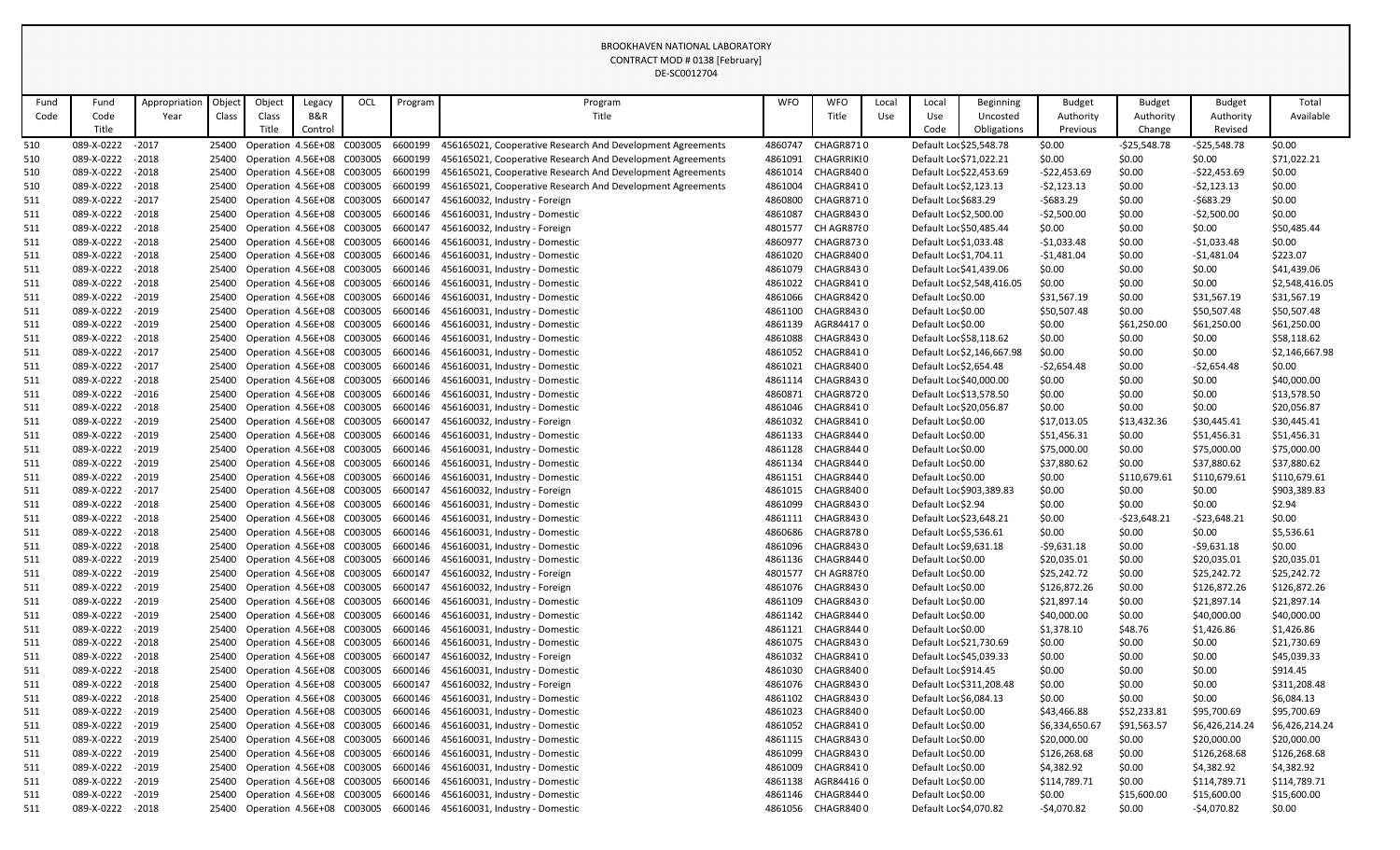|      |                   |               |        |        |                                  |     |         | DE-SC0012704                                                            |            |                  |       |                         |                          |                |               |                |                |
|------|-------------------|---------------|--------|--------|----------------------------------|-----|---------|-------------------------------------------------------------------------|------------|------------------|-------|-------------------------|--------------------------|----------------|---------------|----------------|----------------|
| Fund | Fund              | Appropriation | Object | Object | Legacy                           | OCL | Program | Program                                                                 | <b>WFO</b> | <b>WFO</b>       | Local | Local                   | <b>Beginning</b>         | <b>Budget</b>  | <b>Budget</b> | <b>Budget</b>  | Total          |
| Code | Code              | Year          | Class  | Class  | B&R                              |     |         | Title                                                                   |            | Title            | Use   | Use                     | Uncosted                 | Authority      | Authority     | Authority      | Available      |
|      | Title             |               |        | Title  | Control                          |     |         |                                                                         |            |                  |       | Code                    | Obligations              | Previous       | Change        | Revised        |                |
| 511  | 089-X-0222        | $-2018$       |        |        | 25400 Operation 4.56E+08 C003005 |     | 6600147 | 456160032, Industry - Foreign                                           | 4860813    | CHAGR8720        |       |                         | Default Loc \$116,420.64 | \$0.00         | \$0.00        | \$0.00         | \$116,420.64   |
| 511  | 089-X-0222        | $-2018$       |        |        | 25400 Operation 4.56E+08 C003005 |     | 6600146 | 456160031, Industry - Domestic                                          | 4861090    | CHAGR8430        |       |                         | Default Loc \$106,652.72 | \$0.00         | \$0.00        | \$0.00         | \$106,652.72   |
| 511  | 089-X-0222        | $-2018$       |        |        | 25400 Operation 4.56E+08 C003005 |     | 6600146 | 456160031, Industry - Domestic                                          | 4861093    | CHAGR8430        |       | Default Loc \$39,507.26 |                          | \$0.00         | \$0.00        | \$0.00         | \$39,507.26    |
| 511  | 089-X-0222        | $-2017$       |        |        | 25400 Operation 4.56E+08 C003005 |     | 6600146 | 456160031, Industry - Domestic                                          | 4861017    | CHAGR8410        |       | Default Loc \$644.23    |                          | \$0.00         | \$0.00        | \$0.00         | \$644.23       |
| 511  | 089-X-0222        | $-2018$       |        |        | 25400 Operation 4.56E+08 C003005 |     | 6600146 | 456160031, Industry - Domestic                                          | 4861101    | CHAGR8430        |       | Default Loc \$40,689.65 |                          | \$0.00         | \$0.00        | \$0.00         | \$40,689.65    |
| 511  | 089-X-0222        | $-2018$       |        |        | 25400 Operation 4.56E+08 C003005 |     | 6600146 | 456160031, Industry - Domestic                                          | 4861100    | CHAGR8430        |       | Default Loc \$45,915.88 |                          | \$0.00         | \$0.00        | \$0.00         | \$45,915.88    |
| 511  | 089-X-0222        | $-2016$       |        |        | 25400 Operation 4.56E+08 C003005 |     | 6600146 | 456160031, Industry - Domestic                                          | 4860831    | <b>CHAGR8720</b> |       | Default Loc \$176.63    |                          | \$0.00         | $-5176.63$    | $-$176.63$     | \$0.00         |
| 511  | 089-X-0222        | $-2018$       |        |        | 25400 Operation 4.56E+08 C003005 |     | 6600146 | 456160031, Industry - Domestic                                          | 4861107    | CHAGR8430        |       | Default Loc \$37,074.29 |                          | \$0.00         | \$0.00        | \$0.00         | \$37,074.29    |
| 511  | 089-X-0222        | $-2017$       |        |        | 25400 Operation 4.56E+08 C003005 |     | 6600146 | 456160031, Industry - Domestic                                          | 4860936    | <b>CHAGR8720</b> |       | Default Loc \$1,926.60  |                          | \$0.00         | \$0.00        | \$0.00         | \$1,926.60     |
| 511  | 089-X-0222        | $-2018$       |        |        | 25400 Operation 4.56E+08 C003005 |     | 6600147 | 456160032, Industry - Foreign                                           | 4860984    | CHAGR8400        |       | Default Loc \$67.81     |                          | \$0.00         | \$0.00        | \$0.00         | \$67.81        |
| 511  | 089-X-0222        | $-2015$       |        |        | 25400 Operation 4.56E+08 C003005 |     | 6600146 | 456160031, Industry - Domestic                                          | 4860880    | <b>CHAGR8720</b> |       | Default Loc \$2,596.52  |                          | \$0.00         | \$0.00        | \$0.00         | \$2,596.52     |
| 511  | 089-X-0222        | $-2018$       |        |        | 25400 Operation 4.56E+08 C003005 |     | 6600146 | 456160031, Industry - Domestic                                          | 4861052    | CHAGR8410        |       |                         | Default Loc \$599,176.00 | \$0.00         | \$0.00        | \$0.00         | \$599,176.00   |
| 511  | 089-X-0222        | $-2019$       |        |        | 25400 Operation 4.56E+08 C003005 |     | 6600146 | 456160031, Industry - Domestic                                          | 4861130    | CHAGR8440        |       | Default Loc \$0.00      |                          | \$101,014.94   | \$0.00        | \$101,014.94   | \$101,014.94   |
| 511  | 089-X-0222        | $-2019$       |        |        | 25400 Operation 4.56E+08 C003005 |     | 6600146 | 456160031, Industry - Domestic                                          | 4861068    | CHAGR8420        |       | Default Loc \$0.00      |                          | \$25,253.74    | \$0.00        | \$25,253.74    | \$25,253.74    |
| 511  | 089-X-0222        | $-2019$       |        |        | 25400 Operation 4.56E+08 C003005 |     | 6600146 | 456160031, Industry - Domestic                                          | 4860946    | CHAGR8730        |       | Default Loc \$0.00      |                          | \$186,767.12   | \$30,463.38   | \$217,230.50   | \$217,230.50   |
| 511  | 089-X-0222        | $-2019$       |        |        | 25400 Operation 4.56E+08 C003005 |     | 6600146 | 456160031, Industry - Domestic                                          | 4861075    | CHAGR8430        |       | Default Loc \$0.00      |                          | \$3,269.31     | \$11,554.28   | \$14,823.59    | \$14,823.59    |
| 511  | 089-X-0222        | $-2019$       |        |        | 25400 Operation 4.56E+08 C003005 |     | 6600146 | 456160031, Industry - Domestic                                          | 4861104    | CHAGR8430        |       | Default Loc \$0.00      |                          | \$87,167.00    | \$0.00        | \$87,167.00    | \$87,167.00    |
| 511  | 089-X-0222        | $-2019$       |        |        | 25400 Operation 4.56E+08 C003005 |     | 6600146 | 456160031, Industry - Domestic                                          | 4860969    | <b>CHAGR8730</b> |       | Default Loc \$0.00      |                          | \$0.00         | \$312,149.04  | \$312,149.04   | \$312,149.04   |
| 511  | 089-X-0222        | $-2017$       |        |        | 25400 Operation 4.56E+08 C003005 |     | 6600146 | 456160031, Industry - Domestic                                          | 4860928    | CHAGR8730        |       | Default Loc \$34,457.69 |                          | \$0.00         | \$0.00        | \$0.00         | \$34,457.69    |
| 511  | 089-X-0222        | $-2018$       |        |        | 25400 Operation 4.56E+08 C003005 |     | 6600146 | 456160031, Industry - Domestic                                          | 4861089    | <b>CHAGR8430</b> |       | Default Loc \$163.45    |                          | \$0.00         | \$0.00        | \$0.00         | \$163.45       |
| 511  | 089-X-0222        | $-2018$       |        |        | 25400 Operation 4.56E+08 C003005 |     | 6600146 | 456160031, Industry - Domestic                                          | 4861060    | CHAGR8420        |       | Default Loc \$19,067.88 |                          | $-$19,067.88$  | \$0.00        | $-$19,067.88$  | \$0.00         |
| 511  | 089-X-0222        | $-2017$       |        |        | 25400 Operation 4.56E+08 C003005 |     | 6600147 | 456160032, Industry - Foreign                                           | 4801577    | CH AGR8780       |       | Default Loc \$41,696.97 |                          | \$0.00         | \$0.00        | \$0.00         | \$41,696.97    |
| 511  | 089-X-0222        | $-2018$       |        |        | 25400 Operation 4.56E+08 C003005 |     | 6600146 | 456160031, Industry - Domestic                                          | 4861009    | CHAGR8410        |       | Default Loc \$2,617.07  |                          | \$0.00         | \$0.00        | \$0.00         | \$2,617.07     |
| 511  | 089-X-0222        | $-2018$       |        |        | 25400 Operation 4.56E+08 C003005 |     | 6600146 | 456160031, Industry - Domestic                                          | 4860946    | CHAGR8730        |       | Default Loc \$899.96    |                          | \$0.00         | \$0.00        | \$0.00         | \$899.96       |
| 511  | 089-X-0222        | $-2018$       |        |        | 25400 Operation 4.56E+08 C003005 |     | 6600146 | 456160031, Industry - Domestic                                          | 4861063    | CHAGR8420        |       | Default Loc \$22,087.46 |                          | \$0.00         | \$0.00        | \$0.00         | \$22,087.46    |
| 511  | 089-X-0222        | $-2018$       |        |        | 25400 Operation 4.56E+08 C003005 |     | 6600146 | 456160031, Industry - Domestic                                          | 4861053    | CHAGR8420        |       | Default Loc \$7,214.59  |                          | \$0.00         | \$0.00        | \$0.00         | \$7,214.59     |
| 511  | 089-X-0222 - 2018 |               |        |        | 25400 Operation 4.56E+08 C003005 |     |         | 6600146 456160031, Industry - Domestic                                  | 4861066    | CHAGR8420        |       | Default Loc \$32,960.08 |                          | \$0.00         | \$0.00        | \$0.00         | \$32,960.08    |
| 511  | 089-X-0222 - 2018 |               |        |        |                                  |     |         | 25400 Operation 4.56E+08 C003005 6600146 456160031, Industry - Domestic | 4861023    | CHAGR8400        |       | Default Loc \$64,480.13 |                          | \$0.00         | \$0.00        | \$0.00         | \$64,480.13    |
| 511  | 089-X-0222 - 2018 |               |        |        | 25400 Operation 4.56E+08 C003005 |     | 6600146 | 456160031, Industry - Domestic                                          | 4861021    | CHAGR8400        |       | Default Loc \$6,587.34  |                          | $-56,587.34$   | \$0.00        | $-56,587.34$   | \$0.00         |
| 511  | 089-X-0222 - 2019 |               |        |        | 25400 Operation 4.56E+08 C003005 |     |         | 6600146 456160031, Industry - Domestic                                  | 4861022    | CHAGR8410        |       | Default Loc \$0.00      |                          | \$2,146,686.73 | \$864,853.24  | \$3,011,539.97 | \$3,011,539.97 |
| 511  | 089-X-0222 - 2019 |               |        |        | 25400 Operation 4.56E+08 C003005 |     | 6600146 | 456160031, Industry - Domestic                                          | 4861098    | CHAGR8430        |       | Default Loc \$0.00      |                          | \$24,557.15    | \$0.00        | \$24,557.15    | \$24,557.15    |
| 511  | 089-X-0222 - 2019 |               |        |        | 25400 Operation 4.56E+08 C003005 |     | 6600146 | 456160031, Industry - Domestic                                          | 4861102    | CHAGR8430        |       | Default Loc \$0.00      |                          | \$6,888.87     | \$0.00        | \$6,888.87     | \$6,888.87     |
| 511  | 089-X-0222 - 2019 |               |        |        | 25400 Operation 4.56E+08 C003005 |     |         | 6600146 456160031, Industry - Domestic                                  | 4861135    | CHAGR8440        |       | Default Loc \$0.00      |                          | \$147,109.00   | \$0.00        | \$147,109.00   | \$147,109.00   |
| 511  | 089-X-0222 - 2016 |               |        |        | 25400 Operation 4.56E+08 C003005 |     | 6600146 | 456160031, Industry - Domestic                                          | 4860880    | CHAGR8720        |       | Default Loc \$3,397.00  |                          | \$0.00         | \$0.00        | \$0.00         | \$3,397.00     |
| 511  | 089-X-0222 - 2017 |               |        |        | 25400 Operation 4.56E+08 C003005 |     | 6600146 | 456160031, Industry - Domestic                                          | 4860949    | CHAGR8730        |       | Default Loc \$8,967.69  |                          | \$0.00         | \$0.00        | \$0.00         | \$8,967.69     |
| 511  | 089-X-0222 - 2018 |               |        |        | 25400 Operation 4.56E+08 C003005 |     | 6600146 | 456160031, Industry - Domestic                                          | 4861072    | CHAGR8420        |       | Default Loc \$5,000.00  |                          | \$0.00         | \$0.00        | \$0.00         | \$5,000.00     |
| 511  | 089-X-0222 - 2018 |               |        |        | 25400 Operation 4.56E+08 C003005 |     |         | 6600146 456160031, Industry - Domestic                                  | 4861098    | CHAGR8430        |       | Default Loc \$25,008.55 |                          | \$0.00         | \$0.00        | \$0.00         | \$25,008.55    |
| 511  | 089-X-0222 - 2018 |               |        |        | 25400 Operation 4.56E+08 C003005 |     | 6600146 | 456160031, Industry - Domestic                                          | 4860971    | CHAGR8730        |       | Default Loc \$345.85    |                          | $-5345.85$     | \$0.00        | $-5345.85$     | \$0.00         |
| 511  | 089-X-0222        | $-2018$       |        |        | 25400 Operation 4.56E+08 C003005 |     | 6600147 | 456160032, Industry - Foreign                                           | 4861065    | CHAGR8420        |       |                         | Default Loc \$217,281.60 | \$0.00         | \$0.00        | \$0.00         | \$217,281.60   |
| 511  | 089-X-0222 - 2018 |               |        |        | 25400 Operation 4.56E+08 C003005 |     | 6600146 | 456160031, Industry - Domestic                                          | 4861092    | CHAGR8430        |       | Default Loc \$121.69    |                          | $-5121.69$     | \$0.00        | $-5121.69$     | \$0.00         |
| 511  | 089-X-0222 - 2018 |               |        |        | 25400 Operation 4.56E+08 C003005 |     |         | 6600146 456160031, Industry - Domestic                                  | 4861120    | CHAGR8430        |       | Default Loc \$91,831.68 |                          | \$0.00         | \$0.00        | \$0.00         | \$91,831.68    |
| 511  | 089-X-0222 - 2019 |               |        |        | 25400 Operation 4.56E+08 C003005 |     | 6600146 | 456160031, Industry - Domestic                                          | 4861053    | CHAGR8420        |       | Default Loc \$0.00      |                          | \$246,792.00   | $-559,501.00$ | \$187,291.00   | \$187,291.00   |
| 511  | 089-X-0222 - 2019 |               |        |        | 25400 Operation 4.56E+08 C003005 |     | 6600146 | 456160031, Industry - Domestic                                          | 4861089    | CHAGR8430        |       | Default Loc \$0.00      |                          | \$9,708.74     | \$0.00        | \$9,708.74     | \$9,708.74     |
| 511  | 089-X-0222 - 2019 |               |        |        | 25400 Operation 4.56E+08 C003005 |     | 6600146 | 456160031, Industry - Domestic                                          | 4860936    | CHAGR8720        |       | Default Loc \$0.00      |                          | \$2,999.88     | \$0.00        | \$2,999.88     | \$2,999.88     |
| 511  | 089-X-0222 - 2019 |               |        |        | 25400 Operation 4.56E+08 C003005 |     |         | 6600146 456160031, Industry - Domestic                                  | 4861141    | CHAGR8440        |       | Default Loc \$0.00      |                          | \$18,693.00    | \$0.00        | \$18,693.00    | \$18,693.00    |
| 511  | 089-X-0222 - 2018 |               |        |        | 25400 Operation 4.56E+08 C003005 |     |         | 6600146 456160031, Industry - Domestic                                  | 4861068    | CHAGR8420        |       | Default Loc \$122.99    |                          | \$0.00         | \$0.00        | \$0.00         | \$122.99       |
| 511  | 089-X-0222 - 2018 |               |        |        | 25400 Operation 4.56E+08 C003005 |     | 6600146 | 456160031, Industry - Domestic                                          | 4860969    | CHAGR8730        |       | Default Loc \$72,150.96 |                          | \$0.00         | \$0.00        | \$0.00         | \$72,150.96    |
| 511  | 089-X-0222 - 2018 |               |        |        | 25400 Operation 4.56E+08 C003005 |     | 6600146 | 456160031, Industry - Domestic                                          | 4860936    | CHAGR8720        |       | Default Loc \$6,000.07  |                          | \$0.00         | \$0.00        | \$0.00         | \$6,000.07     |
| 511  | 089-X-0222 - 2018 |               |        |        |                                  |     |         | 25400 Operation 4.56E+08 C003005 6600146 456160031, Industry - Domestic | 4861109    | CHAGR8430        |       | Default Loc \$382.41    |                          | \$0.00         | \$0.00        | \$0.00         | \$382.41       |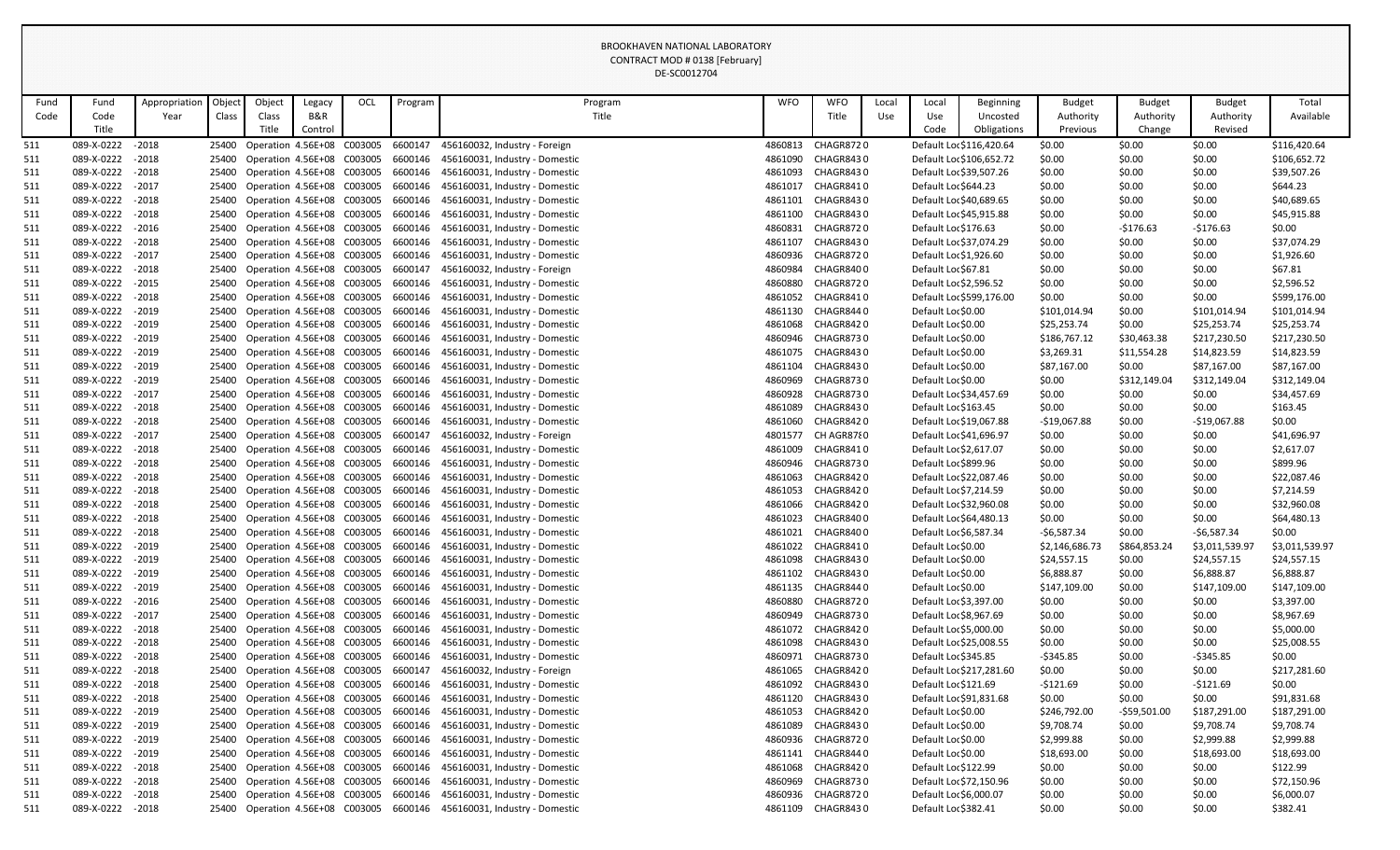|      |                   |               |        |        |                                          |     |         | DE-SC0012704                                                 |            |                   |       |                         |                             |               |                |                |                 |
|------|-------------------|---------------|--------|--------|------------------------------------------|-----|---------|--------------------------------------------------------------|------------|-------------------|-------|-------------------------|-----------------------------|---------------|----------------|----------------|-----------------|
| Fund | Fund              | Appropriation | Object | Object | Legacy                                   | OCL | Program | Program                                                      | <b>WFO</b> | <b>WFO</b>        | Local | Local                   | <b>Beginning</b>            | <b>Budget</b> | <b>Budget</b>  | <b>Budget</b>  | Total           |
| Code | Code              | Year          | Class  | Class  | B&R                                      |     |         | Title                                                        |            | Title             | Use   | Use                     | Uncosted                    | Authority     | Authority      | Authority      | Available       |
|      | Title             |               |        | Title  | Control                                  |     |         |                                                              |            |                   |       | Code                    | Obligations                 | Previous      | Change         | Revised        |                 |
| 511  | 089-X-0222        | $-2018$       |        |        | 25400 Operation 4.56E+08 C003005         |     | 6600146 | 456160031, Industry - Domestic                               | 4861121    | CHAGR8440         |       | Default Loc \$24,271.84 |                             | \$0.00        | \$0.00         | \$0.00         | \$24,271.84     |
| 511  | 089-X-0222        | $-2014$       |        |        | 25400 Operation 4.56E+08 C003005         |     | 6600146 | 456160031, Industry - Domestic                               |            | 4860871 CHAGR8720 |       |                         | Default Loc \$119,776.80    | \$0.00        | \$0.00         | \$0.00         | \$119,776.80    |
| 511  | 089-X-0222        | $-2019$       | 25400  |        | Operation 4.56E+08 C003005               |     | 6600146 | 456160031, Industry - Domestic                               | 4861063    | CHAGR8420         |       | Default Loc \$0.00      |                             | \$78,927.49   | \$0.00         | \$78,927.49    | \$78,927.49     |
| 511  | 089-X-0222        | $-2019$       | 25400  |        | Operation 4.56E+08 C003005               |     | 6600146 | 456160031, Industry - Domestic                               | 4861107    | CHAGR8430         |       | Default Loc \$0.00      |                             | \$2,612.50    | \$0.00         | \$2,612.50     | \$2,612.50      |
| 511  | 089-X-0222        | $-2019$       | 25400  |        | Operation 4.56E+08 C003005               |     | 6600146 | 456160031, Industry - Domestic                               | 4861132    | CHAGR8440         |       | Default Loc \$0.00      |                             | \$12,250.00   | \$0.00         | \$12,250.00    | \$12,250.00     |
| 512  | 089-X-0222        | $-2016$       | 25400  |        | Operation 4.56E+08 C003005               |     | 6600066 | 456140351, Department of State - U.S. Voluntary Contribution | 4861012    | CHAGR1930         |       |                         | Default Loc \$3,431,271.01  | \$0.00        | \$0.00         | \$0.00         | \$3,431,271.01  |
| 512  | 089-X-0222        | $-2014$       | 25400  |        | Operation 4.56E+08 C003005               |     | 6600073 | 456140358, Other Federal Agencies                            | 3011110    | CRAGRS-OI0        |       | Default Loc \$121.25    |                             | \$0.00        | \$0.00         | \$0.00         | \$121.25        |
| 512  | 089-X-0222        | $-2017$       | 25400  |        | Operation 4.56E+08 C003005               |     | 6600069 | 456140354, U.S. Agency For International Development USAID   | 4860930    | CHAGRAID 0        |       |                         | Default Loc \$121,227.96    | \$0.00        | \$0.00         | \$0.00         | \$121,227.96    |
| 512  | 089-X-0222        | $-2018$       | 25400  |        | Operation 4.56E+08 C003005               |     | 6600007 | 456140050, Research & Development - Department of Commerce   | 4861123    | CHAGRP180         |       | Default Loc \$85,838.77 |                             | \$0.00        | \$0.00         | \$0.00         | \$85,838.77     |
| 512  | 089-X-0222        | $-2016$       | 25400  |        | Operation 4.56E+08 C003005               |     | 6600099 | 456140374, Nuclear Regulatory Commission - Nuclear Regulator | 4860894    | CHAGRNR(0         |       | Default Loc \$20,943.02 |                             | \$0.00        | \$0.00         | \$0.00         | \$20,943.02     |
| 512  | 089-X-0222        | $-2015$       | 25400  |        | Operation 4.56E+08 C003005               |     | 6600053 | 456140220, Research & Development - Department of Health and | 4803492    | CH AGRNII 0       |       |                         | Default Loc \$822,752.00    | \$0.00        | \$0.00         | \$0.00         | \$822,752.00    |
| 512  | 089-X-0222        | $-2012$       | 25400  |        | Operation 4.56E+08 C003005               |     | 6600053 | 456140220, Research & Development - Department of Health and | 4804149    | CH AGRY1/0        |       | Default Loc \$4,499.65  |                             | \$0.00        | \$0.00         | \$0.00         | \$4,499.65      |
| 512  | 089-X-0222        | $-2018$       |        |        | 25400 Operation 4.56E+08 C003005         |     | 6600050 | 456140196, NASA Other                                        | 4860979    | CHAGRNNJ0         |       |                         | Default Loc \$7,179,609.54  | \$0.00        | \$0.00         | \$0.00         | \$7,179,609.54  |
| 512  | 089-X-0222        | $-2016$       | 25400  |        | Operation 4.56E+08 C003005               |     | 6600099 | 456140374, Nuclear Regulatory Commission - Nuclear Regulator | 4860941    | CHAGRNR(0         |       | Default Loc \$26,293.22 |                             | \$0.00        | \$0.00         | \$0.00         | \$26,293.22     |
| 512  | 089-X-0222        | $-2005$       | 25400  |        | Operation 4.56E+08 C003005               |     | 6600066 | 456140351, Department of State - U.S. Voluntary Contribution | 4806666    | CHAGRRW 0         |       |                         | Default Loc \$394,234.20    | \$0.00        | \$0.00         | \$0.00         | \$394,234.20    |
| 512  | 089-X-0222        | $-2018$       | 25400  |        | Operation 4.56E+08 C003005               |     | 6600066 | 456140351, Department of State - U.S. Voluntary Contribution | 4861127    | CH1931CP:0        |       |                         | Default Loc \$12,500,000.00 | \$0.00        | \$0.00         | \$0.00         | \$12,500,000.00 |
| 512  | 089-X-0222        | $-2019$       | 25400  |        | Operation 4.56E+08 C003005               |     | 6600050 | 456140196, NASA Other                                        | 4860979    | CHAGRNNJ0         |       | Default Loc \$0.00      |                             | \$15,728.16   | \$3,106,796.12 | \$3,122,524.28 | \$3,122,524.28  |
| 512  | 089-X-0222        | $-2015$       | 25400  |        | Operation 4.56E+08 C003005               |     | 6600007 | 456140050, Research & Development - Department of Commerce   | 4860959    | CHAGR2010         |       | Default Loc \$473.17    |                             | \$0.00        | \$0.00         | \$0.00         | \$473.17        |
| 512  | 089-X-0222        | $-2013$       | 25400  |        | Operation 4.56E+08 C003005               |     | 6600007 | 456140050, Research & Development - Department of Commerce   | 4860561    | CHAGR9EV0         |       | Default Loc \$11,621.01 |                             | \$0.00        | \$0.00         | \$0.00         | \$11,621.01     |
| 512  | 089-X-0222        | $-2016$       | 25400  |        | Operation 4.56E+08 C003005               |     | 6600053 | 456140220, Research & Development - Department of Health and | 4803492    | CH AGRNII 0       |       |                         | Default Loc \$455,077.00    | \$0.00        | \$0.00         | \$0.00         | \$455,077.00    |
| 512  | 089-X-0222        | $-2018$       | 25400  |        | Operation 4.56E+08 C003005               |     | 6600007 | 456140050, Research & Development - Department of Commerce   | 4860850    | CHAGR2010         |       | Default Loc \$2,448.77  |                             | \$0.00        | \$0.00         | \$0.00         | \$2,448.77      |
| 512  | 089-X-0222        | $-2014$       | 25400  |        | Operation 4.56E+08 C003005               |     | 6600096 | 456140371, Nuclear Regulatory Commission - Nuclear Reactor R | 4860776    | CH189QBV0         |       | Default Loc \$9,993.07  |                             | \$0.00        | \$0.00         | \$0.00         | \$9,993.07      |
| 512  | 089-X-0222        | $-2017$       | 25400  |        | Operation 4.56E+08 C003005               |     | 6600100 | 456140375, Nuclear Regulatory Commission - Commission And St | 4860765    | CH189N750         |       | Default Loc \$280.57    |                             | \$0.00        | \$0.00         | \$0.00         | \$280.57        |
| 512  | 089-X-0222        | $-2013$       |        |        | 25400 Operation 4.56E+08 C003005         |     | 6600067 | 456140352, Department of State - U.S. Voluntary Contribution | 4860796    | CHAGRSIA/0        |       | Default Loc \$19.78     |                             | \$0.00        | \$0.00         | \$0.00         | \$19.78         |
| 512  | 089-X-0222        | $-2013$       | 25400  |        | Operation 4.56E+08 C003005               |     | 6600066 | 456140351, Department of State - U.S. Voluntary Contribution | 4860844    | CHAGRSIA/0        |       | Default Loc \$3,808.15  |                             | \$0.00        | \$0.00         | \$0.00         | \$3,808.15      |
| 512  | 089-X-0222        | $-2014$       | 25400  |        | Operation 4.56E+08 C003005               |     | 6600099 | 456140374, Nuclear Regulatory Commission - Nuclear Regulator | 4860657    | CH189V61!0        |       | Default Loc \$29,137.54 |                             | \$0.00        | \$0.00         | \$0.00         | \$29,137.54     |
| 512  | 089-X-0222 - 2017 |               |        |        | 25400 Operation 4.56E+08 C003005         |     |         | 6600050 456140196, NASA Other                                | 4860991    | CHAGRNNI0         |       | Default Loc \$76,278.33 |                             | \$0.00        | \$0.00         | \$0.00         | \$76,278.33     |
| 512  | 089-X-0222        | - 2013        |        |        | 25400 Operation 4.56E+08 C003005 6600007 |     |         | 456140050, Research & Development - Department of Commerce   | 4860849    | CHAGR2010         |       | Default Loc \$2,007.03  |                             | \$0.00        | \$0.00         | \$0.00         | \$2,007.03      |
| 512  | 089-X-0222        | $-2015$       |        |        | 25400 Operation 4.56E+08 C003005         |     | 6600072 | 456140357, Department of State - Other                       | 4860914    | CHAGR1930         |       | Default Loc \$260.99    |                             | \$0.00        | \$0.00         | \$0.00         | \$260.99        |
| 512  | 089-X-0222        | $-2015$       |        |        | 25400 Operation 4.56E+08 C003005         |     | 6600053 | 456140220, Research & Development - Department of Health and | 4860897    | CHAGRR210         |       | Default Loc \$6,228.29  |                             | \$0.00        | \$0.00         | \$0.00         | \$6,228.29      |
| 512  | 089-X-0222        | $-2015$       |        |        | 25400 Operation 4.56E+08 C003005         |     | 6600099 | 456140374, Nuclear Regulatory Commission - Nuclear Regulator | 4860657    | CH189V61!0        |       | Default Loc \$9,708.74  |                             | \$0.00        | \$0.00         | \$0.00         | \$9,708.74      |
| 512  | 089-X-0222        | $-2011$       |        |        | 25400 Operation 4.56E+08 C003005         |     | 6600096 | 456140371, Nuclear Regulatory Commission - Nuclear Reactor R | 4860532    | CH189J4140        |       | Default Loc \$3,429.21  |                             | \$0.00        | \$0.00         | \$0.00         | \$3,429.21      |
| 512  | 089-X-0222        | $-2017$       | 25400  |        | Operation 4.56E+08 C003005               |     | 6600007 | 456140050, Research & Development - Department of Commerce   | 4860843    | CHAGR2010         |       | Default Loc \$611.68    |                             | \$0.00        | \$0.00         | \$0.00         | \$611.68        |
| 512  | 089-X-0222        | $-2018$       | 25400  |        | Operation 4.56E+08 C003005               |     | 6600050 | 456140196, NASA Other                                        | 4860932    | CHAGRNN(0         |       | Default Loc \$60.98     |                             | -\$60.98      | \$0.00         | $-560.98$      | \$0.00          |
| 512  | 089-X-0222        | $-2019$       | 25400  |        | Operation 4.56E+08 C003005               |     | 6600050 | 456140196, NASA Other                                        | 4861073    | CHAGR80H0         |       | Default Loc \$0.00      |                             | \$202,912.62  | \$0.00         | \$202,912.62   | \$202,912.62    |
| 512  | 089-X-0222        | $-2012$       | 25400  |        | Operation 4.56E+08 C003005               |     | 6600053 | 456140220, Research & Development - Department of Health and | 4804168    | CH AGRY1(0        |       | Default Loc \$3,309.73  |                             | \$0.00        | \$0.00         | \$0.00         | \$3,309.73      |
| 512  | 089-X-0222        | $-2018$       |        |        | 25400 Operation 4.56E+08 C003005         |     | 6600050 | 456140196, NASA Other                                        | 4861069    | CHAGR80H0         |       |                         | Default Loc \$134,939.61    | \$0.00        | \$0.00         | \$0.00         | \$134,939.61    |
| 512  | 089-X-0222        | $-2014$       | 25400  |        | Operation 4.56E+08 C003005               |     | 6600053 | 456140220, Research & Development - Department of Health and | 4860836    | CHAGRAGI0         |       | Default Loc \$767.68    |                             | \$0.00        | \$0.00         | \$0.00         | \$767.68        |
| 512  | 089-X-0222        | $-2014$       | 25400  |        | Operation 4.56E+08 C003005               |     | 6600053 | 456140220, Research & Development - Department of Health and | 4803492    | CH AGRNII 0       |       |                         | Default Loc \$733,390.21    | $-51,260.68$  | \$0.00         | $-$1,260.68$   | \$732,129.53    |
| 512  | 089-X-0222        | $-2014$       |        |        | 25400 Operation 4.56E+08 C003005         |     | 6600066 | 456140351, Department of State - U.S. Voluntary Contribution | 4860917    | CHAGR1930         |       |                         | Default Loc \$840,986.71    | \$0.00        | \$0.00         | \$0.00         | \$840,986.71    |
| 512  | 089-X-0222        | $-2015$       | 25400  |        | Operation 4.56E+08 C003005               |     | 6600067 | 456140352, Department of State - U.S. Voluntary Contribution | 4860964    | CHAGR1930         |       | Default Loc \$68,048.75 |                             | \$0.00        | \$0.00         | \$0.00         | \$68,048.75     |
| 512  | 089-X-0222        | $-2017$       |        |        | 25400 Operation 4.56E+08 C003005         |     | 6600099 | 456140374, Nuclear Regulatory Commission - Nuclear Regulator | 4860901    | CHAGRNR(0         |       | Default Loc \$34,547.10 |                             | \$0.00        | \$0.00         | \$0.00         | \$34,547.10     |
| 512  | 089-X-0222        | $-2011$       |        |        | 25400 Operation 4.56E+08 C003005         |     | 6600050 | 456140196, NASA Other                                        | 4860463    | CHAGRNNJ0         |       | Default Loc \$0.26      |                             | \$0.00        | \$0.00         | \$0.00         | \$0.26          |
| 512  | 089-X-0222        | $-2018$       | 25400  |        | Operation 4.56E+08 C003005               |     | 6600069 | 456140354, U.S. Agency For International Development USAID   | 4860930    | CHAGRAID 0        |       |                         | Default Loc \$242,718.45    | \$0.00        | \$0.00         | \$0.00         | \$242,718.45    |
| 512  | 089-X-0222        | $-2018$       | 25400  |        | Operation 4.56E+08 C003005               |     | 6600050 | 456140196, NASA Other                                        | 4860920    | CHAGRRPC0         |       | Default Loc \$25,684.62 |                             | \$0.00        | \$0.00         | \$0.00         | \$25,684.62     |
| 512  | 089-X-0222        | $-2011$       | 25400  |        | Operation 4.56E+08 C003005               |     | 6600050 | 456140196, NASA Other                                        | 4860467    | <b>CHAGRNNJ0</b>  |       |                         | Default Loc \$360,508.07    | \$0.00        | \$0.00         | \$0.00         | \$360,508.07    |
| 512  | 089-X-0222        | $-2017$       |        |        | 25400 Operation 4.56E+08 C003005         |     | 6600099 | 456140374, Nuclear Regulatory Commission - Nuclear Regulator | 4860911    | CHAGRNR(0         |       |                         | Default Loc \$119,801.34    | \$0.00        | \$0.00         | \$0.00         | \$119,801.34    |
| 512  | 089-X-0222        | $-2018$       |        |        | 25400 Operation 4.56E+08 C003005         |     | 6600050 | 456140196, NASA Other                                        | 4860991    | CHAGRNNI 0        |       |                         | Default Loc \$223,300.97    | \$0.00        | \$0.00         | \$0.00         | \$223,300.97    |
| 512  | 089-X-0222        | $-2018$       |        |        | 25400 Operation 4.56E+08 C003005         |     | 6600051 | 456140200, Research & Development - National Science Foundat | 4861105    | CHAGR1830         |       | Default Loc \$63,865.80 |                             | \$0.00        | \$0.00         | \$0.00         | \$63,865.80     |
|      |                   |               |        |        |                                          |     |         |                                                              |            |                   |       |                         |                             |               |                |                |                 |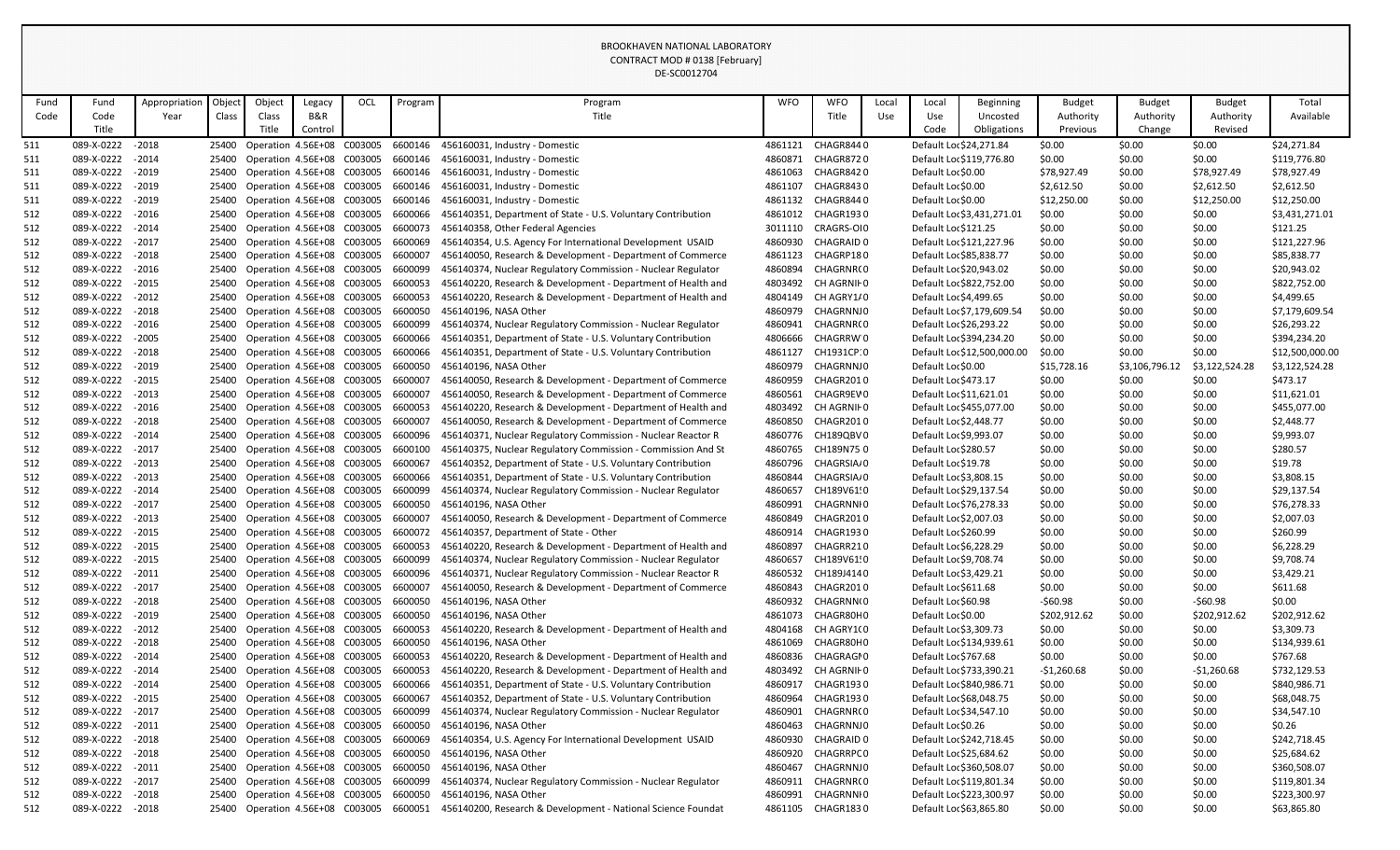|            |                                        |               |        |        |                                                                      |     |                    | DE-SC0012704                                                                                                             |                    |                        |       |                                                  |                            |                  |                  |                  |                          |
|------------|----------------------------------------|---------------|--------|--------|----------------------------------------------------------------------|-----|--------------------|--------------------------------------------------------------------------------------------------------------------------|--------------------|------------------------|-------|--------------------------------------------------|----------------------------|------------------|------------------|------------------|--------------------------|
| Fund       | Fund                                   | Appropriation | Object | Object | Legacy                                                               | OCL | Program            | Program                                                                                                                  | <b>WFO</b>         | <b>WFO</b>             | Local | Local                                            | <b>Beginning</b>           | <b>Budget</b>    | <b>Budget</b>    | <b>Budget</b>    | Total                    |
| Code       | Code                                   | Year          | Class  | Class  | B&R                                                                  |     |                    | Title                                                                                                                    |                    | Title                  | Use   | Use                                              | Uncosted                   | Authority        | Authority        | Authority        | Available                |
|            | Title                                  |               |        | Title  | Control                                                              |     |                    |                                                                                                                          |                    |                        |       | Code                                             | Obligations                | Previous         | Change           | Revised          |                          |
| 512        | 089-X-0222                             | $-2019$       |        |        | 25400 Operation 4.56E+08 C003005                                     |     | 6600050            | 456140196, NASA Other                                                                                                    | 4860942            | CHAGRNNJ0              |       | Default Loc \$0.00                               |                            | \$210,194.17     | \$0.00           | \$210,194.17     | \$210,194.17             |
| 512        | 089-X-0222                             | $-2019$       |        |        | 25400 Operation 4.56E+08 C003005                                     |     | 6600069            | 456140354, U.S. Agency For International Development USAID                                                               | 4860930            | CHAGRAID 0             |       | Default Loc \$0.00                               |                            | \$0.00           | \$111,650.49     | \$111,650.49     | \$111,650.49             |
| 512        | 089-X-0222                             | $-2019$       |        |        | 25400 Operation 4.56E+08 C003005                                     |     | 6600007            | 456140050, Research & Development - Department of Commerce                                                               | 4861119            | CHAGRP180              |       | Default Loc \$0.00                               |                            | \$0.00           | \$147,572.82     | \$147,572.82     | \$147,572.82             |
| 512        | 089-X-0222                             | $-2015$       |        |        | 25400 Operation 4.56E+08 C003005                                     |     | 6600050            | 456140196, NASA Other                                                                                                    | 4860927            | CHARGNNI0              |       | Default Loc \$354.45                             |                            | \$0.00           | \$0.00           | \$0.00           | \$354.45                 |
| 512        | 089-X-0222                             | $-2016$       |        |        | 25400 Operation 4.56E+08 C003005                                     |     | 6600096            | 456140371, Nuclear Regulatory Commission - Nuclear Reactor R                                                             | 4860773            | CH189QBI(0             |       | Default Loc \$813.05                             |                            | \$0.00           | \$0.00           | \$0.00           | \$813.05                 |
| 512        | 089-X-0222                             | $-2018$       |        |        | 25400 Operation 4.56E+08 C003005                                     |     | 6600050            | 456140196, NASA Other                                                                                                    | 4861073            | CHAGR80H0              |       |                                                  | Default Loc \$143,425.49   | \$0.00           | \$0.00           | \$0.00           | \$143,425.49             |
| 512        | 089-X-0222                             | $-2017$       |        |        | 25400 Operation 4.56E+08 C003005                                     |     | 6600007            | 456140050, Research & Development - Department of Commerce                                                               | 4861054            | CHAGRNA10              |       | Default Loc \$8,453.63                           |                            | \$0.00           | \$0.00           | \$0.00           | \$8,453.63               |
| 512        | 089-X-0222                             | $-2016$       |        |        | 25400 Operation 4.56E+08 C003005                                     |     | 6600099            | 456140374, Nuclear Regulatory Commission - Nuclear Regulator                                                             | 4860760            | CH189N69 0             |       | Default Loc \$13,279.83                          |                            | \$0.00           | \$0.00           | \$0.00           | \$13,279.83              |
| 512        | 089-X-0222                             | $-2018$       |        |        | 25400 Operation 4.56E+08 C003005                                     |     | 6600007            | 456140050, Research & Development - Department of Commerce                                                               | 4861119            | CHAGRP180              |       |                                                  | Default Loc \$563,021.60   | \$0.00           | \$0.00           | \$0.00           | \$563,021.60             |
| 512        | 089-X-0222                             | $-2018$       |        |        | 25400 Operation 4.56E+08 C003005                                     |     | 6600096            | 456140371, Nuclear Regulatory Commission - Nuclear Reactor R                                                             | 4861125            | <b>CHNRC3130</b>       |       |                                                  | Default Loc \$319,512.42   | \$0.00           | \$0.00           | \$0.00           | \$319,512.42             |
| 512        | 089-X-0222                             | $-2016$       |        |        | 25400 Operation 4.56E+08 C003005                                     |     | 6600050            | 456140196, NASA Other                                                                                                    | 4860957            | CHAGRNNI0              |       | Default Loc \$1,554.98                           |                            | $-$1,554.98$     | \$0.00           | $-$1,554.98$     | \$0.00                   |
| 512        | 089-X-0222                             | $-2015$       |        |        | 25400 Operation 4.56E+08 C003005                                     |     | 6600007            | 456140050, Research & Development - Department of Commerce                                                               | 4860561            | CHAGR9EV0              |       | Default Loc \$1.29                               |                            | \$0.00           | \$0.00           | \$0.00           | \$1.29                   |
| 512        | 089-X-0222                             | $-2007$       |        |        | 25400 Operation 4.56E+08 C003005                                     |     | 6600050            | 456140196, NASA Other                                                                                                    | 4860316            | <b>CHAGRNNJ0</b>       |       | Default Loc \$20,870.32                          |                            | \$0.00           | \$0.00           | \$0.00           | \$20,870.32              |
| 512        | 089-X-0222                             | $-2016$       |        |        | 25400 Operation 4.56E+08 C003005                                     |     | 6600050            | 456140196, NASA Other                                                                                                    | 4860745            | <b>CHAGRNNJ0</b>       |       | Default Loc \$6,224.31                           |                            | \$0.00           | \$0.00           | \$0.00           | \$6,224.31               |
| 512        | 089-X-0222                             | $-2016$       |        |        | 25400 Operation 4.56E+08 C003005                                     |     | 6600099            | 456140374, Nuclear Regulatory Commission - Nuclear Regulator                                                             | 4860724            | CH189V61!0             |       | Default Loc \$3,761.11                           |                            | \$0.00           | \$0.00           | \$0.00           | \$3,761.11               |
| 512        | 089-X-0222                             | $-2017$       |        |        | 25400 Operation 4.56E+08 C003005                                     |     | 6600007            | 456140050, Research & Development - Department of Commerce                                                               | 4861041            | CHAGR2010              |       | Default Loc \$109.78                             |                            | \$0.00           | \$0.00           | \$0.00           | \$109.78                 |
| 512        | 089-X-0222                             | $-2018$       |        |        | 25400 Operation 4.56E+08 C003005                                     |     | 6600050            | 456140196, NASA Other                                                                                                    | 4860942            | <b>CHAGRNNJ0</b>       |       |                                                  | Default Loc \$143,017.14   | \$0.00           | \$0.00           | \$0.00           | \$143,017.14             |
| 512        | 089-X-0222                             | $-2018$       |        |        | 25400 Operation 4.56E+08 C003005                                     |     | 6600096            | 456140371, Nuclear Regulatory Commission - Nuclear Reactor R                                                             | 4861126            | <b>CHNRC3130</b>       |       |                                                  | Default Loc \$961,165.05   | \$0.00           | \$0.00           | \$0.00           | \$961,165.05             |
| 512        | 089-X-0222                             | $-2016$       |        |        | 25400 Operation 4.56E+08 C003005                                     |     | 6600066            | 456140351, Department of State - U.S. Voluntary Contribution                                                             | 4860970            | CHAGR1930              |       |                                                  | Default Loc \$1,288,712.72 | \$0.00           | \$0.00           | \$0.00           | \$1,288,712.72           |
| 512        | 089-X-0222                             | $-2012$       |        |        | 25400 Operation 4.56E+08 C003005                                     |     | 6600053            | 456140220, Research & Development - Department of Health and                                                             | 4860788            | CHAGR12F0              |       |                                                  | Default Loc \$152,272.29   | \$0.00           | \$0.00           | \$0.00           | \$152,272.29             |
| 512        | 089-X-0222                             | $-2018$       |        |        | 25400 Operation 4.56E+08 C003005                                     |     | 6600053            | 456140220, Research & Development - Department of Health and                                                             | 4860902            | CHAGRP410              |       |                                                  | Default Loc \$3,011,272.60 | \$0.00           | \$0.00           | \$0.00           | \$3,011,272.60           |
| 512        | 089-X-0222                             | $-2014$       |        |        | 25400 Operation 4.56E+08 C003005                                     |     | 6600072            | 456140357, Department of State - Other                                                                                   | 4860914            | CHAGR1930              |       | Default Loc \$6,708.87                           |                            | \$0.00           | \$0.00           | \$0.00           | \$6,708.87               |
| 512        | 089-X-0222                             | $-2015$       |        |        | 25400 Operation 4.56E+08 C003005                                     |     | 6600099            | 456140374, Nuclear Regulatory Commission - Nuclear Regulator                                                             | 4860622            | CH189N68 0             |       | Default Loc \$561.39                             |                            | \$0.00           | \$0.00           | \$0.00           | \$561.39                 |
| 512        | 089-X-0222                             | $-2018$       |        |        | 25400 Operation 4.56E+08 C003005                                     |     | 6600050            | 456140196, NASA Other                                                                                                    | 4860992            | CHAGRNN/0              |       | Default Loc \$27,289.71                          |                            | \$0.00           | \$0.00           | \$0.00           | \$27,289.71              |
| 512        | 089-X-0222                             | $-2014$       |        |        | 25400 Operation 4.56E+08 C003005                                     |     | 6600073            | 456140358, Other Federal Agencies                                                                                        | 4860852            | CHAGR0170              |       | Default Loc \$83,084.91                          |                            | \$0.00           | \$0.00           | \$0.00           | \$83,084.91              |
| 512        | 089-X-0222                             | $-2014$       |        |        | 25400 Operation 4.56E+08 C003005                                     |     | 6600099            | 456140374, Nuclear Regulatory Commission - Nuclear Regulator                                                             | 4860697            | CH189N67!0             |       | Default Loc \$67,304.85                          |                            | \$0.00           | \$0.00           | \$0.00           | \$67,304.85              |
| 512        | 089-X-0222 - 2015                      |               |        |        | 25400 Operation 4.56E+08 C003005                                     |     | 6600099            | 456140374, Nuclear Regulatory Commission - Nuclear Regulator                                                             |                    | 4860913 CHAGRNR(0      |       | Default Loc \$151.73                             |                            | \$0.00           | \$0.00           | \$0.00           | \$151.73                 |
| 512        | 089-X-0222                             | $-2017$       |        |        | 25400 Operation 4.56E+08 C003005                                     |     | 6600099            | 456140374, Nuclear Regulatory Commission - Nuclear Regulator                                                             | 4860947            | CHAGRNR(0              |       | Default Loc \$1,430.36                           |                            | \$0.00           | \$0.00           | \$0.00           | \$1,430.36               |
| 512        | 089-X-0222                             | $-2018$       |        |        | 25400 Operation 4.56E+08 C003005                                     |     | 6600096            | 456140371, Nuclear Regulatory Commission - Nuclear Reactor R                                                             | 4860873            | CHAGRNR(0              |       |                                                  | Default Loc \$1,680,118.93 | \$0.00           | \$0.00           | \$0.00           | \$1,680,118.93           |
| 512        | 089-X-0222 - 2016                      |               |        |        | 25400 Operation 4.56E+08 C003005                                     |     | 6600099            | 456140374, Nuclear Regulatory Commission - Nuclear Regulator                                                             | 4860948            | CHAGRNR(0              |       | Default Loc \$93,722.24                          |                            | \$0.00           | \$0.00           | \$0.00           | \$93,722.24              |
| 512        | 089-X-0222                             | $-2019$       |        |        | 25400 Operation 4.56E+08 C003005                                     |     | 6600053            | 456140220, Research & Development - Department of Health and                                                             | 4861118            | CHAGR1R20              |       | Default Loc \$0.00                               |                            | \$219,284.00     | \$0.00           | \$219,284.00     | \$219,284.00             |
| 512        | 089-X-0222 - 2019<br>089-X-0222 - 2014 |               |        |        | 25400 Operation 4.56E+08 C003005                                     |     | 6600007<br>6600007 | 456140050, Research & Development - Department of Commerce<br>456140050, Research & Development - Department of Commerce | 4861131            | CHAGRER20<br>CHAGR9EV0 |       | Default Loc \$0.00                               |                            | \$67,502.91      | \$0.00           | \$67,502.91      | \$67,502.91              |
| 512<br>512 | 089-X-0222                             | $-2013$       |        |        | 25400 Operation 4.56E+08 C003005<br>25400 Operation 4.56E+08 C003005 |     | 6600053            | 456140220, Research & Development - Department of Health and                                                             | 4860561<br>4860794 | CHAGRAGI0              |       | Default Loc \$8,737.52<br>Default Loc \$8,934.17 |                            | \$0.00<br>\$0.00 | \$0.00<br>\$0.00 | \$0.00<br>\$0.00 | \$8,737.52<br>\$8,934.17 |
| 512        | 089-X-0222 - 2016                      |               |        |        | 25400 Operation 4.56E+08 C003005                                     |     | 6600099            | 456140374, Nuclear Regulatory Commission - Nuclear Regulator                                                             | 4860817            | CH189V64(0             |       | Default Loc \$1,784.78                           |                            | \$0.00           | \$0.00           | \$0.00           | \$1,784.78               |
| 512        | 089-X-0222                             | $-2017$       |        |        | 25400 Operation 4.56E+08 C003005                                     |     | 6600066            | 456140351, Department of State - U.S. Voluntary Contribution                                                             | 4861057            | CH1931CP:0             |       |                                                  | Default Loc \$4,474,778.10 | \$0.00           | \$0.00           | \$0.00           | \$4,474,778.10           |
| 512        | 089-X-0222                             | $-2005$       |        |        | 25400 Operation 4.56E+08 C003005                                     |     | 6600053            | 456140220, Research & Development - Department of Health and                                                             | 4803774            | CH AGRRW0              |       |                                                  | Default Loc \$527,491.57   | \$0.00           | \$0.00           | \$0.00           | \$527,491.57             |
| 512        | 089-X-0222 - 2017                      |               |        |        | 25400 Operation 4.56E+08 C003005                                     |     | 6600007            | 456140050, Research & Development - Department of Commerce                                                               | 4861037            | CHAGR17E0              |       | Default Loc \$3.72                               |                            | \$0.00           | \$0.00           | \$0.00           | \$3.72                   |
| 512        | 089-X-0222                             | $-2018$       |        |        | 25400 Operation 4.56E+08 C003005                                     |     | 6600050            | 456140196, NASA Other                                                                                                    | 4861025            | CHAGRNNI0              |       | Default Loc \$35,279.75                          |                            | \$0.00           | \$0.00           | \$0.00           | \$35,279.75              |
| 512        | 089-X-0222 - 2019                      |               |        |        | 25400 Operation 4.56E+08 C003005                                     |     | 6600096            | 456140371, Nuclear Regulatory Commission - Nuclear Reactor R                                                             | 4860873            | CHAGRNR(0              |       | Default Loc \$0.00                               |                            | \$60,361.17      | \$0.00           | \$60,361.17      | \$60,361.17              |
| 517        | 089-X-0222 - 2018                      |               |        |        | 25400 Operation 4.56E+08 C003005                                     |     | 6600207            | 456167SC0, Office of Science SC                                                                                          | 4861010            | CHAGR8730              |       | Default Loc \$51,826.30                          |                            | \$0.00           | \$0.00           | \$0.00           | \$51,826.30              |
| 517        | 089-X-0222                             | $-2018$       |        |        | 25400 Operation 4.56E+08 C003005                                     |     | 6600207            | 456167SC0, Office of Science SC                                                                                          | 4860834            | CHAGR8720              |       | Default Loc \$13,298.02                          |                            | \$0.00           | \$0.00           | \$0.00           | \$13,298.02              |
| 517        | 089-X-0222 - 2018                      |               |        |        | 25400 Operation 4.56E+08 C003005                                     |     | 6600207            | 456167SC0, Office of Science SC                                                                                          | 4860823            | CHAGR8720              |       | Default Loc \$19,856.98                          |                            | \$0.00           | \$0.00           | \$0.00           | \$19,856.98              |
| 517        | 089-X-0222                             | $-2019$       |        |        | 25400 Operation 4.56E+08 C003005                                     |     | 6600207            | 456167SC0, Office of Science SC                                                                                          | 4861010            | <b>CHAGR8730</b>       |       | Default Loc \$0.00                               |                            | \$3,231,067.96   | \$0.00           | \$3,231,067.96   | \$3,231,067.96           |
| 517        | 089-X-0222                             | $-2019$       |        |        | 25400 Operation 4.56E+08 C003005                                     |     | 6600207            | 456167SC0, Office of Science SC                                                                                          | 4860823            | CHAGR8720              |       | Default Loc \$0.00                               |                            | \$58,252.43      | \$0.00           | \$58,252.43      | \$58,252.43              |
| 517        | 089-X-0222 - 2018                      |               |        |        | 25400 Operation 4.56E+08 C003005                                     |     | 6600207            | 456167SC0, Office of Science SC                                                                                          | 4860826            | CHAGR8720              |       | Default Loc \$7,745.02                           |                            | \$0.00           | \$0.00           | \$0.00           | \$7,745.02               |
| 517        | 089-X-0222                             | $-2019$       |        |        | 25400 Operation 4.56E+08 C003005                                     |     | 6600207            | 456167SC0, Office of Science SC                                                                                          | 4861108            | CHAGR8430              |       | Default Loc \$0.00                               |                            | \$3,602,103.30   | \$0.00           | \$3,602,103.30   | \$3,602,103.30           |
| 517        | 089-X-0222 - 2018                      |               |        |        | 25400 Operation 4.56E+08 C003005                                     |     | 6600207            | 456167SC0, Office of Science SC                                                                                          | 4861108            | CHAGR8430              |       |                                                  | Default Loc \$7,178,397.68 | \$0.00           | \$0.00           | \$0.00           | \$7,178,397.68           |
| 674        | 089-18/19-0222018                      |               |        |        | 25400 Operation TT0000000 C003093                                    |     | 4500001            | TT1020000, Contractual Support Services                                                                                  | 0                  | Default WFO            |       | Default Loc \$0.00                               |                            | \$55,000.00      | \$0.00           | \$55,000.00      | \$55,000.00              |
|            |                                        |               |        |        |                                                                      |     |                    |                                                                                                                          |                    |                        |       |                                                  |                            |                  |                  |                  |                          |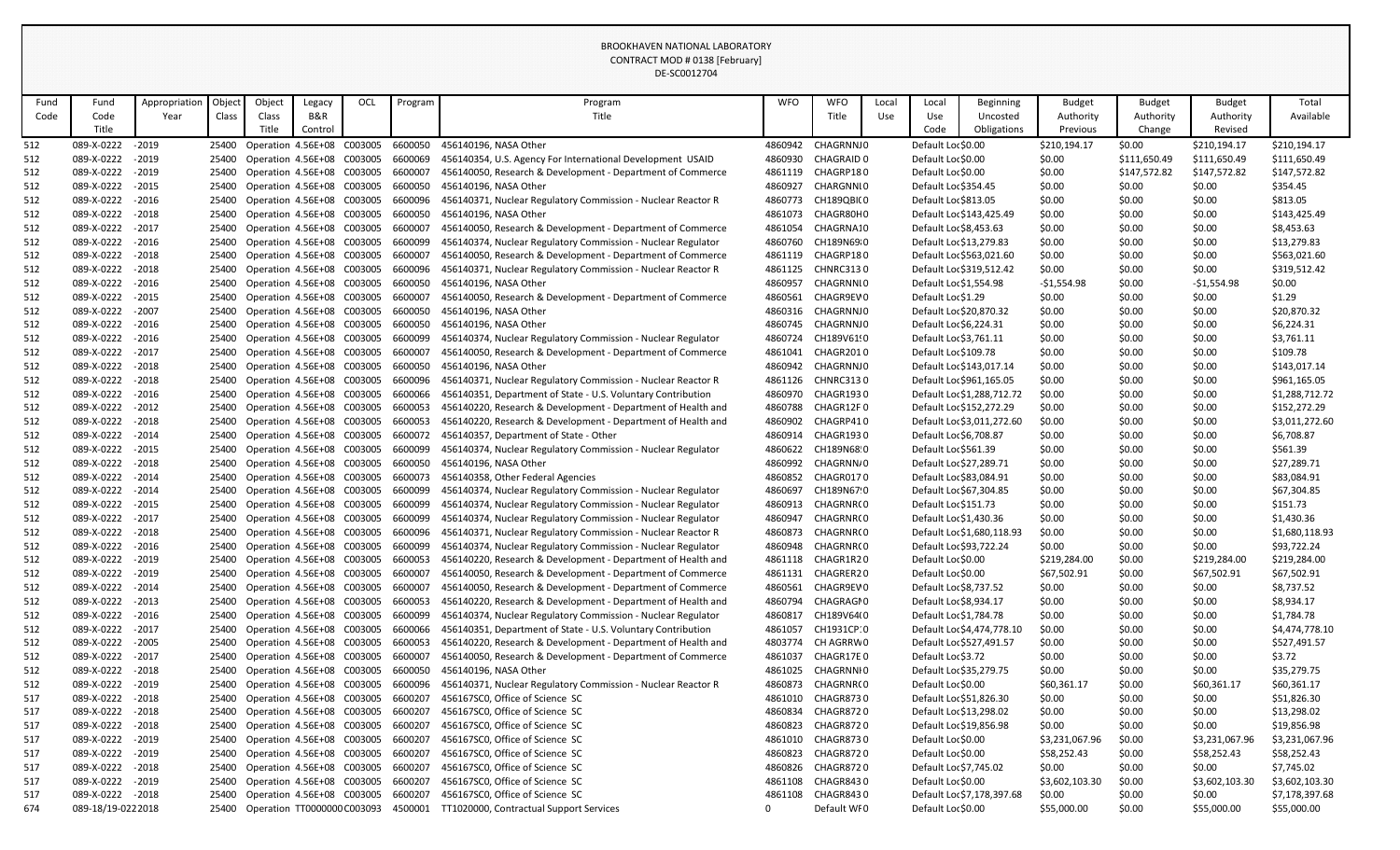|      |                   |               |        |        |                                  |     |         | DE-SC0012704                                                 |            |                   |       |                          |                            |               |               |               |                |
|------|-------------------|---------------|--------|--------|----------------------------------|-----|---------|--------------------------------------------------------------|------------|-------------------|-------|--------------------------|----------------------------|---------------|---------------|---------------|----------------|
| Fund | Fund              | Appropriation | Object | Object | Legacy                           | OCL | Program | Program                                                      | <b>WFO</b> | <b>WFO</b>        | Local | Local                    | <b>Beginning</b>           | <b>Budget</b> | <b>Budget</b> | <b>Budget</b> | Total          |
| Code | Code              | Year          | Class  | Class  | B&R                              |     |         | Title                                                        |            | Title             | Use   | Use                      | Uncosted                   | Authority     | Authority     | Authority     | Available      |
|      | Title             |               |        | Title  | Control                          |     |         |                                                              |            |                   |       | Code                     | Obligations                | Previous      | Change        | Revised       |                |
| 679  | 089-15/16-0222015 |               | 25400  |        | Operation WA220000 C001104       |     | 2822390 | WA2230100, Other Related Expenses - Contractual Services     | $\Omega$   | Default WI 302064 |       | Climate RE \$40,000.00   |                            | \$0.00        | \$0.00        | \$0.00        | \$40,000.00    |
| 681  | 089-14/15-0222014 |               | 25400  |        | Operation WA220000 C001104       |     | 2822390 | WA2230100, Other Related Expenses - Contractual Services     |            | Default WI0       |       | Default Loc \$39,548.18  |                            | \$0.00        | \$0.00        | \$0.00        | \$39,548.18    |
| 692  | 089-14/15-0222014 |               | 25400  |        | Operation WN00000CC001118        |     | 1721222 | WN0219060, State and Local Governments and Non-Profit Organi | 4860825    | CHAGR8720         |       | Default Loc \$17,728.79  |                            | \$0.00        | \$0.00        | \$0.00        | \$17,728.79    |
| 900  | 089-X-0240 - 2015 |               | 25400  |        | Operation DP800000(C002982       |     | 2222989 | DP8000000, Counterterrorism and Counterproliferation Program |            | Default WI0       |       | Default Loc \$3,252.52   |                            | \$0.00        | \$0.00        | \$0.00        | \$3,252.52     |
| 900  | 089-X-0240 - 2014 |               | 25400  |        | Operation DP120400(C000912       |     | 2220743 | DP1204010, Secondary Assessment Technologies                 |            | Default WFO       |       | Default Loc \$836.82     |                            | \$0.00        | \$0.00        | \$0.00        | \$836.82       |
| 900  | 089-X-0240        | $-2014$       | 25400  |        | Operation DP400000(C000925       |     | 2222480 | DP4011093, Nuclear Counterterrorism                          |            | Default WI0       |       | Default Loc \$2,057.91   |                            | \$0.00        | \$0.00        | \$0.00        | \$2,057.91     |
| 900  | 089-X-0240        | $-2019$       | 25400  |        | Operation DP090900(C002955       |     | 2223112 | DP0909010, Nuclear Criticality Safety Program                |            | Default WFO       |       | Default Loc \$0.00       |                            | \$275,000.00  | \$0.00        | \$275,000.00  | \$275,000.00   |
| 900  | 089-X-0240 - 2015 |               | 25400  |        | Operation DP400000(C000925       |     | 2221775 | DP4015011 - Radiological Assistance Program                  |            | Default WI0       |       | Default Loc \$0.01       |                            | \$0.00        | \$0.00        | \$0.00        | \$0.01         |
| 900  | 089-X-0240        | $-2018$       | 25400  |        | Operation DP090900(C002955       |     | 2223112 | DP0909010, Nuclear Criticality Safety Program                |            | Default WI0       |       | Default Loc \$24,444.15  |                            | \$0.00        | \$0.00        | \$0.00        | \$24,444.15    |
| 910  | 089-X-0240        | $-2015$       | 25400  |        | Operation 4.56E+08 C003005       |     | 6600014 | 456140075, Army - Other                                      | 4860884    | CHAGRW70          |       | Default Loc \$97,087.38  |                            | \$0.00        | \$0.00        | \$0.00        | \$97,087.38    |
| 910  | 089-X-0240        | $-2014$       | 25400  |        | Operation 4.56E+08 C003005       |     | 6600014 | 456140075, Army - Other                                      | 4860884    | CHAGRW70          |       | Default Loc \$70,657.76  |                            | \$0.00        | \$0.00        | \$0.00        | \$70,657.76    |
| 910  | 089-X-0240        | $-2015$       | 25400  |        | Operation 4.56E+08 C003005       |     | 6600084 | 45614036B, Science and Technology - Other                    | 4860847    | CHAGRHSI 0        |       | Default Loc \$34,200.86  |                            | \$0.00        | \$0.00        | \$0.00        | \$34,200.86    |
| 910  | 089-X-0240        | $-2014$       | 25400  |        | Operation 4.56E+08 C003005       |     | 6600084 | 45614036B, Science and Technology - Other                    | 4860915    | CHAGRHSI 0        |       | Default Loc \$11,352.52  |                            | \$0.00        | \$0.00        | \$0.00        | \$11,352.52    |
| 910  | 089-X-0240 - 2014 |               | 25400  |        | Operation 4.56E+08 C003005       |     | 6600084 | 45614036B, Science and Technology - Other                    | 4841247    | CHAGRHSF0         |       | Default Loc \$4,212.25   |                            | \$0.00        | \$0.00        | \$0.00        | \$4,212.25     |
| 910  | 089-X-0240        | $-2017$       | 25400  |        | Operation 4.56E+08 C003005       |     | 6600072 | 456140357, Department of State - Other                       | 4860787    | CHAGRSIA/0        |       | Default Loc \$0.01       |                            | \$0.00        | \$0.00        | \$0.00        | \$0.01         |
| 910  | 089-X-0240 - 2014 |               | 25400  |        | Operation 4.56E+08 C003005       |     | 6600084 | 45614036B, Science and Technology - Other                    | 4860789    | CHAGRHSI 0        |       | Default Loc \$4,403.81   |                            | \$0.00        | \$0.00        | \$0.00        | \$4,403.81     |
| 910  | 089-X-0240        | $-2014$       | 25400  |        | Operation 4.56E+08 C003005       |     | 6600072 | 456140357, Department of State - Other                       | 4860787    | CHAGRSIA/0        |       | Default Loc \$849.00     |                            | \$0.00        | \$0.00        | \$0.00        | \$849.00       |
| 1050 | 089-X-0243        | $-2018$       | 25400  |        | Operation HU000000 C002426       |     | 3184709 | HU2006100, Occupational Medicine                             |            | Default WFO       |       | Default Loc \$2,500.00   |                            | \$0.00        | \$0.00        | \$0.00        | \$2,500.00     |
| 1050 | 089-X-0243        | $-2018$       | 25400  |        | Operation HQ000000 C002425       |     | 3184701 | HQ1001000, Worker Advocacy                                   |            | Default WI0       |       | Default Loc \$9,523.04   |                            | \$0.00        | \$0.00        | \$0.00        | \$9,523.04     |
| 1050 | 089-X-0243        | $-2019$       | 25400  |        | Operation HQ000000 C002425       |     | 3184701 | HQ1001000, Worker Advocacy                                   |            | Default WI0       |       | Default Loc \$0.00       |                            | \$15,000.00   | \$0.00        | \$15,000.00   | \$15,000.00    |
| 1055 | 089-X-0243        | $-2017$       | 25400  |        | Operation 4.56E+08 C003005       |     | 6600084 | 45614036B, Science and Technology - Other                    | 4861038    | AGRHSHQI0         |       | Default Loc \$535.90     |                            | $-5535.90$    | \$0.00        | $-5535.90$    | \$0.00         |
| 1055 | 089-X-0243        | $-2016$       | 25400  |        | Operation 4.56E+08 C003005       |     | 6600084 | 45614036B, Science and Technology - Other                    | 4860994    | CHAGRHSI 0        |       | Default Loc \$2,561.17   |                            | \$0.00        | \$0.00        | \$0.00        | \$2,561.17     |
| 1055 | 089-X-0243        | $-2016$       | 25400  |        | Operation 4.56E+08 C003005       |     | 6600084 | 45614036B, Science and Technology - Other                    | 4860997    | CHAGRHSI 0        |       | Default Loc \$17,697.10  |                            | \$0.00        | \$0.00        | \$0.00        | \$17,697.10    |
| 1055 | 089-X-0243        | $-2018$       | 25400  |        | Operation 4.56E+08 C003005       |     | 6600084 | 45614036B, Science and Technology - Other                    | 4861129    | CHAGR70R0         |       | Default Loc \$200,000.00 |                            | \$0.00        | \$0.00        | \$0.00        | \$200,000.00   |
| 1055 | 089-X-0243        | $-2018$       | 25400  |        | Operation 4.56E+08 C003005       |     | 6600040 | 456140142, Other DOD Agencies - Other                        | 4861117    | CHAGRNR(0         |       | Default Loc \$600,000.00 |                            | \$0.00        | \$0.00        | \$0.00        | \$600,000.00   |
| 1055 | 089-X-0243        | $-2017$       | 25400  |        | Operation 4.56E+08 C003005       |     | 6600084 | 45614036B, Science and Technology - Other                    | 4861049    | CHAGRHSI 0        |       | Default Loc \$1,108.00   |                            | \$0.00        | \$0.00        | \$0.00        | \$1,108.00     |
| 1055 | 089-X-0243 - 2018 |               | 25400  |        | Operation 4.56E+08 C003005       |     | 6600084 | 45614036B, Science and Technology - Other                    | 4861024    | CHAGRHSI 0        |       | Default Loc \$15,000.00  |                            | \$0.00        | \$0.00        | \$0.00        | \$15,000.00    |
| 1055 | 089-X-0243 - 2017 |               |        |        | 25400 Operation 4.56E+08 C003005 |     | 6600084 | 45614036B, Science and Technology - Other                    | 4861051    | CHAGRHSI 0        |       | Default Loc \$41,676.76  |                            | \$0.00        | \$0.00        | \$0.00        | \$41,676.76    |
| 1055 | 089-X-0243        | $-2018$       | 25400  |        | Operation 4.56E+08 C003005       |     | 6600084 | 45614036B, Science and Technology - Other                    | 4861124    | CHAGR70F0         |       | Default Loc \$20,000.00  |                            | \$0.00        | \$0.00        | \$0.00        | \$20,000.00    |
| 1055 | 089-X-0243        | $-2016$       | 25400  |        | Operation 4.56E+08 C003005       |     | 6600040 | 456140142, Other DOD Agencies - Other                        | 4861013    | CHAGRNID 0        |       | Default Loc \$100,000.00 |                            | \$0.00        | \$0.00        | \$0.00        | \$100,000.00   |
| 1055 | 089-X-0243        | $-2018$       | 25400  |        | Operation 4.56E+08 C003005       |     | 6600109 | 456140063, Air Force - Other                                 | 4861078    | CHAGRF4F0         |       | Default Loc \$38,994.52  |                            | \$0.00        | \$0.00        | \$0.00        | \$38,994.52    |
| 1055 | 089-X-0243        | $-2016$       | 25400  |        | Operation 4.56E+08 C003005       |     | 6600084 | 45614036B, Science and Technology - Other                    | 4842534    | CHAGRHSI 0        |       | Default Loc \$21,555.93  |                            | \$0.00        | \$0.00        | \$0.00        | \$21,555.93    |
| 1055 | 089-X-0243        | $-2018$       | 25400  |        | Operation 4.56E+08 C003005       |     | 6600040 | 456140142, Other DOD Agencies - Other                        | 4861085    | CHAGRNR70         |       | Default Loc \$418,837.42 |                            | \$0.00        | \$0.00        | \$0.00        | \$418,837.42   |
| 1055 | 089-X-0243        | $-2018$       | 25400  |        | Operation 4.56E+08 C003005       |     | 6600040 | 456140142, Other DOD Agencies - Other                        | 4861113    | CHAGREAC0         |       | Default Loc \$96,227.18  |                            | \$0.00        | \$0.00        | \$0.00        | \$96,227.18    |
| 1055 | 089-X-0243 - 2019 |               | 25400  |        | Operation 4.56E+08 C003005       |     | 6600038 | 456140135, DARPA - Other                                     | 4861137    | CHAGRHR(0         |       | Default Loc \$0.00       |                            | \$253,119.42  | \$0.00        | \$253,119.42  | \$253,119.42   |
| 1055 | 089-X-0243        | $-2019$       | 25400  |        | Operation 4.56E+08 C003005       |     | 6600040 | 456140142, Other DOD Agencies - Other                        | 4861147    | CHAGREAC0         |       | Default Loc \$0.00       |                            | \$0.00        | \$15,000.00   | \$15,000.00   | \$15,000.00    |
| 1055 | 089-X-0243        | $-2017$       | 25400  |        | Operation 4.56E+08 C003005       |     | 6600040 | 456140142, Other DOD Agencies - Other                        | 4861055    | <b>CHAGRNCSO</b>  |       | Default Loc \$175,668.34 |                            | \$0.00        | \$0.00        | \$0.00        | \$175,668.34   |
| 1055 | 089-X-0243 - 2012 |               | 25400  |        | Operation 4.56E+08 C003005       |     | 6600084 | 45614036B, Science and Technology - Other                    | 4860604    | CHAGRHSI 0        |       | Default Loc \$20,000.00  |                            | \$0.00        | \$0.00        | \$0.00        | \$20,000.00    |
| 1055 | 089-X-0243        | $-2019$       | 25400  |        | Operation 4.56E+08 C003005       |     | 6600040 | 456140142, Other DOD Agencies - Other                        | 4861152    | CHAGRHQ(0         |       | Default Loc \$0.00       |                            | \$0.00        | \$195,631.07  | \$195,631.07  | \$195,631.07   |
| 1055 | 089-X-0243 - 2015 |               | 25400  |        | Operation 4.56E+08 C003005       |     | 6600084 | 45614036B, Science and Technology - Other                    | 4860923    | CHARGHSI 0        |       | Default Loc \$696.09     |                            | \$0.00        | \$0.00        | \$0.00        | \$696.09       |
| 1055 | 089-X-0243        | $-2015$       | 25400  |        | Operation 4.56E+08 C003005       |     | 6600084 | 45614036B, Science and Technology - Other                    | 4842545    | CHAGRHSI 0        |       | Default Loc \$156.92     |                            | \$0.00        | \$0.00        | \$0.00        | \$156.92       |
| 1055 | 089-X-0243        | $-2018$       | 25400  |        | Operation 4.56E+08 C003005       |     | 6600084 | 45614036B, Science and Technology - Other                    | 4861051    | CHAGRHSI 0        |       | Default Loc \$221,200.00 |                            | \$0.00        | \$0.00        | \$0.00        | \$221,200.00   |
| 1055 | 089-X-0243 - 2018 |               | 25400  |        | Operation 4.56E+08 C003005       |     | 6600040 | 456140142, Other DOD Agencies - Other                        | 4861110    | CH16003D.0        |       | Default Loc \$172,913.16 |                            | \$0.00        | \$0.00        | \$0.00        | \$172,913.16   |
| 1055 | 089-X-0243        | $-2012$       | 25400  |        | Operation 4.56E+08 C003005       |     | 6600084 | 45614036B, Science and Technology - Other                    | 4860789    | CHAGRHSI 0        |       | Default Loc \$1,561.80   |                            | \$0.00        | \$0.00        | \$0.00        | \$1,561.80     |
| 1055 | 089-X-0243        | $-2018$       | 25400  |        | Operation 4.56E+08 C003005       |     | 6600040 | 456140142, Other DOD Agencies - Other                        | 4861094    | CHAGREAC0         |       | Default Loc \$150,000.00 |                            | \$0.00        | \$0.00        | \$0.00        | \$150,000.00   |
| 1055 | 089-X-0243        | $-2017$       | 25400  |        | Operation 4.56E+08 C003005       |     | 6600084 | 45614036B, Science and Technology - Other                    | 4861048    | CHAGRHSI 0        |       | Default Loc \$286,219.17 |                            | \$0.00        | \$0.00        | \$0.00        | \$286,219.17   |
| 1055 | 089-X-0243        | $-2011$       | 25400  |        | Operation 4.56E+08 C003005       |     | 6600020 | 456140086, Navy - Other                                      | 4860694    | CHAGRN0CO         |       | Default Loc \$2,572.20   |                            | \$0.00        | \$0.00        | \$0.00        | \$2,572.20     |
| 1055 | 089-X-0243        | $-2017$       | 25400  |        | Operation 4.56E+08 C003005       |     | 6600084 | 45614036B, Science and Technology - Other                    | 4861005    | CHAGRHSI 0        |       |                          | Default Loc \$1,681,056.67 | \$0.00        | \$0.00        | \$0.00        | \$1,681,056.67 |
| 1055 | 089-X-0243        | $-2016$       | 25400  |        | Operation 4.56E+08 C003005       |     | 6600084 | 45614036B, Science and Technology - Other                    | 4861008    | CHAGRHSI 0        |       | Default Loc \$25,000.00  |                            | \$0.00        | \$0.00        | \$0.00        | \$25,000.00    |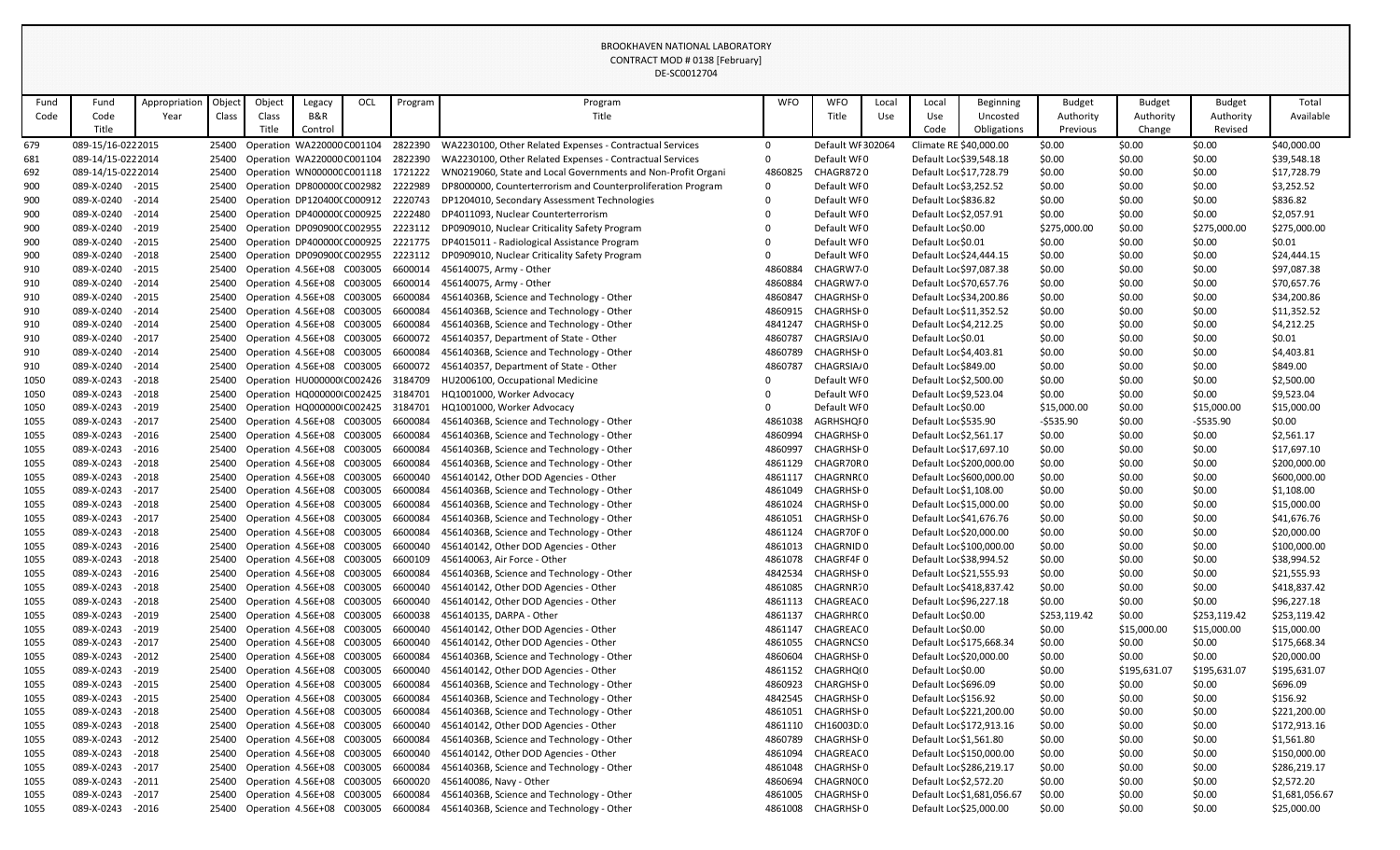|      |                   |               |        |                                  |         |     |         | DE-SC0012704                                                                                           |            |                  |       |                          |                            |                |               |                |                |
|------|-------------------|---------------|--------|----------------------------------|---------|-----|---------|--------------------------------------------------------------------------------------------------------|------------|------------------|-------|--------------------------|----------------------------|----------------|---------------|----------------|----------------|
| Fund | Fund              | Appropriation | Object | Object                           | Legacy  | OCL | Program | Program                                                                                                | <b>WFO</b> | <b>WFO</b>       | Local | Local                    | <b>Beginning</b>           | <b>Budget</b>  | <b>Budget</b> | <b>Budget</b>  | Total          |
| Code | Code              | Year          | Class  | Class                            | B&R     |     |         | Title                                                                                                  |            | Title            | Use   | Use                      | Uncosted                   | Authority      | Authority     | Authority      | Available      |
|      | Title             |               |        | Title                            | Control |     |         |                                                                                                        |            |                  |       | Code                     | Obligations                | Previous       | Change        | Revised        |                |
| 1055 | 089-X-0243        | $-2017$       |        | 25400 Operation 4.56E+08 C003005 |         |     | 6600084 | 45614036B, Science and Technology - Other                                                              | 4861024    | CHAGRHSF0        |       | Default Loc \$437.15     |                            | \$0.00         | \$0.00        | \$0.00         | \$437.15       |
| 1055 | 089-X-0243        | $-2018$       |        | 25400 Operation 4.56E+08 C003005 |         |     | 6600040 | 456140142, Other DOD Agencies - Other                                                                  | 4861112    | CHAGREAC0        |       | Default Loc \$147,799.55 |                            | \$0.00         | \$0.00        | \$0.00         | \$147,799.55   |
| 1055 | 089-X-0243        | $-2018$       | 25400  | Operation 4.56E+08 C003005       |         |     | 6600040 | 456140142, Other DOD Agencies - Other                                                                  | 4861082    | CHAGREAC0        |       | Default Loc \$403.92     |                            | \$0.00         | \$0.00        | \$0.00         | \$403.92       |
| 1055 | 089-X-0243        | $-2011$       |        | 25400 Operation 4.56E+08 C003005 |         |     | 6600084 | 45614036B, Science and Technology - Other                                                              | 4860604    | CHAGRHSF0        |       | Default Loc \$25,454.80  |                            | \$0.00         | \$0.00        | \$0.00         | \$25,454.80    |
| 1055 | 089-X-0243        | $-2015$       |        | 25400 Operation 4.56E+08 C003005 |         |     | 6600084 | 45614036B, Science and Technology - Other                                                              | 4860960    | CHAGRHSI0        |       | Default Loc \$120,280.40 |                            | \$0.00         | \$0.00        | \$0.00         | \$120,280.40   |
| 1055 | 089-X-0243        | $-2018$       |        | 25400 Operation 4.56E+08 C003005 |         |     | 6600040 | 456140142, Other DOD Agencies - Other                                                                  | 4861097    | CHAGREAC0        |       | Default Loc \$61,792.34  |                            | \$0.00         | \$0.00        | \$0.00         | \$61,792.34    |
| 1055 | 089-X-0243        | $-2016$       |        | 25400 Operation 4.56E+08 C003005 |         |     | 6600084 | 45614036B, Science and Technology - Other                                                              | 4860960    | CHAGRHSI0        |       | Default Loc \$90,000.00  |                            | \$0.00         | \$0.00        | \$0.00         | \$90,000.00    |
| 1055 | 089-X-0243        | $-2019$       |        | 25400 Operation 4.56E+08 C003005 |         |     | 6600084 | 45614036B, Science and Technology - Other                                                              | 4861143    | CHAGR70R0        |       | Default Loc \$0.00       |                            | \$110,000.00   | \$0.00        | \$110,000.00   | \$110,000.00   |
| 1055 | 089-X-0243        | $-2018$       | 25400  | Operation 4.56E+08 C003005       |         |     | 6600040 | 456140142, Other DOD Agencies - Other                                                                  | 4861055    | <b>CHAGRNCSO</b> |       | Default Loc \$450,000.00 |                            | \$0.00         | \$0.00        | \$0.00         | \$450,000.00   |
| 1055 | 089-X-0243        | $-2018$       |        | 25400 Operation 4.56E+08 C003005 |         |     | 6600040 | 456140142, Other DOD Agencies - Other                                                                  | 4861083    | CHAGREAC0        |       | Default Loc \$317,094.71 |                            | \$0.00         | \$0.00        | \$0.00         | \$317,094.71   |
| 1055 | 089-X-0243        | $-2018$       | 25400  | Operation 4.56E+08 C003005       |         |     | 6600038 | 456140135, DARPA - Other                                                                               | 4861106    | CHAGRHR(0        |       | Default Loc \$320,703.38 |                            | \$0.00         | \$0.00        | \$0.00         | \$320,703.38   |
| 1055 | 089-X-0243        | $-2016$       |        | 25400 Operation 4.56E+08 C003005 |         |     | 6600033 | 456140124, DNA - Other                                                                                 | 4861006    | CHAGR1000        |       | Default Loc \$2,259.69   |                            | \$0.00         | \$0.00        | \$0.00         | \$2,259.69     |
| 1055 | 089-X-0243        | $-2015$       |        | 25400 Operation 4.56E+08 C003005 |         |     | 6600084 | 45614036B, Science and Technology - Other                                                              | 4860933    | CHAGRHSF0        |       | Default Loc \$2,147.71   |                            | \$0.00         | \$0.00        | \$0.00         | \$2,147.71     |
| 1055 | 089-X-0243        | $-2018$       | 25400  | Operation 4.56E+08 C003005       |         |     | 6600040 | 456140142, Other DOD Agencies - Other                                                                  | 4861095    | CHAGREAC0        |       | Default Loc \$55,000.00  |                            | \$0.00         | \$0.00        | \$0.00         | \$55,000.00    |
| 1055 | 089-X-0243        | $-2019$       |        | 25400 Operation 4.56E+08 C003005 |         |     | 6600084 | 45614036B, Science and Technology - Other                                                              | 4861140    | CHAGR70R0        |       | Default Loc \$0.00       |                            | \$0.00         | \$110,000.00  | \$110,000.00   | \$110,000.00   |
| 1060 | 089-X-0243        | $-2018$       |        | 25400 Operation GD600000(C002970 |         |     | 3203763 | GD6020300, Investigations                                                                              |            | Default WI0      |       | Default Loc \$273,869.22 |                            | \$0.00         | \$0.00        | \$0.00         | \$273,869.22   |
| 1060 | 089-X-0243        | $-2017$       |        | 25400 Operation GD600000(C002970 |         |     | 3203764 | GD6020400, CI Training                                                                                 |            | Default WI0      |       | Default Loc \$5,100.26   |                            | \$0.00         | \$0.00        | \$0.00         | \$5,100.26     |
| 1060 | 089-X-0243        | $-2019$       |        | 25400 Operation GD600000(C002970 |         |     | 3203763 | GD6020300, Investigations                                                                              |            | Default WI0      |       | Default Loc \$0.00       |                            | \$2,631,509.00 | \$0.00        | \$2,631,509.00 | \$2,631,509.00 |
| 1060 | 089-X-0243        | $-2018$       | 25400  | Operation GD600000(C002970       |         |     | 3203769 | GD6020900, Office of The SCIO                                                                          |            | Default WI0      |       | Default Loc \$293,339.45 |                            | \$0.00         | \$0.00        | \$0.00         | \$293,339.45   |
| 1060 | 089-X-0243        | $-2019$       | 25400  | Operation GD600000(C002970       |         |     | 3203761 | GD6020100, Analysis                                                                                    |            | Default WI0      |       | Default Loc \$0.00       |                            | \$326,878.00   | \$0.00        | \$326,878.00   | \$326,878.00   |
| 1060 | 089-X-0243        | $-2018$       |        | 25400 Operation GD600000(C002970 |         |     | 3203761 | GD6020100, Analysis                                                                                    |            | Default WI0      |       | Default Loc \$188,358.94 |                            | \$0.00         | \$0.00        | \$0.00         | \$188,358.94   |
| 1060 | 089-X-0243        | $-2019$       | 25400  | Operation GD600000(C002970       |         |     | 3203769 | GD6020900, Office of The SCIO                                                                          |            | Default WI0      |       | Default Loc \$0.00       |                            | \$760,920.00   | \$0.00        | \$760,920.00   | \$760,920.00   |
| 1060 | 089-X-0243        | $-2018$       |        | 25400 Operation GD600000(C002970 |         |     | 3203780 | GD6050200, Technical Services                                                                          |            | Default WI0      |       | Default Loc \$123,011.73 |                            | \$0.00         | \$0.00        | \$0.00         | \$123,011.73   |
| 1060 | 089-X-0243        | $-2019$       | 25400  | Operation GD600000(C002970       |         |     | 3203762 | GD6020200, Security                                                                                    |            | Default WI0      |       | Default Loc \$0.00       |                            | \$163,000.00   | \$0.00        | \$163,000.00   | \$163,000.00   |
| 1060 | 089-X-0243        | $-2018$       |        | 25400 Operation GD600000(C002970 |         |     | 3203764 | GD6020400, CI Training                                                                                 |            | Default WI0      |       | Default Loc \$60,260.00  |                            | \$0.00         | \$0.00        | \$0.00         | \$60,260.00    |
| 1060 | 089-X-0243        | $-2017$       |        | 25400 Operation GD600000(C002970 |         |     | 3203779 | GD6050100, CYBER & OPERATIONS                                                                          |            | Default WI0      |       | Default Loc \$864.41     |                            | \$0.00         | \$0.00        | \$0.00         | \$864.41       |
| 1079 | 089-16/17-0242016 |               |        |                                  |         |     |         | 25400 Operation CS0000000 C000892 1713352 CS7000000, Integrated Joint Cybersecurity Coordination Cente |            | Default WFO      |       | Default Loc \$5,561.57   |                            | \$0.00         | -\$5,561.57   | $-$5,561.57$   | \$0.00         |
| 1551 | 089-X-0309        | $-2018$       | 25400  | Operation DN400000 C003042       |         |     | 2223102 | DN4003020, Nuclear Noncompliance Verification                                                          |            | Default WFO      |       | Default Loc \$121,801.18 |                            | \$0.00         | \$0.00        | \$0.00         | \$121,801.18   |
| 1551 | 089-X-0309        | $-2015$       |        | 25400 Operation NN400000 C001056 |         |     | 2222733 | NN4012040, Policy Studies and Support                                                                  |            | Default WI0      |       | Default Loc \$28,413.25  |                            | \$0.00         | \$0.00        | \$0.00         | \$28,413.25    |
| 1551 | 089-X-0309        | $-2015$       | 25400  | Operation NN500000 C001058       |         |     | 2221234 | NN5002010, U.S. Costs for Russia Newly Independent States Pr                                           | 0          | Default WI0      |       | Default Loc \$58,896.49  |                            | \$30,000.00    | \$0.00        | \$30,000.00    | \$88,896.49    |
| 1551 | 089-X-0309        | $-2015$       |        | 25400 Operation NN500000 C001058 |         |     | 2222881 | NN5070040, US Costs for Non Russia Non-Newly Independent Sta                                           | 0          | Default WI0      |       | Default Loc \$15,000.00  |                            | $-59,011.41$   | \$0.00        | $-59,011.41$   | \$5,988.59     |
| 1551 | 089-X-0309        | $-2014$       |        | 25400 Operation NN500000 C001058 |         |     | 2221231 | NN5001010, U.S. Costs for Russia Newly Independent States Pr                                           | 0          | Default WF0      |       | Default Loc \$2.69       |                            | \$0.00         | \$0.00        | \$0.00         | \$2.69         |
| 1551 | 089-X-0309        | $-2014$       | 25400  | Operation NN400000 C001056       |         |     | 2222717 | NN4009010, Safeguards Policy and Human Resources                                                       |            | Default WI0      |       | Default Loc \$0.00       |                            | \$11.07        | \$0.00        | \$11.07        | \$11.07        |
| 1551 | 089-X-0309        | $-2019$       | 25400  | Operation DN400000 C003042       |         |     | 2223106 | DN4004040, Policy Studies and Support                                                                  |            | Default WI0      |       | Default Loc \$0.00       |                            | \$100,000.00   | \$0.00        | \$100,000.00   | \$100,000.00   |
| 1551 | 089-X-0309        | $-2018$       | 25400  | Operation DN100300(C003036       |         |     | 2223063 | DN1003011, U.S. Costs for Russia Newly Independent State Pro                                           | 0          | Default WI0      |       | Default Loc \$931,325.42 |                            | \$0.00         | \$0.00        | \$0.00         | \$931,325.42   |
| 1551 | 089-X-0309        | $-2015$       |        | 25400 Operation NN930000 C002936 |         |     | 2222890 | NN9301000, Domestic Nuclear and Radiological Material Protec                                           | 0          | Default WFO      |       | Default Loc \$4.21       |                            | -\$4.21        | \$0.00        | $-54.21$       | \$0.00         |
| 1551 | 089-X-0309        | $-2017$       |        | 25400 Operation DN300100 C003039 |         |     | 2223079 | DN3001010, Highly Enriched Uranium HEU Reactor Conversion                                              | 0          | Default WI0      |       | Default Loc \$10,000.00  |                            | \$0.00         | \$0.00        | \$0.00         | \$10,000.00    |
| 1551 | 089-X-0309        | $-2019$       | 25400  | Operation CT000000CC003007       |         |     | 2223023 | CT8404010, Evaluation, Exercise, Readiness, and Response Sup                                           | 0          | Default WI0      |       | Default Loc \$0.00       |                            | \$105,000.00   | \$0.00        | \$105,000.00   | \$105,000.00   |
| 1551 | 089-X-0309        | $-2018$       | 25400  | Operation DN201200(C003120       |         |     | 2223182 | DN2012010, U.S. High Performance Research Reactor-USHPRR                                               | 0          | Default WI0      |       | Default Loc \$7,477.00   |                            | \$0.00         | \$0.00        | \$0.00         | \$7,477.00     |
| 1551 | 089-X-0309        | $-2017$       | 25400  | Operation DN100100 C003034       |         |     | 2223049 | DN1001011, U.S. Costs for Russia Newly Independent State Pro                                           | 0          | Default WI0      |       | Default Loc \$140,000.00 |                            | \$0.00         | \$0.00        | \$0.00         | \$140,000.00   |
| 1551 | 089-X-0309        | $-2017$       | 25400  | Operation DN400000 C003042       |         |     | 2223106 | DN4004040, Policy Studies and Support                                                                  |            | Default WI0      |       | Default Loc \$26.66      |                            | \$0.00         | \$0.00        | \$0.00         | \$26.66        |
| 1551 | 089-X-0309        | $-2018$       | 25400  | Operation CT000000CC003007       |         |     | 2223020 | CT8401000, Radiological Assistance Program RAP                                                         |            | Default WI0      |       |                          | Default Loc \$1,415,004.85 | \$0.00         | \$0.00        | \$0.00         | \$1,415,004.85 |
| 1551 | 089-X-0309        | $-2015$       | 25400  | Operation NN500000 C001058       |         |     | 2222810 | NN5002040, US Costs for Non Russia Non-Newly Independent Sta                                           | 0          | Default WI0      |       | Default Loc \$3,347.69   |                            | \$0.00         | \$0.00        | \$0.00         | \$3,347.69     |
| 1551 | 089-X-0309        | $-2015$       | 25400  | Operation NN500000 C001058       |         |     | 2221235 | NN5002020, In-Country Costs for Russia Newly Independent Sta                                           | 0          | Default WFO      |       |                          | Default Loc \$1,139,072.07 | $-530,000.00$  | \$0.00        | $-530,000.00$  | \$1,109,072.07 |
| 1551 | 089-X-0309        | $-2019$       | 25400  | Operation DN100300 C003036       |         |     | 2223063 | DN1003011, U.S. Costs for Russia Newly Independent State Pro                                           | 0          | Default WI0      |       | Default Loc \$0.00       |                            | \$887,411.24   | \$0.00        | \$887,411.24   | \$887,411.24   |
| 1551 | 089-X-0309        | $-2019$       | 25400  | Operation CT000000CC003007       |         |     | 2223144 | CT8000000, NA-80 CTCP                                                                                  |            | Default WI0      |       | Default Loc \$0.00       |                            | \$150,000.00   | \$0.00        | \$150,000.00   | \$150,000.00   |
| 1551 | 089-X-0309        | $-2019$       |        | 25400 Operation DN201000 C003118 |         |     | 2223180 | DN2010000, Proliferation Detection R&D                                                                 |            | Default WI0      |       | Default Loc \$0.00       |                            | \$690,000.00   | \$400,000.00  | \$1,090,000.00 | \$1,090,000.00 |
| 1551 | 089-X-0309        | $-2019$       |        | 25400 Operation DN400000 C003042 |         |     | 2223094 | DN4001010, Safeguards Policy                                                                           |            | Default WI0      |       | Default Loc \$0.00       |                            | \$781,872.00   | \$43,000.00   | \$824,872.00   | \$824,872.00   |
| 1551 | 089-X-0309        | $-2019$       |        | 25400 Operation CT000000CC003007 |         |     | 2223020 | CT8401000, Radiological Assistance Program RAP                                                         |            | Default WI0      |       | Default Loc \$0.00       |                            | \$2,414,018.00 | \$0.00        | \$2,414,018.00 | \$2,414,018.00 |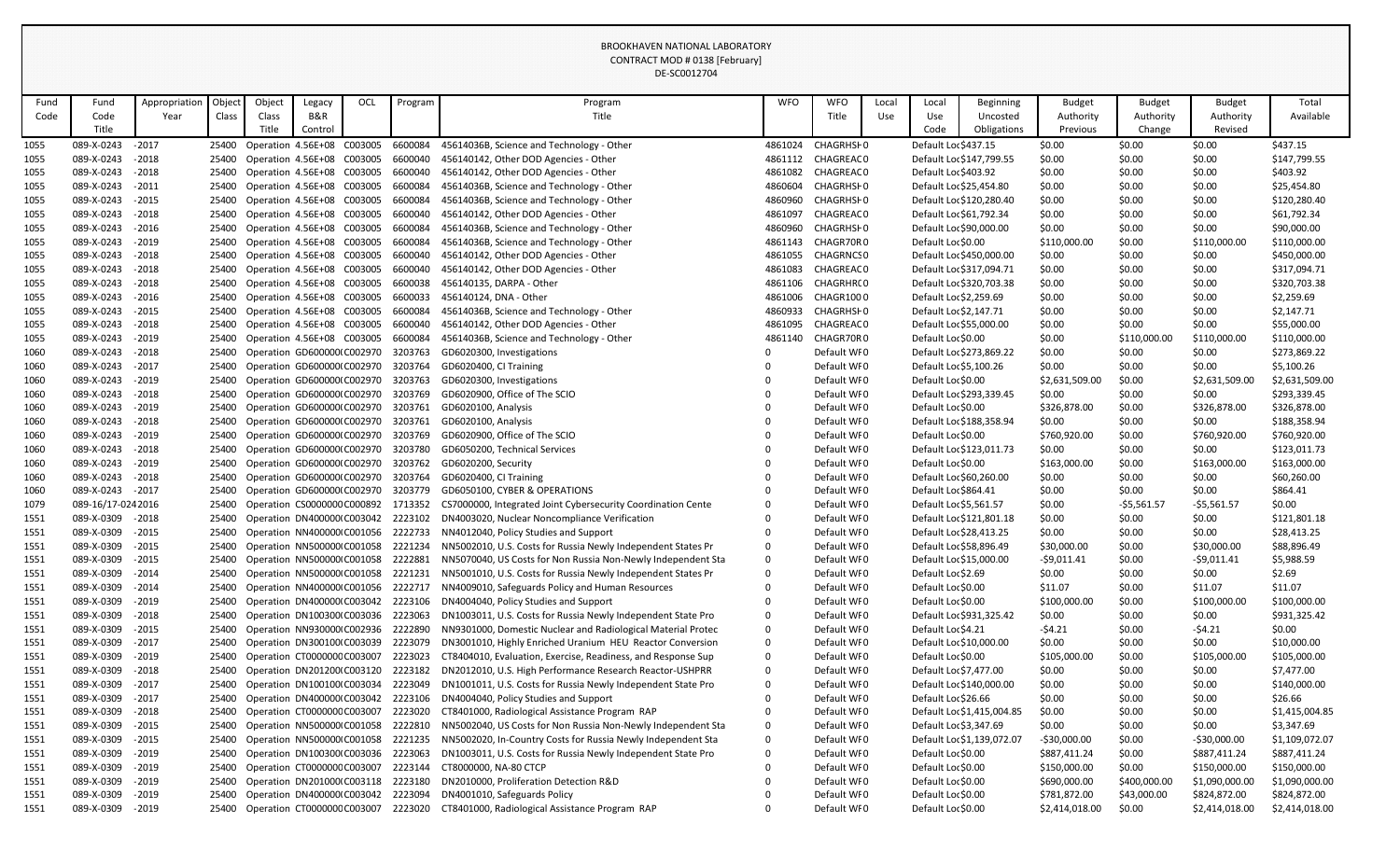|      |                     |               |        |        |                                   |     |         | DE-SC0012704                                                         |            |                   |       |                          |                |                |                |                |                |
|------|---------------------|---------------|--------|--------|-----------------------------------|-----|---------|----------------------------------------------------------------------|------------|-------------------|-------|--------------------------|----------------|----------------|----------------|----------------|----------------|
| Fund | Fund                | Appropriatior | Object | Object | Legacy                            | OCL | Program | Program                                                              | <b>WFO</b> | <b>WFO</b>        | Local | Local                    | Beginning      | <b>Budget</b>  | <b>Budget</b>  | <b>Budget</b>  | Total          |
| Code | Code                | Year          | Class  | Class  | B&R                               |     |         | Title                                                                |            | Title             | Use   | Use                      | Uncosted       | Authority      | Authority      | Authority      | Available      |
|      | Title               |               |        | Title  | Control                           |     |         |                                                                      |            |                   |       | Code                     | Obligations    | Previous       | Change         | Revised        |                |
| 1551 | 089-X-0309          | $-2014$       | 25400  |        | Operation NN400000 C001056        |     | 2222722 | NN4010021, US Costs for Russia Newly Independent States              | $\Omega$   | Default WF0       |       | Default Loc \$11.07      |                | $-511.07$      | \$0.00         | $-511.07$      | \$0.00         |
| 1551 | 089-X-0309          | $-2013$       |        |        | 25400 Operation NN500000 C001058  |     | 2222811 | NN5003040, US Costs for Non Russia Non-Newly Independent Sta         | 0          | Default WI0       |       | Default Loc \$2,868.79   |                | \$0.00         | \$0.00         | \$0.00         | \$2,868.79     |
| 1551 | 089-X-0309          | $-2013$       |        |        | 25400 Operation NN400000 C001056  |     | 2222721 | NN4010010, International Nonproliferation Export Control             |            | Default WF0       |       | Default Loc \$29.02      |                | $-529.02$      | \$0.00         | $-529.02$      | \$0.00         |
| 1551 | 089-X-0309          | $-2019$       | 25400  |        | Operation DN400000 C003042        |     | 2223103 | DN4004010, Global Regimes                                            |            | Default WI0       |       | Default Loc \$0.00       |                | \$304,170.00   | \$0.00         | \$304,170.00   | \$304,170.00   |
| 1551 | 089-X-0309          | $-2019$       | 25400  |        | Operation DN201200(C003120        |     | 2223182 | DN2012010, U.S. High Performance Research Reactor-USHPRR             | 0          | Default WI0       |       | Default Loc \$0.00       |                | \$429,133.00   | \$0.00         | \$429,133.00   | \$429,133.00   |
| 1551 | 089-X-0309          | $-2019$       | 25400  |        | Operation DN400000(C003042        |     | 2223101 | DN4003010, Warhead Dismantlement and Fissile Material Transp         | 0          | Default WI0       |       | Default Loc \$0.00       |                | \$185,000.00   | \$0.00         | \$185,000.00   | \$185,000.00   |
| 1551 | 089-X-0309          | $-2013$       |        |        | 25400 Operation NN400000 C001056  |     | 2222717 | NN4009010, Safeguards Policy and Human Resources                     |            | Default WI0       |       | Default Loc \$0.00       |                | \$29.02        | \$0.00         | \$29.02        | \$29.02        |
| 1551 | 089-X-0309          | $-2015$       |        |        | 25400 Operation NN400000 C001056  |     | 2222730 | NN4012010, Global Regimes                                            |            | Default WI0       |       | Default Loc \$160.47     |                | $-$160.47$     | \$0.00         | $-5160.47$     | \$0.00         |
| 1551 | 089-X-0309          | $-2014$       | 25400  |        | Operation NN500000 C001058        |     | 2222881 | NN5070040, US Costs for Non Russia Non-Newly Independent Sta         |            | Default WI0       |       | Default Loc \$21,819.56  |                | $-521,819.56$  | \$0.00         | $-521,819.56$  | \$0.00         |
| 1551 | 089-X-0309          | $-2015$       | 25400  |        | Operation NN200000 C001052        |     | 2221132 | NN2001000, Nonproliferation Detection                                |            | Default WI0       |       | Default Loc \$338.56     |                | \$0.00         | \$0.00         | \$0.00         | \$338.56       |
| 1551 | 089-X-0309          | $-2018$       |        |        | 25400 Operation DN400000 C003042  |     | 2223094 | DN4001010, Safeguards Policy                                         |            | Default WI0       |       | Default Loc \$241,179.71 |                | \$0.00         | \$0.00         | \$0.00         | \$241,179.71   |
| 1551 | 089-X-0309          | $-2015$       | 25400  |        | Operation NN400000 C001056        |     | 2222732 | NN4012030, Multilateral Supplier Policy                              |            | Default WI0       |       | Default Loc \$7.25       |                | $-57.25$       | \$0.00         | $-57.25$       | \$0.00         |
| 1551 | 089-X-0309          | $-2018$       |        |        | 25400 Operation DN400000 C003042  |     | 2223103 | DN4004010, Global Regimes                                            |            | Default WI0       |       | Default Loc \$35,435.78  |                | \$0.00         | \$0.00         | \$0.00         | \$35,435.78    |
| 1551 | 089-X-0309          | $-2017$       | 25400  |        | Operation DN300100(C003039        |     | 2223080 | DN3001020, Molybdenum-99 Mo-99                                       |            | Default WI0       |       | Default Loc \$7,011.34   |                | \$0.00         | \$0.00         | \$0.00         | \$7,011.34     |
| 1551 | 089-X-0309          | $-2018$       | 25400  |        | Operation DN100500 C003088        |     | 2223152 | DN1005010, Domestic Radiological Security                            |            | Default WI0       |       | Default Loc \$111,905.15 |                | \$0.00         | \$0.00         | \$0.00         | \$111,905.15   |
| 1551 | 089-X-0309          | $-2015$       |        |        | 25400 Operation NN500000 C001058  |     | 2221243 | NN5005011, U.S. Costs for Russia Newly Independent States Pr         |            | Default WI0       |       | Default Loc \$48,416.10  |                | \$0.00         | \$0.00         | \$0.00         | \$48,416.10    |
| 1551 | 089-X-0309          | $-2015$       | 25400  |        | Operation NN400000 C001056        |     | 2222717 | NN4009010, Safeguards Policy and Human Resources                     |            | Default WI0       |       | Default Loc \$235.76     |                | \$295.68       | \$0.00         | \$295.68       | \$531.44       |
| 1551 | 089-X-0309          | $-2019$       |        |        | 25400 Operation DN400000 C003042  |     | 2223096 | DN4001030, Safeguards Technology Development                         |            | Default WI0       |       | Default Loc \$0.00       |                | \$628,000.00   | \$0.00         | \$628,000.00   | \$628,000.00   |
| 1551 | 089-X-0309          | $-2017$       |        |        | 25400 Operation DN200000 C003038  |     | 2223076 | DN2001000, Proliferation Detection                                   |            | Default WI0       |       | Default Loc \$67,947.41  |                | \$0.00         | \$0.00         | \$0.00         | \$67,947.41    |
| 1551 | 089-X-0309          | $-2018$       | 25400  |        | Operation CT000000CC003007        |     | 2223023 | CT8404010, Evaluation, Exercise, Readiness, and Response Sup         |            | Default WI0       |       | Default Loc \$2,513.78   |                | \$0.00         | \$0.00         | \$0.00         | \$2,513.78     |
| 1551 | 089-X-0309          | $-2018$       | 25400  |        | Operation DN400000 C003042        |     | 2223096 | DN4001030, Safeguards Technology Development                         |            | Default WI0       |       | Default Loc \$222,697.36 |                | \$0.00         | \$0.00         | \$0.00         | \$222,697.36   |
| 1551 | 089-X-0309          | $-2018$       | 25400  |        | Operation DN201000(C003118        |     | 2223180 | DN2010000, Proliferation Detection R&D                               |            | Default WI0       |       | Default Loc \$114,433.87 |                | \$0.00         | \$0.00         | \$0.00         | \$114,433.87   |
| 1551 | 089-X-0309          | $-2017$       | 25400  |        | Operation DN200000 C003038        |     | 2223154 | DN2006000, USHPRR                                                    |            | Default WI0       |       | Default Loc \$225.25     |                | \$0.00         | \$0.00         | \$0.00         | \$225.25       |
| 1551 | 089-X-0309          | $-2018$       |        |        | 25400 Operation DN100600 C003089  |     | 2223153 | DN1006010, International Radiological Security                       |            | Default WI0       |       | Default Loc \$34,738.39  |                | \$0.00         | \$0.00         | \$0.00         | \$34,738.39    |
| 1551 | 089-X-0309          | $-2018$       | 25400  |        | Operation CT000000CC003007        |     | 2223144 | CT8000000, NA-80 CTCP                                                |            | Default WI0       |       | Default Loc \$67,478.61  |                | \$0.00         | \$0.00         | \$0.00         | \$67,478.61    |
| 1551 | 089-X-0309          | $-2018$       |        |        | 25400 Operation CT000000CC003007  |     | 2223014 | CT8101000, Nuclear Incident Policy and Cooperation                   |            | Default WI0       |       | Default Loc \$40,583.15  |                | \$0.00         | \$0.00         | \$0.00         | \$40,583.15    |
| 1551 | 089-X-0309 - 2016   |               |        |        | 25400 Operation DN100100 C003034  |     |         | 2223053 DN1001021, U.S. Costs for Russia Newly Independent State Pro |            | Default WI0       |       | Default Loc \$544,016.73 |                | \$0.00         | \$0.00         | \$0.00         | \$544,016.73   |
| 1551 | 089-X-0309          | $-2019$       | 25400  |        | Operation DN400000 C003042        |     | 2223095 | DN4001020, Safeguards Engagement INSEP                               |            | Default WFO       |       | Default Loc \$0.00       |                | \$1,096,000.00 | \$0.00         | \$1,096,000.00 | \$1,096,000.00 |
| 1551 | 089-X-0309          | $-2018$       |        |        | 25400 Operation DN400000 C003042  |     | 2223095 | DN4001020, Safeguards Engagement INSEP                               |            | Default WI0       |       | Default Loc \$293,029.56 |                | \$0.00         | \$0.00         | \$0.00         | \$293,029.56   |
| 1551 | 089-X-0309          | $-2015$       |        |        | 25400 Operation NN910000 C002938  |     | 2222883 | NN9100000, Highly Enriched Uranium HEU Reactor Conversion            |            | Default WF0       |       | Default Loc \$625.62     |                | \$0.00         | \$0.00         | \$0.00         | \$625.62       |
| 1551 | 089-X-0309          | $-2015$       | 25400  |        | Operation NN400000 C001056        |     | 2222718 | NN4009020, DO NOT USE!!! Safeguards Engagement                       |            | Default WI0       |       | Default Loc \$29.70      |                | $-529.70$      | \$0.00         | -\$29.70       | \$0.00         |
| 1551 | 089-X-0309          | $-2019$       |        |        | 25400 Operation DN100600 C003089  |     | 2223153 | DN1006010, International Radiological Security                       |            | Default WF0       |       | Default Loc \$0.00       |                | \$75,000.00    | \$0.00         | \$75,000.00    | \$75,000.00    |
| 1551 | 089-X-0309          | $-2016$       | 25400  |        | Operation DN100100 C003034        |     | 2223049 | DN1001011, U.S. Costs for Russia Newly Independent State Pro         |            | Default WI0       |       | Default Loc \$2,911.08   |                | \$0.00         | \$0.00         | \$0.00         | \$2,911.08     |
| 1551 | 089-X-0309          | $-2016$       |        |        | 25400 Operation DN400000 C003042  |     | 2223105 | DN4004030, Multilateral Supplier Policy                              |            | Default WI0       |       | Default Loc \$81,275.44  |                | \$0.00         | \$0.00         | \$0.00         | \$81,275.44    |
| 1551 | 089-X-0309          | $-2015$       |        |        | 25400 Operation NN500000 C001058  |     | 2221240 | NN5004010, U.S. Costs for Russia Newly Independent States Pr         |            | Default WI0       |       | Default Loc \$10,121.59  |                | \$0.00         | \$0.00         | \$0.00         | \$10,121.59    |
| 1551 | 089-X-0309          | $-2015$       | 25400  |        | Operation NN400000 C001056        |     | 2222719 | NN4009030, Safeguards Technology Development                         |            | Default WF0       |       | Default Loc \$98.26      |                | $-598.26$      | \$0.00         | $-598.26$      | \$0.00         |
| 1551 | 089-X-0309          | $-2018$       |        |        | 25400 Operation CT000000CC003007  |     | 2223025 | CT8405010, Technology Integration TI                                 |            | Default WI0       |       | Default Loc \$677.25     |                | \$0.00         | \$0.00         | \$0.00         | \$677.25       |
| 1551 | 089-X-0309          | $-2019$       |        |        | 25400 Operation DN400000 C003042  |     | 2223102 | DN4003020, Nuclear Noncompliance Verification                        |            | Default WF0       |       | Default Loc \$0.00       |                | \$631,000.00   | \$0.00         | \$631,000.00   | \$631,000.00   |
| 1557 | 089-X-0309          | $-2012$       | 25400  |        | Operation NN500000 C001058        |     | 2222290 | NN5010000, International Contributions UK                            |            | Default WI0       |       | Default Loc \$42,854.56  |                | \$0.00         | \$0.00         | \$0.00         | \$42,854.56    |
| 1650 | 089-X-0313 - F 2010 |               |        |        | 25400 Operation PS0000000 C001075 |     | 2221514 | PS0202132, Advisory and Assistance, Diversity Programs               |            | Default WI0       |       | Default Loc \$31,245.57  |                | \$0.00         | \$0.00         | \$0.00         | \$31,245.57    |
| 1689 | 089-14/15-0312014   |               | 25400  |        | Operation PS0000000 C001075       |     | 2222565 | PS0202200, A&A, Counterterrorism                                     |            | Default WI0       |       | Default Loc \$2,021.13   |                | \$0.00         | \$0.00         | \$0.00         | \$2,021.13     |
| 1751 | 089-X-0315 - 2019   |               |        |        | 25400 Operation EZ5000000 C002226 |     | 1110983 | EZ5012410 - BRNL-0041 Nuclear Facility Decontamination and D         | 0          | Default WI0       |       | Default Loc \$0.00       |                | \$79,000.00    | \$0.00         | \$79,000.00    | \$79,000.00    |
| 1751 | 089-X-0315          | $-2013$       |        |        | 25400 Operation EZ5000000 C002226 |     | 1110981 | EZ5012300 - BRNL-0030 Soil and Water Remediation - Brookhave         | 0          | Default WI0       |       | Default Loc \$368,597.47 |                | \$0.00         | \$0.00         | \$0.00         | \$368,597.47   |
| 1751 | 089-X-0315          | $-2015$       | 25400  |        | Operation EZ5000000 C002226       |     | 1110981 | EZ5012300 - BRNL-0030 Soil and Water Remediation - Brookhave         | 0          | Default WF0       |       | Default Loc \$47.62      |                | \$0.00         | \$0.00         | \$0.00         | \$47.62        |
| 2300 | 089-X-4180          | $-2018$       | 32003  |        | Accelerato ST0000000 C001087      |     | 2924281 | ST6001034, Facility Upgrades                                         |            | Default WI 485395 |       | <b>CHAIP</b>             | \$1,970,000.00 | \$0.00         | \$0.00         | \$0.00         | \$1,970,000.00 |
| 2300 | 089-X-4180          | $-2018$       | 25400  |        | Operation ST0000000 C001087       |     | 2720716 | ST5002000, University Research                                       |            | Default WI0       |       | Default Loc \$33,063.17  |                | \$0.00         | \$0.00         | \$0.00         | \$33,063.17    |
| 2300 | 089-X-4180          | $-2019$       |        |        | 25400 Operation ST0000000 C001087 |     | 2924306 | ST6001031, Production                                                |            | Default WI0       |       | Default Loc \$0.00       |                | \$949,000.00   | \$2,600,000.00 | \$3,549,000.00 | \$3,549,000.00 |
| 2300 | 089-X-4180          | $-2019$       |        |        | 25400 Operation ST0000000 C001087 |     | 2720715 | ST5001030, Other National Lab Research                               |            | Default WF0       |       | Default Loc \$0.00       |                | \$250,000.00   | \$364,000.00   | \$614,000.00   | \$614,000.00   |
| 2300 | 089-X-4180          | $-2018$       |        |        | 25400 Operation ST0000000 C001087 |     | 2924281 | ST6001034, Facility Upgrades                                         |            | Default WF0       |       | Default Loc \$794,983.94 |                | \$0.00         | \$0.00         | \$0.00         | \$794,983.94   |
|      |                     |               |        |        |                                   |     |         |                                                                      |            |                   |       |                          |                |                |                |                |                |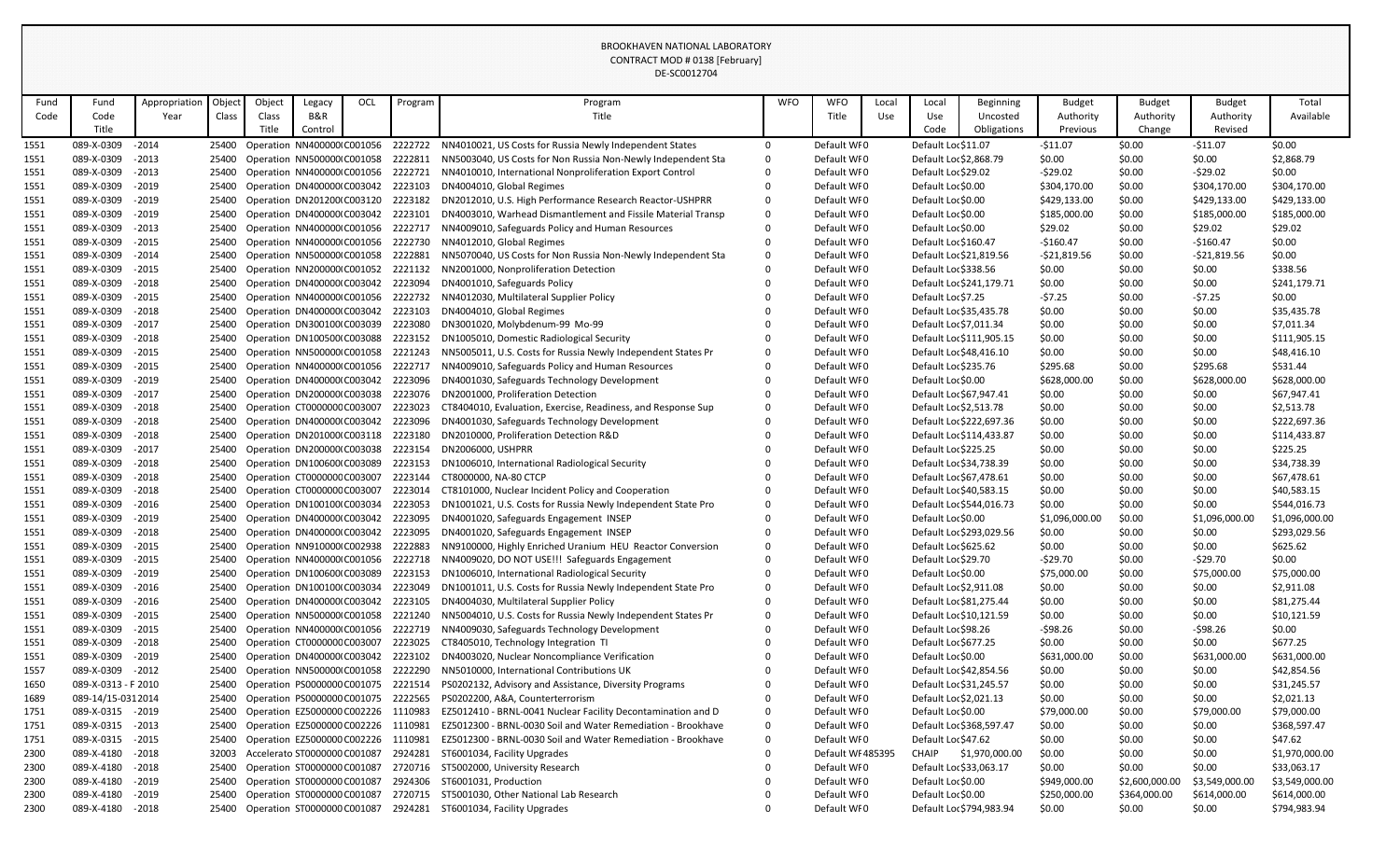|      |                     |               |       |        |                              |     |         | DE-SC0012704                                                                           |              |                   |       |                          |                            |                |               |                |                |
|------|---------------------|---------------|-------|--------|------------------------------|-----|---------|----------------------------------------------------------------------------------------|--------------|-------------------|-------|--------------------------|----------------------------|----------------|---------------|----------------|----------------|
| Fund | Fund                | Appropriation | Objec | Object | Legacy                       | OCL | Program | Program                                                                                | <b>WFO</b>   | <b>WFO</b>        | Local | Local                    | <b>Beginning</b>           | <b>Budget</b>  | <b>Budget</b> | <b>Budget</b>  | Total          |
| Code | Code                | Year          | Class | Class  | B&R                          |     |         | Title                                                                                  |              | Title             | Use   | Use                      | Uncosted                   | Authority      | Authority     | Authority      | Available      |
|      | Title               |               |       | Title  | Control                      |     |         |                                                                                        |              |                   |       | Code                     | Obligations                | Previous       | Change        | Revised        |                |
| 2300 | 089-X-4180          | $-2014$       | 25400 |        | Operation ST0000000 C001087  |     | 2720714 | ST5001020, Brookhaven Linear Isotope Producer BLIP                                     | $\Omega$     | Default WF0       |       | Default Loc \$70,772.18  |                            | \$0.00         | \$0.00        | \$0.00         | \$70,772.18    |
| 2300 | 089-X-4180          | $-2018$       | 25400 |        | Operation ST0000000 C001087  |     | 2924280 | ST6001032, Hot Cell and Other National Lab Facilities                                  |              | Default WF0       |       |                          | Default Loc \$1,029,775.87 | \$800,000.00   | \$0.00        | \$800,000.00   | \$1,829,775.87 |
| 2300 | 089-X-4180          | $-2016$       | 25400 |        | Operation ST0000000 C001087  |     | 2924282 | ST6001036, Technical Services                                                          |              | Default WF0       |       | Default Loc \$18,396.78  |                            | \$0.00         | \$0.00        | \$0.00         | \$18,396.78    |
| 2300 | 089-X-4180          | $-2017$       | 25400 |        | Operation ST0000000 C001087  |     | 2924424 | ST5001040, Actinium-225 Technology Research and Integration                            |              | Default WI0       |       | Default Loc \$244,681.97 |                            | \$0.00         | \$0.00        | \$0.00         | \$244,681.97   |
| 2300 | 089-X-4180          | $-2019$       | 25400 |        | Operation ST0000000 C001087  |     | 2924280 | ST6001032, Hot Cell and Other National Lab Facilities                                  |              | Default WI0       |       | Default Loc \$0.00       |                            | \$900,000.00   | \$942,000.00  | \$1,842,000.00 | \$1,842,000.00 |
| 2300 | 089-X-4180          | $-2018$       | 25400 |        | Operation ST0000000 C001087  |     | 2720714 | ST5001020, Brookhaven Linear Isotope Producer BLIP                                     |              | Default WI0       |       | Default Loc \$289,000.00 |                            | \$0.00         | \$0.00        | \$0.00         | \$289,000.00   |
| 2300 | 089-X-4180          | $-2018$       | 25400 |        | Operation ST0000000 C001087  |     | 2924306 | ST6001031, Production                                                                  |              | Default WI0       |       |                          | Default Loc \$2,070,079.86 | \$1,080,000.00 | \$0.00        | \$1,080,000.00 | \$3,150,079.86 |
| 2300 | 089-X-4180          | $-2018$       | 25400 |        | Operation ST0000000 C001087  |     | 2720715 | ST5001030, Other National Lab Research                                                 |              | Default WI0       |       | Default Loc \$547,559.87 |                            | \$250,000.00   | \$0.00        | \$250,000.00   | \$797,559.87   |
| 2300 | 089-X-4180          | $-2015$       | 32003 |        | Accelerato ST0000000 C001087 |     | 2924281 | ST6001034, Facility Upgrades                                                           |              | Default WI 485395 |       | CHAIP                    | \$70,203.23                | \$0.00         | \$0.00        | \$0.00         | \$70,203.23    |
| 2300 | 089-X-4180          | $-2018$       | 25400 |        | Operation ST0000000 C001087  |     | 2924424 | ST5001040, Actinium-225 Technology Research and Integration                            |              | Default WFO       |       | Default Loc \$921,000.00 |                            | \$0.00         | \$0.00        | \$0.00         | \$921,000.00   |
| 2300 | 089-X-4180          | $-2018$       | 25400 |        | Operation ST0000000 C001087  |     | 2720718 | ST6001020, Brookhaven Linear Isotope Producer BLIP                                     |              | Default WI0       |       | Default Loc \$460,780.05 |                            | \$300,000.00   | \$0.00        | \$300,000.00   | \$760,780.05   |
| 2300 | 089-X-4180          | $-2019$       | 25400 |        | Operation ST0000000 C001087  |     | 2720718 | ST6001020, Brookhaven Linear Isotope Producer BLIP                                     |              | Default WI0       |       | Default Loc \$0.00       |                            | \$250,000.00   | \$282,000.00  | \$532,000.00   | \$532,000.00   |
| 5300 | 089-X-0318 - E 2016 |               | 25400 |        | Operation TE1100000 C002798  |     | 3123802 | TE1104000, Energy Systems Predictive Capability                                        |              | Default WF0       |       | Default Loc \$136,065.59 |                            | \$0.00         | \$0.00        | \$0.00         | \$136,065.59   |
| 5300 | 089-X-0318 - E 2017 |               | 25400 |        | Operation TE1100000 C002798  |     | 3123785 | TE1103000, Advanced Modeling Grid Research                                             |              | Default WI0       |       | Default Loc \$216,741.77 |                            | \$0.00         | \$0.00        | \$0.00         | \$216,741.77   |
| 5300 | 089-X-0318 - E 2016 |               | 25400 |        | Operation TF0000000 C002802  |     | 3123796 | TF0000000, Transmission Permitting and Technical Assistance                            |              | Default WI0       |       | Default Loc \$121.66     |                            | \$0.00         | \$0.00        | \$0.00         | \$121.66       |
| 5300 | 089-X-0318 - E 2017 |               | 25400 |        | Operation TE1200000 C002799  |     | 3123811 | TE1205000, Resilient Electric Distribution Grid R&D                                    |              | Default WI0       |       | Default Loc \$24,915.99  |                            | \$0.00         | \$0.00        | \$0.00         | \$24,915.99    |
| 5300 | 089-X-0318 - E 2016 |               | 25400 |        | Operation TE1200000 C002799  |     | 3123812 | TE1206000, Advanced Secure Sensors High Fidelity Low Cost                              |              | Default WI0       |       | Default Loc \$22.70      |                            | \$0.00         | \$0.00        | \$0.00         | \$22.70        |
| 5300 | 089-X-0318 - E 2017 |               | 25400 |        | Operation TE1200000 C002799  |     | 3123809 | TE1203000, Advance Distribution Management System                                      |              | Default WI0       |       | Default Loc \$621.94     |                            | \$0.00         | \$0.00        | \$0.00         | \$621.94       |
| 5300 | 089-X-0318 - E 2016 |               | 25400 |        | Operation TE1200000 C002799  |     | 3123792 | TE1201000, Smart Grid                                                                  |              | Default WI0       |       | Default Loc \$2,262.82   |                            | \$0.00         | \$0.00        | \$0.00         | \$2,262.82     |
| 5300 | 089-X-0318 - E 2018 |               | 25400 |        | Operation TE1200000 C002799  |     | 3123811 | TE1205000, Resilient Electric Distribution Grid R&D                                    |              | Default WI0       |       | Default Loc \$85,000.00  |                            | \$0.00         | \$0.00        | \$0.00         | \$85,000.00    |
| 5300 | 089-X-0318 - E 2019 |               | 25400 |        | Operation TE1100000 C002798  |     | 3123785 | TE1103000, Advanced Modeling Grid Research                                             |              | Default WI0       |       | Default Loc \$0.00       |                            | \$93,100.00    | \$606,900.00  | \$700,000.00   | \$700,000.00   |
| 5300 | 089-X-0318 - E 2016 |               | 25400 |        | Operation TE1100000 C002798  |     | 3123789 | TE1101000, Transmission Reliability & Renewables Integration                           |              | Default WI0       |       | Default Loc \$136.88     |                            | \$0.00         | \$0.00        | \$0.00         | \$136.88       |
| 5300 | 089-X-0318 - E 2017 |               | 25400 |        | Operation TE1100000 C002798  |     | 3123816 | TE1104010, Monitoring and Real-Time Analysis                                           |              | Default WI0       |       | Default Loc \$14,277.03  |                            | \$0.00         | \$0.00        | \$0.00         | \$14,277.03    |
| 5300 | 089-X-0318 - E 2016 |               | 25400 |        | Operation TE1300000 C002800  |     | 3123804 | TE1302000, Cyber for Energy Security OPS                                               |              | Default WI0       |       | Default Loc \$200.26     |                            | \$0.00         | \$0.00        | \$0.00         | \$200.26       |
| 5300 | 089-X-0318 - E 2016 |               | 25400 |        | Operation TE1300000 C002800  |     | 3123815 | TE1305000, Virtual Energy Sector Forensics Analysis Platform                           |              | Default WI0       |       | Default Loc \$117.37     |                            | \$0.00         | \$0.00        | \$0.00         | \$117.37       |
| 5300 | 089-X-0318 - E 2018 |               | 25400 |        | Operation TE1100000 C002798  |     | 3123785 | TE1103000, Advanced Modeling Grid Research                                             |              | Default WI0       |       | Default Loc \$700,000.00 |                            | \$0.00         | \$0.00        | \$0.00         | \$700,000.00   |
| 5300 | 089-X-0318 - E 2016 |               |       |        |                              |     |         | 25400 Operation TE1200000 C002799 3123810 TE1204000, Dynamic Controls & Communications |              | Default WFO       |       | Default Loc \$205.91     |                            | \$0.00         | \$0.00        | \$0.00         | \$205.91       |
| 5300 | 089-X-0318 - E 2017 |               | 25400 |        | Operation TE1300000 C002800  |     | 3123803 | TE1301000, Cyber for Energy Security R&D                                               |              | Default WFO       |       | Default Loc \$15,077.50  |                            | \$0.00         | \$0.00        | \$0.00         | \$15,077.50    |
| 5300 | 089-X-0318 - E 2017 |               | 25400 |        | Operation TE1400000 C002801  |     | 3123795 | TE1400000, Energy Storage                                                              |              | Default WI0       |       | Default Loc \$260.97     |                            | \$0.00         | \$0.00        | \$0.00         | \$260.97       |
| 5350 | 089-X-0319          | $-2019$       | 25400 |        | Operation RC000000CC003241   |     | 2720992 | RC0603000, Management and Integration                                                  |              | Default WF0       |       | Default Loc \$0.00       |                            | \$100,000.00   | \$0.00        | \$100,000.00   | \$100,000.00   |
| 5350 | 089-X-0319          | $-2018$       | 25400 |        | Operation NT000000(C003240   |     | 2720928 | NT0503000, Integrated Performance and Safety Codes - Reactor                           |              | Default WI0       |       | Default Loc \$274,950.00 |                            | \$0.00         | \$0.00        | \$0.00         | \$274,950.00   |
| 5350 | 089-X-0319          | $-2014$       | 25400 |        | Operation AF580000CC000822   |     | 2720875 | AF5832030, Program Assessment & Coordination                                           |              | Default WI0       |       | Default Loc \$225,721.21 |                            | \$0.00         | \$0.00        | \$0.00         | \$225,721.21   |
| 5350 | 089-X-0319          | $-2017$       | 25400 |        | Operation AF580000CC000822   |     | 2720625 | AF5855000, Fuel Resources R&D                                                          |              | Default WI0       |       | Default Loc \$349.62     |                            | \$0.00         | \$0.00        | \$0.00         | \$349.62       |
| 5350 | 089-X-0319          | $-2018$       | 25400 |        | Operation AF580000CC000822   |     | 2720955 | AF5832040, Management & Integration                                                    |              | Default WI0       |       | Default Loc \$600,000.00 |                            | \$0.00         | \$0.00        | \$0.00         | \$600,000.00   |
| 5350 | 089-X-0319          | $-2019$       | 25400 |        | Operation AF580000CC000822   |     | 2720875 | AF5832030, Program Assessment & Coordination                                           |              | Default WI0       |       | Default Loc \$0.00       |                            | \$32,750.00    | \$0.00        | \$32,750.00    | \$32,750.00    |
| 5350 | 089-X-0319          | $-2018$       | 25400 |        | Operation NT000000(C003240   |     | 2720882 | NT0402000, National Scientific User Facility NSUF Activiti                             |              | Default WI0       |       | Default Loc \$82,982.75  |                            | \$0.00         | \$0.00        | \$0.00         | \$82,982.75    |
| 5350 | 089-X-0319          | $-2019$       | 25400 |        | Operation AF580000CC000822   |     | 2720703 | AF5835000, Safeguards                                                                  |              | Default WI0       |       | Default Loc \$0.00       |                            | \$50,000.00    | \$0.00        | \$50,000.00    | \$50,000.00    |
| 5350 | 089-X-0319          | $-2018$       | 25400 |        | Operation AF580000CC000822   |     | 2720667 | AF5810000, Advanced Fuels Research, Development and Testing                            | <sup>0</sup> | Default WF0       |       | Default Loc \$66,204.83  |                            | \$0.00         | \$0.00        | \$0.00         | \$66,204.83    |
| 5350 | 089-X-0319          | $-2018$       | 25400 |        | Operation AF580000CC000822   |     | 2720874 | AF5832020, Systems Analysis                                                            |              | Default WI0       |       | Default Loc \$44,460.21  |                            | \$0.00         | \$0.00        | \$0.00         | \$44,460.21    |
| 5350 | 089-X-0319          | $-2016$       | 25400 |        | Operation AF040000C C002768  |     | 2720880 | AF0440000, Program Support                                                             |              | Default WI0       |       | Default Loc \$69.67      |                            | \$0.00         | \$0.00        | \$0.00         | \$69.67        |
| 5350 | 089-X-0319          | $-2017$       | 25400 |        | Operation RC000000CC003241   |     | 2720918 | RC0424000, ARC International Collaborations                                            |              | Default WI0       |       | Default Loc \$368.52     |                            | \$0.00         | \$0.00        | \$0.00         | \$368.52       |
| 5350 | 089-X-0319          | $-2018$       | 25400 |        | Operation RC000000CC003241   |     | 2720978 | RC0504000, Program Assessment and Coordination                                         |              | Default WI0       |       | Default Loc \$1,959.17   |                            | \$0.00         | \$0.00        | \$0.00         | \$1,959.17     |
| 5350 | 089-X-0319          | $-2018$       | 25400 |        | Operation AF580000CC000822   |     | 2720875 | AF5832030, Program Assessment & Coordination                                           |              | Default WI0       |       | Default Loc \$536,000.00 |                            | \$0.00         | \$0.00        | \$0.00         | \$536,000.00   |
| 5350 | 089-X-0319          | $-2018$       | 25400 |        | Operation AF580000CC000822   |     | 2720703 | AF5835000, Safeguards                                                                  |              | Default WI0       |       | Default Loc \$9,411.85   |                            | \$0.00         | \$0.00        | \$0.00         | \$9,411.85     |
| 5350 | 089-X-0319          | $-2019$       | 25400 |        | Operation AF580000CC000822   |     | 2720874 | AF5832020, Systems Analysis                                                            |              | Default WI0       |       | Default Loc \$0.00       |                            | \$261,054.00   | \$0.00        | \$261,054.00   | \$261,054.00   |
| 5350 | 089-X-0319          | $-2017$       | 25400 |        | Operation AF580000CC000822   |     | 2720965 | AF5861010, Spent Fuel and Waste Disposition Program Manageme                           |              | Default WI0       |       | Default Loc \$880.51     |                            | \$0.00         | \$0.00        | \$0.00         | \$880.51       |
| 5350 | 089-X-0319          | $-2013$       | 25400 |        | Operation NT000000(C003240   |     | 2720775 | NT0104000, Reactor Materials                                                           |              | Default WI0       |       | Default Loc \$15,625.67  |                            | $-$15,625.67$  | \$0.00        | $-$15,625.67$  | \$0.00         |
| 5350 | 089-X-0319          | $-2019$       | 25400 |        | Operation AF580000CC000822   |     | 2720667 | AF5810000, Advanced Fuels Research, Development and Testing                            | 0            | Default WI0       |       | Default Loc \$0.00       |                            | \$421,600.00   | \$0.00        | \$421,600.00   | \$421,600.00   |
| 5350 | 089-X-0319          | $-2017$       | 25400 |        | Operation AF580000CC000822   |     | 2720875 | AF5832030, Program Assessment & Coordination                                           | 0            | Default WI0       |       | Default Loc \$95,817.94  |                            | \$0.00         | \$0.00        | \$0.00         | \$95,817.94    |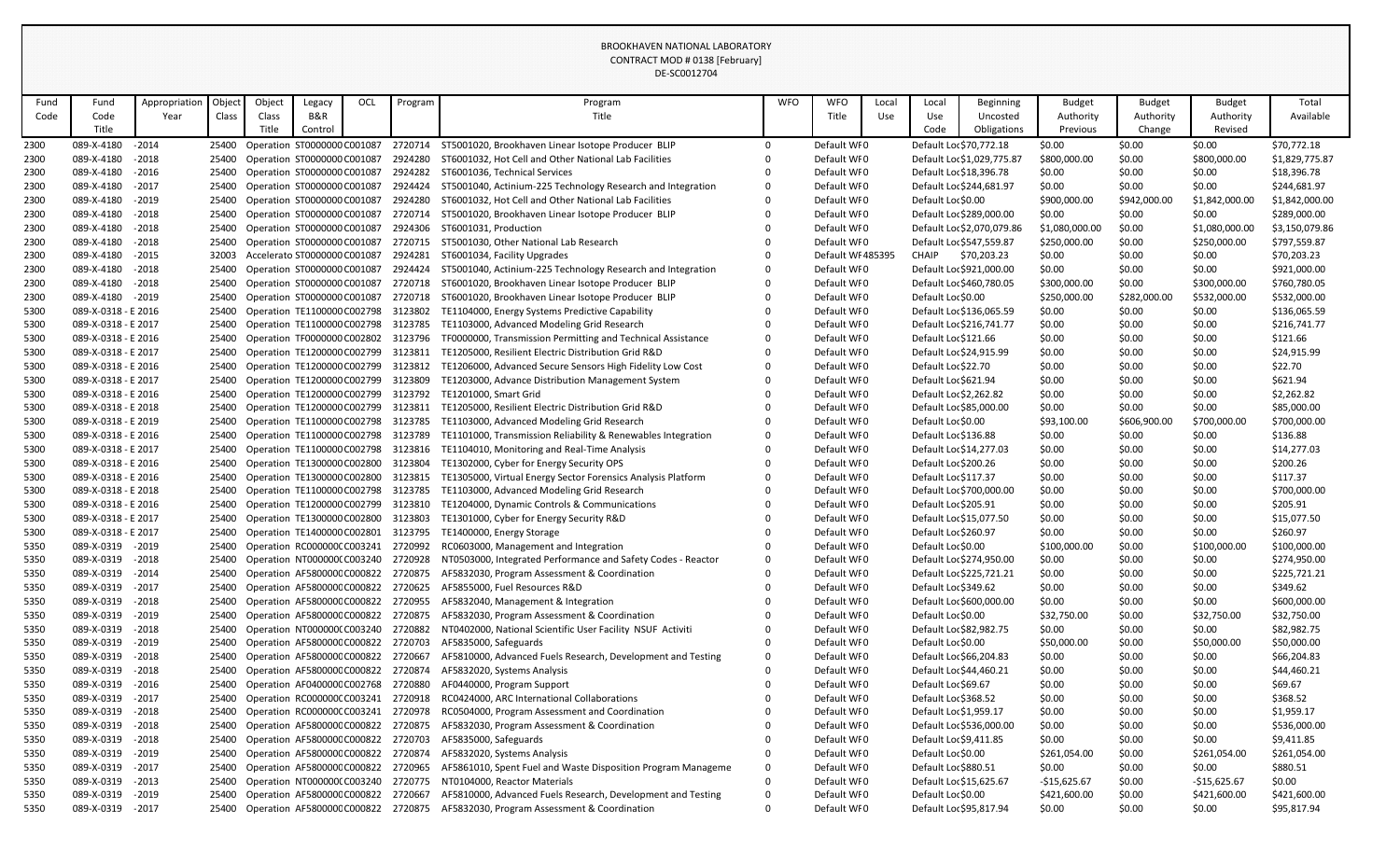|                    |                                   |               |        |        |                                   |     |         | DE-SC0012704                                                         |            |                   |             |                        |                            |                                                                                     |                 |                |                |
|--------------------|-----------------------------------|---------------|--------|--------|-----------------------------------|-----|---------|----------------------------------------------------------------------|------------|-------------------|-------------|------------------------|----------------------------|-------------------------------------------------------------------------------------|-----------------|----------------|----------------|
| Fund               | Fund                              | Appropriation | Object | Object | Legacy                            | OCL | Program | Program                                                              | <b>WFO</b> | <b>WFO</b>        | Local       | Local                  | <b>Beginning</b>           | <b>Budget</b>                                                                       | <b>Budget</b>   | <b>Budget</b>  | Total          |
| Code               | Code                              | Year          | Class  | Class  | B&R                               |     |         | Title                                                                |            | Title             | Use         | Use                    | Uncosted                   | Authority                                                                           | Authority       | Authority      | Available      |
|                    | Title                             |               |        | Title  | Control                           |     |         |                                                                      |            |                   |             | Code                   | Obligations                | Previous                                                                            | Change          | Revised        |                |
| 5450               | 089-X-0321                        | $-2018$       |        |        | 25400 Operation BT000000C C000848 |     | 1004219 | BT0304030, Buildings-to-Grid                                         | $\Omega$   | Default WF0       |             |                        | Default Loc \$668,131.93   | \$0.00                                                                              | \$0.00          | \$0.00         | \$668,131.93   |
| 5450               | 089-X-0321                        | $-2016$       |        |        | 25400 Operation PG000000(C002840  |     | 1005604 | PG0400000, Innovation & Deployment                                   |            | Default WI0       |             |                        | Default Loc \$40,972.14    | \$0.00                                                                              | \$0.00          | \$0.00         | \$40,972.14    |
| 5450               | 089-X-0321                        | $-2017$       | 25400  |        | Operation HT0000000 C002796       |     | 1009190 | HT0100000, Fuel Cell Systems R&D                                     |            | Default WF0       |             |                        | Default Loc \$8,408.74     | \$0.00                                                                              | \$0.00          | \$0.00         | \$8,408.74     |
| 5450               | 089-X-0321                        | $-2014$       | 25400  |        | Operation BM010000 C000846        |     | 1009218 | BM0107000, Biopower                                                  |            | Default WI0       |             |                        | Default Loc \$1,252.09     | \$0.00                                                                              | \$0.00          | \$0.00         | \$1,252.09     |
| 5450               | 089-X-0321                        | $-2016$       | 25400  |        | Operation HT000000CC002796        |     | 1009190 | HT0100000, Fuel Cell Systems R&D                                     |            | Default WI 30201  |             |                        | <b>TCF Fundin \$294.34</b> | \$0.00                                                                              | \$0.00          | \$0.00         | \$294.34       |
| 5450               | 089-X-0321                        | $-2019$       | 25400  |        | Operation VT000000C C001096       |     | 1005554 | VT1201000, Batteries & Electric Drive Technology - Energy St         |            | Default WI0       |             | Default Loc \$0.00     |                            | \$1,430,000.00                                                                      | \$510,000.00    | \$1,940,000.00 | \$1,940,000.00 |
| 5450               | 089-X-0321                        | $-2017$       |        |        | 25400 Operation VT000000CC001096  |     | 1005556 | VT1301000, Vehicle and System Simulation and Testing - Vehic         | 0          | Default WI0       |             |                        | Default Loc \$7,401.00     | \$0.00                                                                              | \$0.00          | \$0.00         | \$7,401.00     |
| 5450               | 089-X-0321                        | $-2017$       |        |        | 25400 Operation SL0000000 C002911 |     | 1005616 | SL0300000, Systems Integration Balance of Systems and Power          | 0          | Default WI0       |             |                        | Default Loc \$1,144,050.20 | \$0.00                                                                              | \$0.00          | \$0.00         | \$1,144,050.20 |
| 5450               | 089-X-0321                        | $-2018$       | 25400  |        | Operation BT000000C C000848       |     | 1004210 | BT0101000, Research and Development                                  |            | Default WI0       |             |                        | Default Loc \$31,868.07    | \$0.00                                                                              | \$0.00          | \$0.00         | \$31,868.07    |
| 5450               | 089-X-0321                        | $-2015$       | 25400  |        | Operation ED0000000 C000949       |     | 1009209 | ED2701000, Next Generation Manufacturing                             |            | Default WI0       |             |                        | Default Loc \$38,883.50    | \$0.00                                                                              | \$0.00          | \$0.00         | \$38,883.50    |
| 5450               | 089-X-0321                        | $-2018$       | 25400  |        | Operation SL0000000 C002911       |     | 1005622 | SL0200000, Photovoltaic R&D                                          |            | Default WI0       |             |                        | Default Loc \$20,000.00    | \$0.00                                                                              | \$0.00          | \$0.00         | \$20,000.00    |
| 5450               | 089-X-0321                        | $-2016$       | 25400  |        | Operation ED000000(C000949        |     | 1009209 | ED2701000, Next Generation Manufacturing                             |            | Default WI0       |             |                        | Default Loc \$491,168.00   | \$0.00                                                                              | \$0.00          | \$0.00         | \$491,168.00   |
| 5450               | 089-X-0321                        | $-2016$       |        |        | 25400 Operation VT000000CC001096  |     | 1005556 | VT1301000, Vehicle and System Simulation and Testing - Vehic         |            |                   | Default WI0 |                        | Default Loc \$5,774.29     | \$0.00                                                                              | \$0.00          | \$0.00         | \$5,774.29     |
| 5450               | 089-X-0321                        | $-2017$       | 25400  |        | Operation HT0000000 C002796       |     | 2223156 | HT1100000, Technology Acceleration                                   |            |                   | Default WI0 |                        | Default Loc \$2,577.39     | \$0.00                                                                              | \$0.00          | \$0.00         | \$2,577.39     |
| 5450               | 089-X-0321                        | $-2018$       | 25400  |        | Operation HT0000000 C002796       |     | 1009190 | HT0100000, Fuel Cell Systems R&D                                     |            |                   | Default WI0 |                        | Default Loc \$500,000.00   | \$0.00                                                                              | \$0.00          | \$0.00         | \$500,000.00   |
| 5450               | 089-X-0321                        | $-2014$       | 25400  |        | Operation GT000000(C002910        |     | 1005612 | GT0100000, Enhanced Geothermal Systems                               |            | Default WI0       |             | Default Loc \$6,283.33 |                            | \$0.00                                                                              | \$0.00          | \$0.00         | \$6,283.33     |
| 5450               | 089-X-0321                        | $-2018$       | 25400  |        | Operation VT000000CC001096        |     | 1005554 | VT1201000, Batteries & Electric Drive Technology - Energy St         |            | Default WI0       |             |                        | Default Loc \$2,563,089.11 | \$0.00                                                                              | \$0.00          | \$0.00         | \$2,563,089.11 |
| 5450               | 089-X-0321                        | $-2018$       |        |        | 25400 Operation GT0000000 C002910 |     | 1005613 | GT0300000, Hydrothermal                                              |            | Default WI0       |             |                        | Default Loc \$247,868.06   | \$0.00                                                                              | \$0.00          | \$0.00         | \$247,868.06   |
| 5450               | 089-X-0321                        | $-2018$       |        |        | 25400 Operation GT000000(C002910  |     | 1005623 | GT0200000, Low Temperature and Co-produced Rescourc                  |            | Default WI0       |             |                        | Default Loc \$142,141.00   | \$0.00                                                                              | \$0.00          | \$0.00         | \$142,141.00   |
| 5450               | 089-X-0321                        | $-2016$       | 25400  |        | Operation HT0000000 C002796       |     | 1009198 | HT0800000, Technology Validation                                     |            | Default WI0       |             |                        | Default Loc \$714.20       | \$0.00                                                                              | \$0.00          | \$0.00         | \$714.20       |
| 5489               | 089-16/17-0322016                 |               | 25400  |        | Operation 4.56E+08 C003005        |     | 6600073 | 456140358, Other Federal Agencies                                    | 4861011    | CHAGRGXC 30202    |             |                        | OTT 16-17 \$139,579.00     | \$0.00                                                                              | \$0.00          | \$0.00         | \$139,579.00   |
| 5498               | 089-X-0321                        | $-2017$       | 25400  |        | Operation 4.56E+08 C003005        |     | 6600146 | 456160031, Industry - Domestic                                       | 4860966    | <b>CHAGR8730</b>  |             |                        | Default Loc \$21,653.25    | \$0.00                                                                              | \$0.00          | \$0.00         | \$21,653.25    |
| 5499               | 089-X-0321                        | $-2016$       |        |        | 25400 Operation 4.56E+08 C003005  |     | 6600072 | 456140357, Department of State - Other                               | 3012199    | CRAGR-S-CO        |             |                        | Default Loc \$25,808.25    | \$0.00                                                                              | \$0.00          | \$0.00         | \$25,808.25    |
| 5499               | 089-X-0321                        | $-2014$       |        |        | 25400 Operation 4.56E+08 C003005  |     | 6600072 | 456140357, Department of State - Other                               | 3011110    | CRAGRS-OI0        |             | Default Loc \$45.77    |                            | \$0.00                                                                              | \$0.00          | \$0.00         | \$45.77        |
| 5499               | 089-X-0321                        | $-2014$       | 25400  |        | Operation 4.56E+08 C003005        |     | 6600072 | 456140357, Department of State - Other                               | 3012882    | <b>CRAGR 1930</b> |             |                        | Default Loc \$638.50       | \$0.00                                                                              | \$0.00          | \$0.00         | \$638.50       |
| 6600               | 089X0337                          | $-2014$       |        |        | 25400 Operation CJ0100000 C002599 |     | 3166012 | CJ0100000, ARPA-E Projects                                           |            | Default WI0       |             |                        | Default Loc \$1,823.77     | \$0.00                                                                              | \$0.00          | \$0.00         | \$1,823.77     |
| 6600               | 089X0337                          | - 2016        |        |        |                                   |     |         | 25400 Operation CJ0100000 C002599 3166012 CJ0100000, ARPA-E Projects |            | Default WI 1314   |             |                        | ARPA-E Lat \$261,155.08    | \$0.00                                                                              | \$0.00          | \$0.00         | \$261,155.08   |
| 6600               | 089X0337                          | $-2014$       |        |        |                                   |     |         | 25400 Operation CJ0100000 C002599 3166012 CJ0100000, ARPA-E Projects |            | Default WI 1249   |             |                        | CHARPA-0(\$34,392.47       | \$0.00                                                                              | \$0.00          | \$0.00         | \$34,392.47    |
| 6600               | 089X0337                          | $-2014$       |        |        |                                   |     |         | 25400 Operation CJ0100000 C002599 3166012 CJ0100000, ARPA-E Projects |            | Default WI 1250   |             |                        | CHARPA-0(\$207.88          | \$0.00                                                                              | \$0.00          | \$0.00         | \$207.88       |
| 6600               | 089X0337                          | $-2017$       |        |        |                                   |     |         | 25400 Operation CJ0100000 C002599 3166012 CJ0100000, ARPA-E Projects |            | Default WI 1352   |             |                        | ARPA-E Lat \$180,000.00    | \$0.00                                                                              | \$0.00          | \$0.00         | \$180,000.00   |
|                    | <b>Non-Appropriated Total</b>     |               |        |        |                                   |     |         |                                                                      |            |                   |             |                        |                            | \$23,990,556.51 \$22,142,018.30                                                     |                 |                |                |
|                    | <b>Other Federal Agency Total</b> |               |        |        |                                   |     |         |                                                                      |            |                   |             |                        |                            | \$3,686,650.50 \$4,822,340.41                                                       | \$52,821,096.39 |                |                |
|                    | <b>DOE Appropriated Total</b>     |               |        |        |                                   |     |         |                                                                      |            |                   |             |                        |                            | \$241,222,427.47 \$423,981,862.84 \$9,676,688.43 \$433,658,551.27 \$674,880,978.74  |                 |                |                |
| <b>SF-30 Total</b> |                                   |               |        |        |                                   |     |         |                                                                      |            |                   |             |                        |                            | \$313,211,739.96 \$447,259,571.05 \$19,192,719.16 \$466,452,290.21 \$779,664,030.17 |                 |                |                |
|                    |                                   |               |        |        |                                   |     |         |                                                                      |            |                   |             |                        |                            |                                                                                     |                 |                |                |

**FPDS-NG Total [Action Obligation] \$13,363,338.93 FPDS-NG Total [Base And Exercised Options Value] \$19,192,719.16 FPDS-NG Total [Base And All Options Value]** 

Agency Sub-Report

| Agency |                   | Amount |
|--------|-------------------|--------|
|        | Obligation Change |        |

| \$19,192,719.16 |  |
|-----------------|--|
|                 |  |
| \$19,192,719.16 |  |